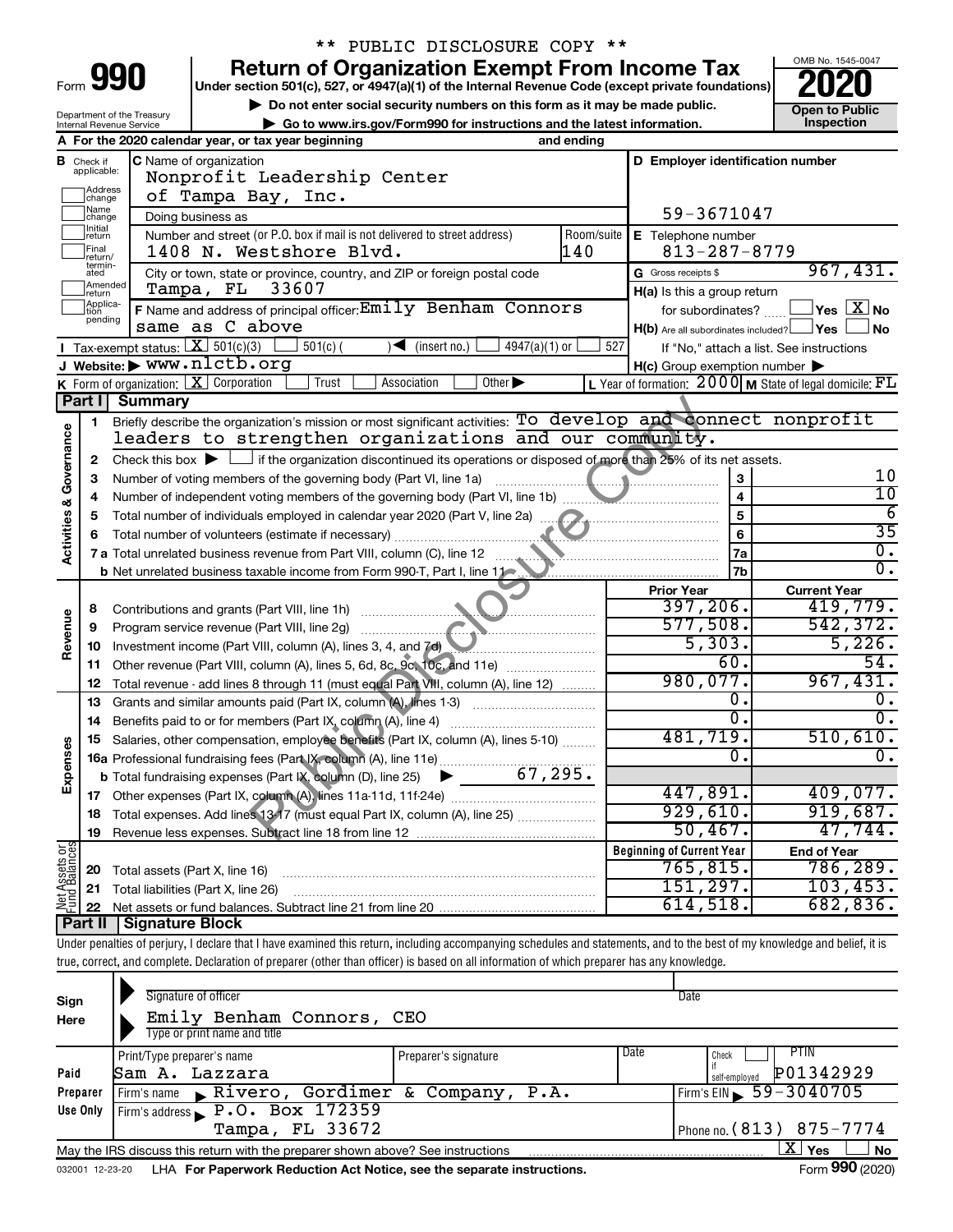|                | Nonprofit Leadership Center                                                                                                                                               |
|----------------|---------------------------------------------------------------------------------------------------------------------------------------------------------------------------|
|                | of Tampa Bay, Inc.<br>59-3671047<br>Page 2<br>Form 990 (2020)                                                                                                             |
|                | Part III   Statement of Program Service Accomplishments                                                                                                                   |
|                |                                                                                                                                                                           |
| 1              | Briefly describe the organization's mission:<br>The mission of the Nonprofit Leadership Center of Tampa Bay is to                                                         |
|                |                                                                                                                                                                           |
|                | develop and connect nonprofit leaders to strengthen organizations and                                                                                                     |
|                | our community. Our training is conducted by subject matter experts in                                                                                                     |
|                | all areas of nonprofit operations with (continued on Schedule 0)                                                                                                          |
| $\overline{2}$ | Did the organization undertake any significant program services during the year which were not listed on the                                                              |
|                | $\boxed{\text{X}}$ Yes<br>⊿No<br>prior Form 990 or 990-EZ?                                                                                                                |
|                | If "Yes," describe these new services on Schedule O.                                                                                                                      |
| 3              | $\sqrt{}$ Yes $\left\lfloor \frac{X}{X} \right\rfloor$ No<br>Did the organization cease conducting, or make significant changes in how it conducts, any program services? |
|                | If "Yes," describe these changes on Schedule O.                                                                                                                           |
| 4              | Describe the organization's program service accomplishments for each of its three largest program services, as measured by expenses.                                      |
|                | Section 501(c)(3) and 501(c)(4) organizations are required to report the amount of grants and allocations to others, the total expenses, and                              |
|                | revenue, if any, for each program service reported.                                                                                                                       |
|                | $750, 577$ $\cdot$ including grants of \$<br>542, 372.<br>) (Revenue \$<br>4a (Code:<br>) (Expenses \$                                                                    |
|                | We believe the work of nonprofits drives positive change in society. We                                                                                                   |
|                | believe knowledge gained and shared collectively fosters leadership. We                                                                                                   |
|                | succeed when nonprofits are able to serve more people, provide more                                                                                                       |
|                | meals, save more animals, educate more children, help more people find                                                                                                    |
|                | their way, see more patients, keep more families together, make more                                                                                                      |
|                | people feel safe and advocate for a better community for all of us. We                                                                                                    |
|                | take that responsibility seriously. By educating, empowering and                                                                                                          |
|                | connecting Tampa Bay nonprofits we help organizations grow stronger so                                                                                                    |
|                | they can create sustainable impact. We deliver specialized training for                                                                                                   |
|                | nonprofit professionals and board members at all levels of experience.                                                                                                    |
|                | We offer extensive options including training customized for an                                                                                                           |
|                | organizational need as well as personalized (continued on Schedule O)                                                                                                     |
| 4b             | including grants of \$<br>(Code: ) (Expenses \$<br>$\sqrt{3}$ (Revenue \$                                                                                                 |
|                |                                                                                                                                                                           |
|                |                                                                                                                                                                           |
|                |                                                                                                                                                                           |
|                |                                                                                                                                                                           |
|                |                                                                                                                                                                           |
|                |                                                                                                                                                                           |
|                |                                                                                                                                                                           |
|                |                                                                                                                                                                           |
|                |                                                                                                                                                                           |
|                |                                                                                                                                                                           |
|                |                                                                                                                                                                           |
|                |                                                                                                                                                                           |
| 4с             | (Expenses \$<br>) (Revenue \$<br>(Code:<br>including grants of \$                                                                                                         |
|                |                                                                                                                                                                           |
|                |                                                                                                                                                                           |
|                |                                                                                                                                                                           |
|                |                                                                                                                                                                           |
|                |                                                                                                                                                                           |
|                |                                                                                                                                                                           |
|                |                                                                                                                                                                           |
|                |                                                                                                                                                                           |
|                |                                                                                                                                                                           |
|                |                                                                                                                                                                           |
|                |                                                                                                                                                                           |
|                |                                                                                                                                                                           |
|                |                                                                                                                                                                           |
|                |                                                                                                                                                                           |
|                | 4d Other program services (Describe on Schedule O.)                                                                                                                       |
|                | (Expenses \$<br>(Revenue \$<br>including grants of \$                                                                                                                     |
|                | 750, 577.<br>Total program service expenses                                                                                                                               |
|                | Form 990 (2020)<br>See Schedule O for Continuation(s)<br>032002 12-23-20                                                                                                  |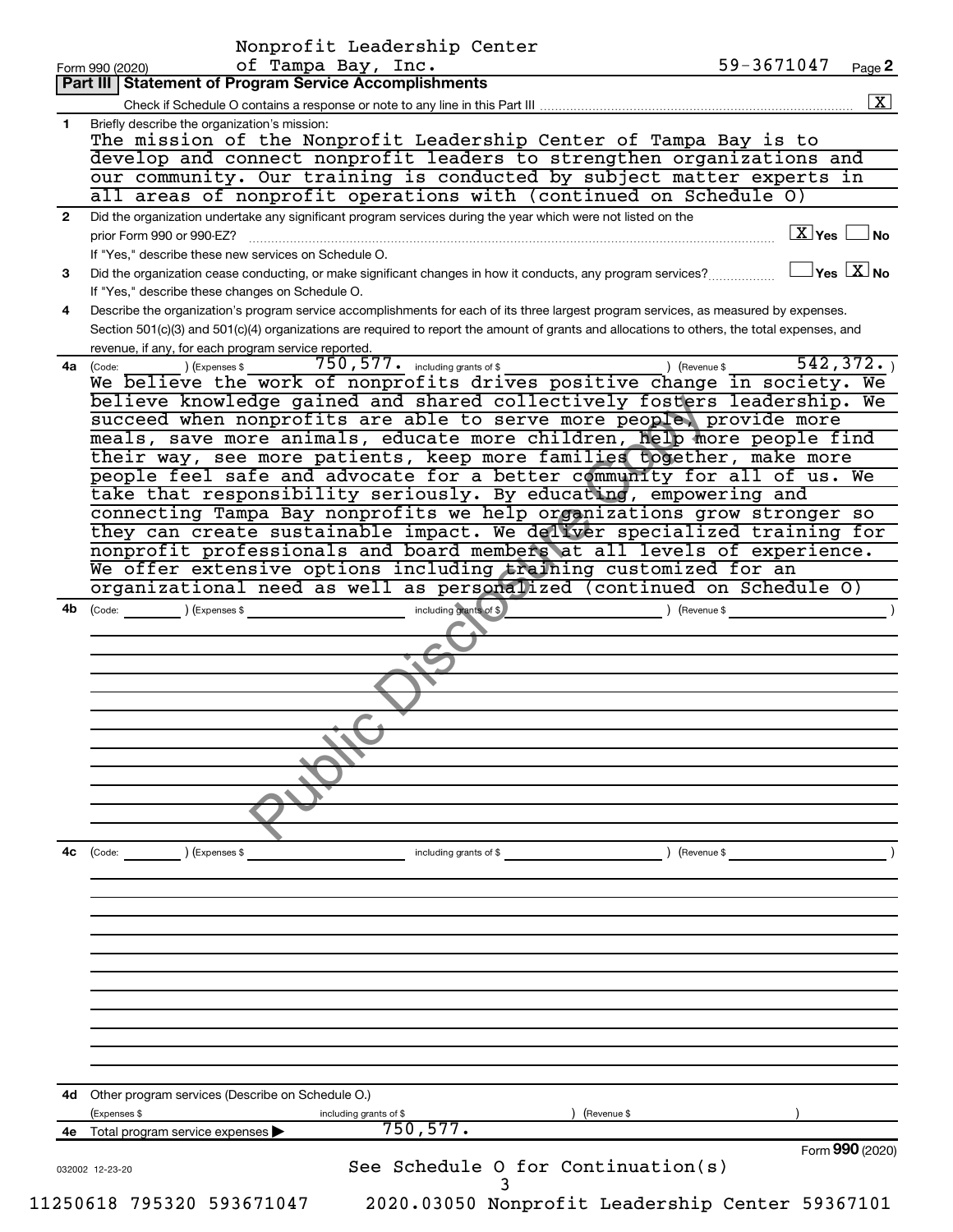**Part IV Checklist of Required Schedules**

| Form 990 (2020) | Tampa<br>Bav<br>Inc.<br>оt | 3671047<br>$59 -$<br>Page 3 |
|-----------------|----------------------------|-----------------------------|
|-----------------|----------------------------|-----------------------------|

|     |                                                                                                                                                                                                                                                                                                 |                 | Yes                   | No                      |
|-----|-------------------------------------------------------------------------------------------------------------------------------------------------------------------------------------------------------------------------------------------------------------------------------------------------|-----------------|-----------------------|-------------------------|
| 1.  | Is the organization described in section $501(c)(3)$ or $4947(a)(1)$ (other than a private foundation)?                                                                                                                                                                                         |                 |                       |                         |
|     | If "Yes," complete Schedule A                                                                                                                                                                                                                                                                   | 1.              | X                     |                         |
| 2   |                                                                                                                                                                                                                                                                                                 | $\mathbf{z}$    | $\overline{\text{x}}$ |                         |
| 3   | Did the organization engage in direct or indirect political campaign activities on behalf of or in opposition to candidates for                                                                                                                                                                 |                 |                       |                         |
|     |                                                                                                                                                                                                                                                                                                 | 3               |                       | x                       |
| 4   | Section 501(c)(3) organizations. Did the organization engage in lobbying activities, or have a section 501(h) election in effect                                                                                                                                                                |                 |                       |                         |
|     |                                                                                                                                                                                                                                                                                                 | 4               |                       | x                       |
| 5   | Is the organization a section 501(c)(4), 501(c)(5), or 501(c)(6) organization that receives membership dues, assessments, or                                                                                                                                                                    |                 |                       | x                       |
|     |                                                                                                                                                                                                                                                                                                 | 5               |                       |                         |
| 6   | Did the organization maintain any donor advised funds or any similar funds or accounts for which donors have the right to                                                                                                                                                                       |                 |                       | x                       |
|     | provide advice on the distribution or investment of amounts in such funds or accounts? If "Yes," complete Schedule D, Part I                                                                                                                                                                    | 6               |                       |                         |
| 7   | Did the organization receive or hold a conservation easement, including easements to preserve open space,<br>the environment, historic land areas, or historic structures? If "Yes," complete Schedule D, Part II                                                                               | $\overline{7}$  |                       | x                       |
| 8   | Did the organization maintain collections of works of art, historical treasures, or other similar assets? If "Yes," complete                                                                                                                                                                    |                 |                       |                         |
|     |                                                                                                                                                                                                                                                                                                 | 8               |                       | x                       |
| 9   | Did the organization report an amount in Part X, line 21, for escrow or custodial account liability, serve as a custodian for                                                                                                                                                                   |                 |                       |                         |
|     | amounts not listed in Part X; or provide credit counseling, debt management, credit repair, or debt negotiation services?                                                                                                                                                                       |                 |                       |                         |
|     |                                                                                                                                                                                                                                                                                                 | 9               |                       | х                       |
| 10  | Did the organization, directly or through a related organization, hold assets in donor-restricted endowments                                                                                                                                                                                    |                 |                       |                         |
|     |                                                                                                                                                                                                                                                                                                 | 10              |                       | х                       |
| 11  | If the organization's answer to any of the following questions is "Yes," then complete Schedule D, Parts VI, VII, VIII, IX, or X                                                                                                                                                                |                 |                       |                         |
|     | as applicable.                                                                                                                                                                                                                                                                                  |                 |                       |                         |
| а   | Did the organization report an amount for land, buildings, and equipment in Part X line 10? If "Yes," complete Schedule D,                                                                                                                                                                      |                 |                       |                         |
|     | Part VI                                                                                                                                                                                                                                                                                         | 11a             | х                     |                         |
| b   | Did the organization report an amount for investments - other securities in Part X, line 12, that is 5% or more of its total                                                                                                                                                                    |                 |                       |                         |
|     | assets reported in Part X, line 16? If "Yes," complete Schedule D, Part VII                                                                                                                                                                                                                     | 11b             |                       | x                       |
| с   | Did the organization report an amount for investments - program related in Part X, line 13, that is 5% or more of its total                                                                                                                                                                     |                 |                       |                         |
|     | assets reported in Part X, line 16? If "Yes," complete Schedule D, Part VIII                                                                                                                                                                                                                    | 11c             |                       | x                       |
| d   | Did the organization report an amount for other assets in Part X, line 15, that is 5% or more of its total assets reported in                                                                                                                                                                   |                 | X                     |                         |
|     | Part X, line 16? If "Yes," complete Schedule D, Part IX<br><u> 1989 - Januar Stein, fransk politiker og den større og en større og det blev til større og det blev til større og det blev til større og det blev til større og det blev til større og det blev til større og det blev til s</u> | 11d<br>11e      |                       | X                       |
| f   | Did the organization's separate or consolidated financial statements for the tax year include a footnote that addresses                                                                                                                                                                         |                 |                       |                         |
|     | the organization's liability for uncertain tax positions under FIN 48 (ASC 740)? If "Yes," complete Schedule D, Part X                                                                                                                                                                          | 11f             | X                     |                         |
|     | 12a Did the organization obtain separate, independent audited financial statements for the tax year? If "Yes," complete                                                                                                                                                                         |                 |                       |                         |
|     |                                                                                                                                                                                                                                                                                                 | 12a             | х                     |                         |
|     | Was the organization included in consolidated, independent audited financial statements for the tax year?                                                                                                                                                                                       |                 |                       |                         |
|     | If "Yes," and if the organization answered "No" to line 12a, then completing Schedule D, Parts XI and XII is optional <i>manuma</i>                                                                                                                                                             | 12b             |                       | ᅀ                       |
| 13  |                                                                                                                                                                                                                                                                                                 | 13              |                       | $\overline{\textbf{x}}$ |
| 14a | Did the organization maintain an office, employees, or agents outside of the United States?                                                                                                                                                                                                     | 14a             |                       | X                       |
| b   | Did the organization have aggregate revenues or expenses of more than \$10,000 from grantmaking, fundraising, business,                                                                                                                                                                         |                 |                       |                         |
|     | investment, and program service activities outside the United States, or aggregate foreign investments valued at \$100,000                                                                                                                                                                      |                 |                       |                         |
|     |                                                                                                                                                                                                                                                                                                 | 14b             |                       | х                       |
| 15  | Did the organization report on Part IX, column (A), line 3, more than \$5,000 of grants or other assistance to or for any                                                                                                                                                                       |                 |                       |                         |
|     |                                                                                                                                                                                                                                                                                                 | 15              |                       | х                       |
| 16  | Did the organization report on Part IX, column (A), line 3, more than \$5,000 of aggregate grants or other assistance to                                                                                                                                                                        |                 |                       | х                       |
|     | Did the organization report a total of more than \$15,000 of expenses for professional fundraising services on Part IX,                                                                                                                                                                         | 16              |                       |                         |
| 17  |                                                                                                                                                                                                                                                                                                 | 17              |                       | х                       |
| 18  | Did the organization report more than \$15,000 total of fundraising event gross income and contributions on Part VIII, lines                                                                                                                                                                    |                 |                       |                         |
|     |                                                                                                                                                                                                                                                                                                 | 18              |                       | x                       |
| 19  | Did the organization report more than \$15,000 of gross income from gaming activities on Part VIII, line 9a? If "Yes,"                                                                                                                                                                          |                 |                       |                         |
|     |                                                                                                                                                                                                                                                                                                 | 19              |                       | x                       |
| 20a |                                                                                                                                                                                                                                                                                                 | 20a             |                       | $\overline{\text{X}}$   |
| b   |                                                                                                                                                                                                                                                                                                 | 20 <sub>b</sub> |                       |                         |
| 21  | Did the organization report more than \$5,000 of grants or other assistance to any domestic organization or                                                                                                                                                                                     |                 |                       |                         |
|     |                                                                                                                                                                                                                                                                                                 | 21              |                       | x                       |
|     | 032003 12-23-20                                                                                                                                                                                                                                                                                 |                 |                       | Form 990 (2020)         |

4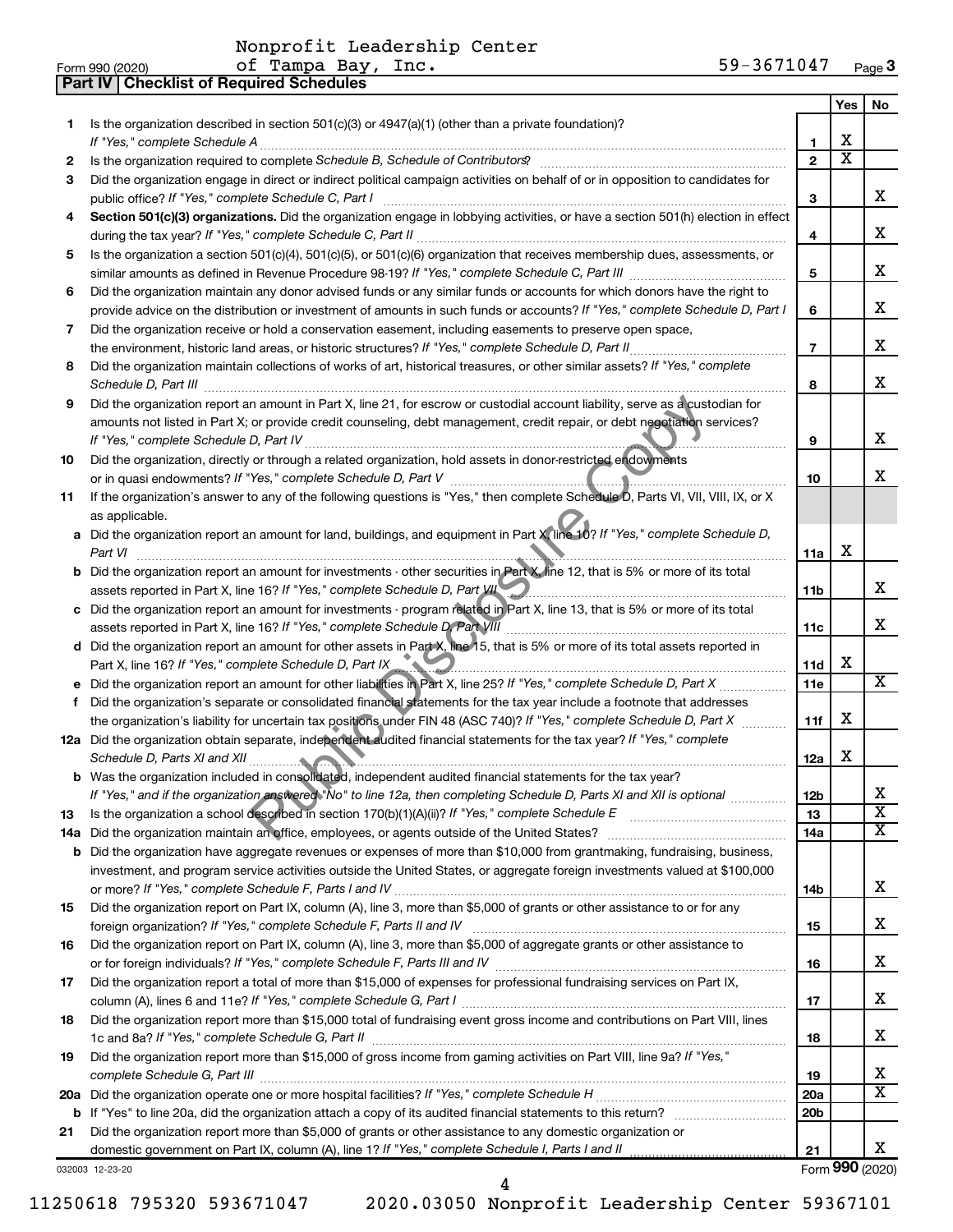|               | <b>Part IV   Checklist of Required Schedules (continued)</b>                                                                                                                                                                                                                                                                                      |                 |     |                         |
|---------------|---------------------------------------------------------------------------------------------------------------------------------------------------------------------------------------------------------------------------------------------------------------------------------------------------------------------------------------------------|-----------------|-----|-------------------------|
|               |                                                                                                                                                                                                                                                                                                                                                   |                 | Yes | No                      |
| 22            | Did the organization report more than \$5,000 of grants or other assistance to or for domestic individuals on                                                                                                                                                                                                                                     |                 |     |                         |
|               |                                                                                                                                                                                                                                                                                                                                                   | 22              |     | x                       |
| 23            | Did the organization answer "Yes" to Part VII, Section A, line 3, 4, or 5 about compensation of the organization's current                                                                                                                                                                                                                        |                 |     |                         |
|               | and former officers, directors, trustees, key employees, and highest compensated employees? If "Yes," complete                                                                                                                                                                                                                                    |                 |     |                         |
|               | Schedule J <b>Example 2 Contract 2 Contract 2 Contract 2 Contract 2 Contract 2 Contract 2 Contract 2 Contract 2 Contract 2 Contract 2 Contract 2 Contract 2 Contract 2 Contract 2 Contract 2 Con</b>                                                                                                                                              | 23              | х   |                         |
|               | 24a Did the organization have a tax-exempt bond issue with an outstanding principal amount of more than \$100,000 as of the                                                                                                                                                                                                                       |                 |     |                         |
|               | last day of the year, that was issued after December 31, 2002? If "Yes," answer lines 24b through 24d and complete                                                                                                                                                                                                                                |                 |     |                         |
|               |                                                                                                                                                                                                                                                                                                                                                   | 24a             |     | x                       |
|               |                                                                                                                                                                                                                                                                                                                                                   | 24 <sub>b</sub> |     |                         |
|               | c Did the organization maintain an escrow account other than a refunding escrow at any time during the year to defease                                                                                                                                                                                                                            |                 |     |                         |
|               |                                                                                                                                                                                                                                                                                                                                                   | 24c             |     |                         |
|               |                                                                                                                                                                                                                                                                                                                                                   |                 |     |                         |
|               | d Did the organization act as an "on behalf of" issuer for bonds outstanding at any time during the year?                                                                                                                                                                                                                                         | 24 <sub>d</sub> |     |                         |
|               | 25a Section 501(c)(3), 501(c)(4), and 501(c)(29) organizations. Did the organization engage in an excess benefit                                                                                                                                                                                                                                  |                 |     | x                       |
|               |                                                                                                                                                                                                                                                                                                                                                   | 25a             |     |                         |
|               | b Is the organization aware that it engaged in an excess benefit transaction with a disqualified person in a prior year, and                                                                                                                                                                                                                      |                 |     |                         |
|               | that the transaction has not been reported on any of the organization's prior Forms 990 or 990-EZ? If "Yes," complete                                                                                                                                                                                                                             |                 |     |                         |
|               | Schedule L, Part I                                                                                                                                                                                                                                                                                                                                | 25b             |     | х                       |
| 26            | Did the organization report any amount on Part X, line 5 or 22, for receivables from or payables to any current                                                                                                                                                                                                                                   |                 |     |                         |
|               | or former officer, director, trustee, key employee, creator or founder, substantial contributor, or 35%)                                                                                                                                                                                                                                          |                 |     |                         |
|               | controlled entity or family member of any of these persons? If "Yes," complete Schedule L. Part II                                                                                                                                                                                                                                                | 26              |     | x                       |
| 27            | Did the organization provide a grant or other assistance to any current or former officer, director, trustee, key employee,                                                                                                                                                                                                                       |                 |     |                         |
|               | creator or founder, substantial contributor or employee thereof, a grant selection committee member, or to a 35% controlled                                                                                                                                                                                                                       |                 |     |                         |
|               | entity (including an employee thereof) or family member of any of these persons? If "Yes," complete Schedule L, Part III                                                                                                                                                                                                                          | 27              |     | x                       |
| 28            | Was the organization a party to a business transaction with one of the following parties (see Schedule L, Part IV                                                                                                                                                                                                                                 |                 |     |                         |
|               | instructions, for applicable filing thresholds, conditions, and exceptions):                                                                                                                                                                                                                                                                      |                 |     |                         |
|               | a A current or former officer, director, trustee, key employee, creator or founder, or substantial contributor? If                                                                                                                                                                                                                                |                 |     |                         |
|               |                                                                                                                                                                                                                                                                                                                                                   | 28a             |     | x                       |
|               |                                                                                                                                                                                                                                                                                                                                                   | 28 <sub>b</sub> |     | $\overline{\texttt{x}}$ |
|               | c A 35% controlled entity of one or more individuals and/or organizations described in lines 28a or 28b?If                                                                                                                                                                                                                                        |                 |     |                         |
|               |                                                                                                                                                                                                                                                                                                                                                   | 28c             |     | x                       |
| 29            |                                                                                                                                                                                                                                                                                                                                                   | 29              |     | $\overline{\texttt{x}}$ |
| 30            | Did the organization receive contributions of art, historical treasures, or other similar assets, or qualified conservation                                                                                                                                                                                                                       |                 |     |                         |
|               | contributions? If "Yes," complete Schedule M                                                                                                                                                                                                                                                                                                      | 30              |     | x                       |
| 31            | Did the organization liquidate, terminate, or dissolve and cease operations? If "Yes," complete Schedule N, Part I                                                                                                                                                                                                                                | 31              |     | X                       |
| 32            | Did the organization sell, exchange, dispose of, or transfer more than 25% of its net assets? If "Yes," complete                                                                                                                                                                                                                                  |                 |     |                         |
|               |                                                                                                                                                                                                                                                                                                                                                   | 32              |     | ▵                       |
| 33            | Schedule N, Part II <b>Electronic Construction of the Construction</b> of the Construction of the Construction of the Construction of the Construction of the Construction of the Construction of the Construction of the Construct<br>Did the organization own 100% of an entity disregarded as separate from the organization under Regulations |                 |     |                         |
|               |                                                                                                                                                                                                                                                                                                                                                   | 33              |     | х                       |
| 34            | Was the organization related to any tax-exempt or taxable entity? If "Yes," complete Schedule R, Part II, III, or IV, and                                                                                                                                                                                                                         |                 |     |                         |
|               |                                                                                                                                                                                                                                                                                                                                                   |                 |     | x                       |
|               | Part V, line 1                                                                                                                                                                                                                                                                                                                                    | 34              |     | $\overline{\text{X}}$   |
|               | 35a Did the organization have a controlled entity within the meaning of section 512(b)(13)?                                                                                                                                                                                                                                                       | 35a             |     |                         |
|               | b If "Yes" to line 35a, did the organization receive any payment from or engage in any transaction with a controlled entity                                                                                                                                                                                                                       |                 |     |                         |
|               |                                                                                                                                                                                                                                                                                                                                                   | 35 <sub>b</sub> |     |                         |
| 36            | Section 501(c)(3) organizations. Did the organization make any transfers to an exempt non-charitable related organization?                                                                                                                                                                                                                        |                 |     |                         |
|               |                                                                                                                                                                                                                                                                                                                                                   | 36              |     | x.                      |
| 37            | Did the organization conduct more than 5% of its activities through an entity that is not a related organization                                                                                                                                                                                                                                  |                 |     |                         |
|               |                                                                                                                                                                                                                                                                                                                                                   | 37              |     | x                       |
| 38            | Did the organization complete Schedule O and provide explanations in Schedule O for Part VI, lines 11b and 19?                                                                                                                                                                                                                                    |                 |     |                         |
|               |                                                                                                                                                                                                                                                                                                                                                   | 38              | х   |                         |
| <b>Part V</b> | <b>Statements Regarding Other IRS Filings and Tax Compliance</b>                                                                                                                                                                                                                                                                                  |                 |     |                         |
|               | Check if Schedule O contains a response or note to any line in this Part V [11] [12] Check if Schedule O contains a response or note to any line in this Part V                                                                                                                                                                                   |                 |     |                         |
|               |                                                                                                                                                                                                                                                                                                                                                   |                 | Yes | <b>No</b>               |
|               | 11<br>1а                                                                                                                                                                                                                                                                                                                                          |                 |     |                         |
|               | 0<br>1b                                                                                                                                                                                                                                                                                                                                           |                 |     |                         |
|               | c Did the organization comply with backup withholding rules for reportable payments to vendors and reportable gaming                                                                                                                                                                                                                              |                 |     |                         |
|               |                                                                                                                                                                                                                                                                                                                                                   | 1c              | х   |                         |
|               | 032004 12-23-20                                                                                                                                                                                                                                                                                                                                   |                 |     | Form 990 (2020)         |
|               | 5                                                                                                                                                                                                                                                                                                                                                 |                 |     |                         |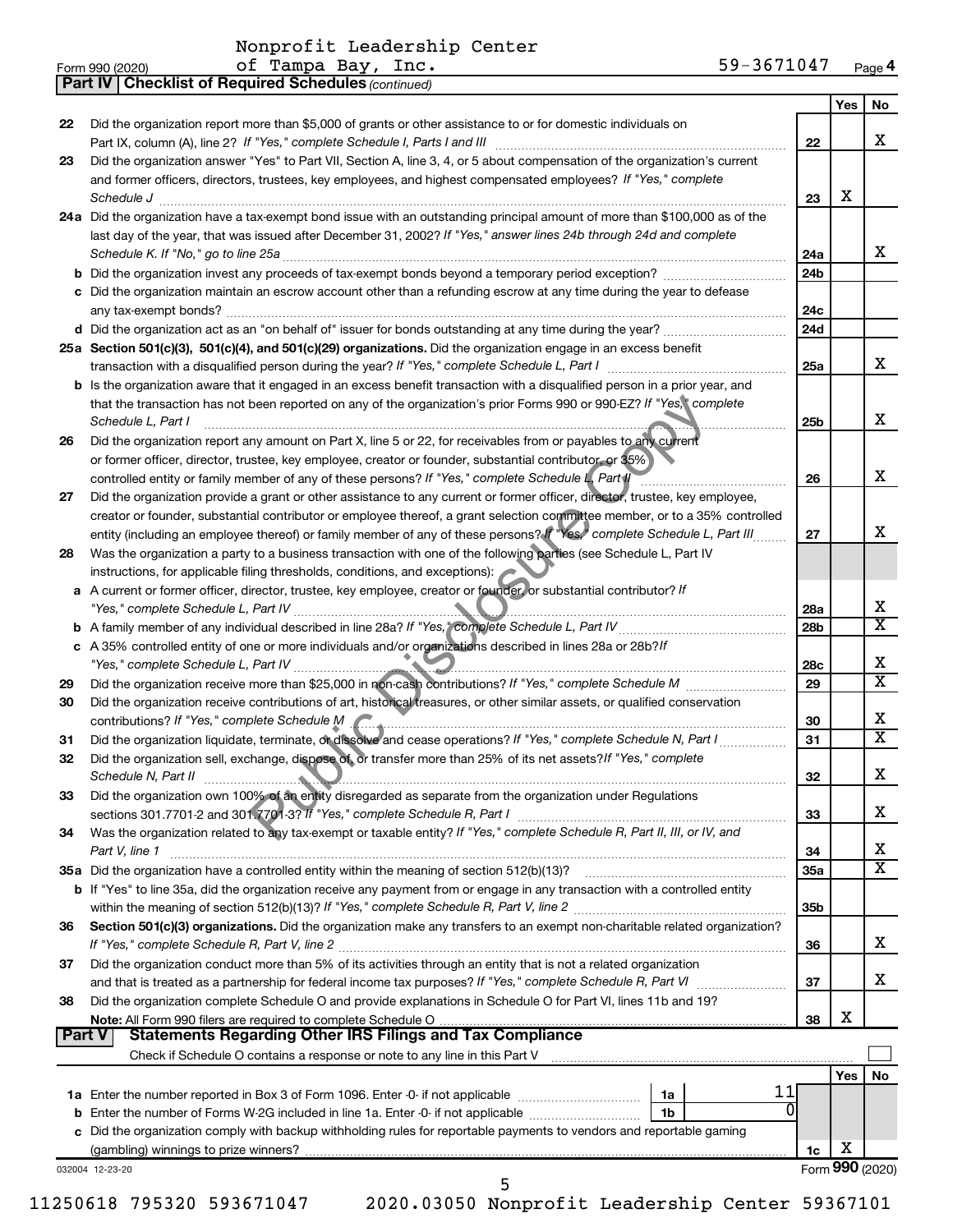| <b>Part V</b> | <b>Statements Regarding Other IRS Filings and Tax Compliance (continued)</b>                                                                                 |          |                         |                              |  |  |
|---------------|--------------------------------------------------------------------------------------------------------------------------------------------------------------|----------|-------------------------|------------------------------|--|--|
|               |                                                                                                                                                              |          | Yes                     | No                           |  |  |
|               | 2a Enter the number of employees reported on Form W-3, Transmittal of Wage and Tax Statements,                                                               |          |                         |                              |  |  |
|               | $6 \mid$<br>filed for the calendar year ending with or within the year covered by this return<br>2a                                                          |          |                         |                              |  |  |
| b             |                                                                                                                                                              | 2b       | Х                       |                              |  |  |
|               |                                                                                                                                                              |          |                         |                              |  |  |
| За            | Did the organization have unrelated business gross income of \$1,000 or more during the year?                                                                | За       |                         | х                            |  |  |
| b             |                                                                                                                                                              | 3b       |                         |                              |  |  |
|               | 4a At any time during the calendar year, did the organization have an interest in, or a signature or other authority over, a                                 |          |                         |                              |  |  |
|               | financial account in a foreign country (such as a bank account, securities account, or other financial account)?                                             | 4a       |                         | х                            |  |  |
|               | <b>b</b> If "Yes," enter the name of the foreign country $\blacktriangleright$                                                                               |          |                         |                              |  |  |
|               | See instructions for filing requirements for FinCEN Form 114, Report of Foreign Bank and Financial Accounts (FBAR).                                          |          |                         |                              |  |  |
| 5a            |                                                                                                                                                              | 5a       |                         | х                            |  |  |
| b             |                                                                                                                                                              | 5b       |                         | $\overline{\textbf{X}}$      |  |  |
|               |                                                                                                                                                              | 5c       |                         |                              |  |  |
| 6а            | Does the organization have annual gross receipts that are normally greater than \$100,000, and did the organization solicit                                  |          |                         |                              |  |  |
|               | any contributions that were not tax deductible as charitable contributions?                                                                                  | 6a       |                         | х                            |  |  |
| b             | If "Yes," did the organization include with every solicitation an express statement that such contributions or gifts                                         |          |                         |                              |  |  |
|               | were not tax deductible?                                                                                                                                     | 6b       |                         |                              |  |  |
| 7             | Organizations that may receive deductible contributions under section 170(c).                                                                                |          |                         |                              |  |  |
| a             | Did the organization receive a payment in excess of \$75 made partly as a contribution and partly for goods and services provided to the payor?              | 7a       | х                       |                              |  |  |
| b             | If "Yes," did the organization notify the donor of the value of the goods or services provided?                                                              | 7b       | $\overline{\mathbf{X}}$ |                              |  |  |
|               | Did the organization sell, exchange, or otherwise dispose of tangible personal property for which it was required                                            |          |                         |                              |  |  |
|               | to file Form 8282?                                                                                                                                           | 7c       |                         | х                            |  |  |
| d             | 7d<br>If "Yes," indicate the number of Forms 8282 filed during the year                                                                                      |          |                         |                              |  |  |
|               | Did the organization receive any funds, directly or indirectly, to pay premiums on a personal benefit contract?                                              | 7е<br>7f |                         | х<br>$\overline{\texttt{x}}$ |  |  |
| f             |                                                                                                                                                              |          |                         |                              |  |  |
| g             | If the organization received a contribution of qualified intellectual property, did the organization file Form 8899 as required?                             |          |                         |                              |  |  |
| h             | If the organization received a contribution of cars, boats, airplanes, or other vehicles, did the organization file a Form 1098-C?                           | 7h       | N/R                     |                              |  |  |
| 8             | Sponsoring organizations maintaining donor advised funds. Did a donor advised fund maintained by the                                                         |          |                         |                              |  |  |
|               | N/A<br>sponsoring organization have excess business holdings at any time during the year? [11111111111111111111111111                                        | 8        |                         |                              |  |  |
| 9             | Sponsoring organizations maintaining donor advised funds.                                                                                                    |          |                         |                              |  |  |
| а             | N/A<br>Did the sponsoring organization make any taxable distributions under section 4966?                                                                    | 9а       |                         |                              |  |  |
| b             | N/A                                                                                                                                                          | 9b       |                         |                              |  |  |
| 10            | Section 501(c)(7) organizations. Enter:                                                                                                                      |          |                         |                              |  |  |
| а             | 10a                                                                                                                                                          |          |                         |                              |  |  |
|               | Gross receipts, included on Form 990, Part VIII, line 12, for public use of club facilities<br>10 <sub>b</sub>                                               |          |                         |                              |  |  |
| 11            | Section 501(c)(12) organizations. Enter<br>N/A                                                                                                               |          |                         |                              |  |  |
| а             | 11a                                                                                                                                                          |          |                         |                              |  |  |
| b             | Gross income from other sources (Do not net amounts due or paid to other sources against                                                                     |          |                         |                              |  |  |
|               | amounts due or received from them.)<br>11b<br>12a Section 4947(a)(1) non-exempt charitable trusts. Is the organization filing Form 990 in lieu of Form 1041? | 12a      |                         |                              |  |  |
|               | <b>b</b> If "Yes," enter the amount of tax-exempt interest received or accrued during the year $\ldots$ $\mathbf{N}/\mathbf{A}$ .<br>12 <sub>b</sub>         |          |                         |                              |  |  |
| 13            | Section 501(c)(29) qualified nonprofit health insurance issuers.                                                                                             |          |                         |                              |  |  |
|               | N/A<br><b>a</b> Is the organization licensed to issue qualified health plans in more than one state?                                                         | 1За      |                         |                              |  |  |
|               | <b>Note:</b> See the instructions for additional information the organization must report on Schedule O.                                                     |          |                         |                              |  |  |
| b             | Enter the amount of reserves the organization is required to maintain by the states in which the                                                             |          |                         |                              |  |  |
|               | 13b                                                                                                                                                          |          |                         |                              |  |  |
| с             | 13c                                                                                                                                                          |          |                         |                              |  |  |
|               | 14a Did the organization receive any payments for indoor tanning services during the tax year?                                                               | 14a      |                         | x                            |  |  |
|               | <b>b</b> If "Yes," has it filed a Form 720 to report these payments? If "No," provide an explanation on Schedule O                                           | 14b      |                         |                              |  |  |
| 15            | Is the organization subject to the section 4960 tax on payment(s) of more than \$1,000,000 in remuneration or                                                |          |                         |                              |  |  |
|               | excess parachute payment(s) during the year?                                                                                                                 | 15       |                         | х                            |  |  |
|               | If "Yes," see instructions and file Form 4720, Schedule N.                                                                                                   |          |                         |                              |  |  |
| 16            | Is the organization an educational institution subject to the section 4968 excise tax on net investment income?                                              | 16       |                         | x                            |  |  |
|               | If "Yes," complete Form 4720, Schedule O.                                                                                                                    |          |                         |                              |  |  |

Form (2020) **990**

032005 12-23-20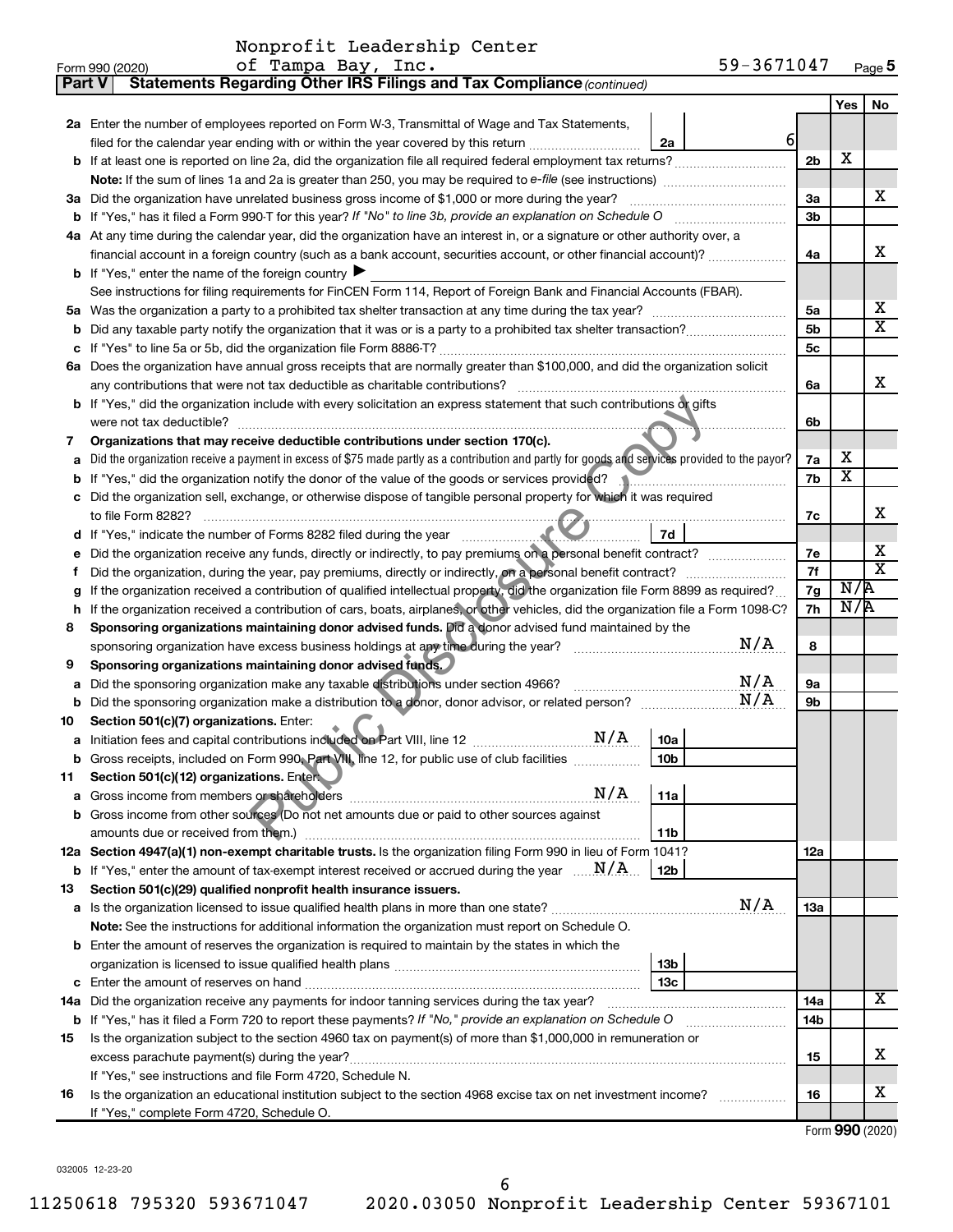|                 | Nonprofit Leadership Center |                                                                                                                             |            |      |
|-----------------|-----------------------------|-----------------------------------------------------------------------------------------------------------------------------|------------|------|
| Form 990 (2020) | of Tampa Bay, Inc.          |                                                                                                                             | 59-3671047 | Page |
|                 |                             | Part VI Governance, Management, and Disclosure For each "Yes" response to lines 2 through 7b below, and for a "No" response |            |      |
|                 |                             | to line 8a, 8b, or 10b below, describe the circumstances, processes, or changes on Schedule O. See instructions.            |            |      |

|    |                                                                                                                                                                               |    |                 |                        |                         | $\overline{\text{X}}$         |
|----|-------------------------------------------------------------------------------------------------------------------------------------------------------------------------------|----|-----------------|------------------------|-------------------------|-------------------------------|
|    | <b>Section A. Governing Body and Management</b>                                                                                                                               |    |                 |                        |                         |                               |
|    |                                                                                                                                                                               |    |                 |                        | Yes                     | No.                           |
|    | 1a Enter the number of voting members of the governing body at the end of the tax year <i>manumum</i>                                                                         | 1a | 10 <sub>l</sub> |                        |                         |                               |
|    | If there are material differences in voting rights among members of the governing body, or if the governing                                                                   |    |                 |                        |                         |                               |
|    | body delegated broad authority to an executive committee or similar committee, explain on Schedule O.                                                                         |    |                 |                        |                         |                               |
|    | <b>b</b> Enter the number of voting members included on line 1a, above, who are independent                                                                                   | 1b | 10              |                        |                         |                               |
| 2  | Did any officer, director, trustee, or key employee have a family relationship or a business relationship with any other                                                      |    |                 |                        |                         |                               |
|    |                                                                                                                                                                               |    |                 | $\mathbf{2}$           |                         | х                             |
| 3  | Did the organization delegate control over management duties customarily performed by or under the direct supervision                                                         |    |                 |                        |                         |                               |
|    | of officers, directors, trustees, or key employees to a management company or other person?                                                                                   |    |                 | 3                      |                         | x                             |
| 4  | Did the organization make any significant changes to its governing documents since the prior Form 990 was filed?                                                              |    |                 | 4                      |                         | $\overline{\textbf{x}}$       |
| 5  |                                                                                                                                                                               |    |                 | 5                      |                         | $\overline{\text{x}}$         |
| 6  |                                                                                                                                                                               |    |                 | 6                      |                         | $\overline{\textbf{x}}$       |
|    | 7a Did the organization have members, stockholders, or other persons who had the power to elect or appoint one or                                                             |    |                 |                        |                         |                               |
|    |                                                                                                                                                                               |    |                 | 7a                     |                         | х                             |
|    | b Are any governance decisions of the organization reserved to (or subject to approval by) members, stockholders, or                                                          |    |                 |                        |                         |                               |
|    | persons other than the governing body?                                                                                                                                        |    |                 | 7b                     |                         | х                             |
| 8  | Did the organization contemporaneously document the meetings held or written actions undertaken during the year by the following:                                             |    |                 |                        |                         |                               |
|    |                                                                                                                                                                               |    |                 | 8а                     | х                       |                               |
|    |                                                                                                                                                                               |    |                 | 8b                     | $\overline{\textbf{x}}$ |                               |
| 9  | Is there any officer, director, trustee, or key employee listed in Part VII, Section A, who cannot be reached at the                                                          |    |                 |                        |                         |                               |
|    |                                                                                                                                                                               |    |                 | 9                      |                         | x                             |
|    | <b>Section B. Policies</b> (This Section B requests information about policies not required by the Internal Revenue Code.)                                                    |    |                 |                        |                         |                               |
|    |                                                                                                                                                                               |    |                 |                        | Yes                     | No<br>$\overline{\mathbf{X}}$ |
|    |                                                                                                                                                                               |    |                 | 10a                    |                         |                               |
|    | <b>b</b> If "Yes," did the organization have written policies and procedures governing the activities of such chapters, affiliates,                                           |    |                 |                        |                         |                               |
|    |                                                                                                                                                                               |    |                 | 10 <sub>b</sub>        | X                       |                               |
|    | 11a Has the organization provided a complete copy of this Form 990 to all members of its governing body before filing the form?                                               |    |                 | 11a                    |                         |                               |
|    | <b>b</b> Describe in Schedule O the process, if any, used by the organization to review this Form 990.                                                                        |    |                 |                        | х                       |                               |
|    | <b>b</b> Were officers, directors, or trustees, and key employees required to disclose annually interests that could give rise to conflicts?                                  |    |                 | 12a<br>12 <sub>b</sub> | X                       |                               |
|    | c Did the organization regularly and consistently monitor and enforce compliance with the policy? If "Yes," describe                                                          |    |                 |                        |                         |                               |
|    |                                                                                                                                                                               |    |                 | 12c                    | х                       |                               |
| 13 | in Schedule O how this was done                                                                                                                                               |    |                 | 13                     | X                       |                               |
| 14 | Did the organization have a written document retention and destruction policy? [11] manufaction in the organization have a written document retention and destruction policy? |    |                 | 14                     | $\overline{\textbf{x}}$ |                               |
| 15 | Did the process for determining compensation of the following persons include a review and approval by independent                                                            |    |                 |                        |                         |                               |
|    | persons, comparability data, and contemporaneous substantiation of the deliberation and decision?                                                                             |    |                 |                        |                         |                               |
|    |                                                                                                                                                                               |    |                 | <b>15a</b>             | х                       |                               |
|    |                                                                                                                                                                               |    |                 | 15b                    | $\overline{\textbf{x}}$ |                               |
|    | If "Yes" to line 15a or 15b, describe the process in Schedule O (see instructions).                                                                                           |    |                 |                        |                         |                               |
|    | 16a Did the organization invest in, contribute assets to, or participate in a joint venture or similar arrangement with a                                                     |    |                 |                        |                         |                               |
|    | taxable entity during the year?                                                                                                                                               |    |                 | 16a                    |                         | x                             |
|    | <b>b</b> If "Yes," did the organization follow a written policy or procedure requiring the organization to evaluate its participation                                         |    |                 |                        |                         |                               |
|    | in joint venture arrangements under applicable federal tax law, and take steps to safeguard the organization's                                                                |    |                 |                        |                         |                               |
|    | exempt status with respect to such arrangements?                                                                                                                              |    |                 | 16b                    |                         |                               |
|    | <b>Section C. Disclosure</b>                                                                                                                                                  |    |                 |                        |                         |                               |
| 17 | List the states with which a copy of this Form 990 is required to be filed $\blacktriangleright$ $FL$                                                                         |    |                 |                        |                         |                               |
| 18 | Section 6104 requires an organization to make its Forms 1023 (1024 or 1024-A, if applicable), 990, and 990-T (Section 501(c)(3)s only) available                              |    |                 |                        |                         |                               |
|    | for public inspection. Indicate how you made these available. Check all that apply.                                                                                           |    |                 |                        |                         |                               |
|    | $\lfloor x \rfloor$ Another's website<br>$\lfloor \underline{X} \rfloor$ Upon request<br>  X   Own website<br>Other (explain on Schedule O)                                   |    |                 |                        |                         |                               |
| 19 | Describe on Schedule O whether (and if so, how) the organization made its governing documents, conflict of interest policy, and financial                                     |    |                 |                        |                         |                               |
|    | statements available to the public during the tax year.                                                                                                                       |    |                 |                        |                         |                               |
| 20 | State the name, address, and telephone number of the person who possesses the organization's books and records                                                                |    |                 |                        |                         |                               |
|    | Lorraine Faithful - $813-287-8779$                                                                                                                                            |    |                 |                        |                         |                               |
|    | 33607<br>1408 North Westshore Blvd Ste. 140, Tampa,<br>FL                                                                                                                     |    |                 |                        |                         |                               |
|    | 032006 12-23-20                                                                                                                                                               |    |                 |                        |                         | Form 990 (2020)               |
|    | 7                                                                                                                                                                             |    |                 |                        |                         |                               |

<sup>11250618 795320 593671047 2020.03050</sup> Nonprofit Leadership Center 59367101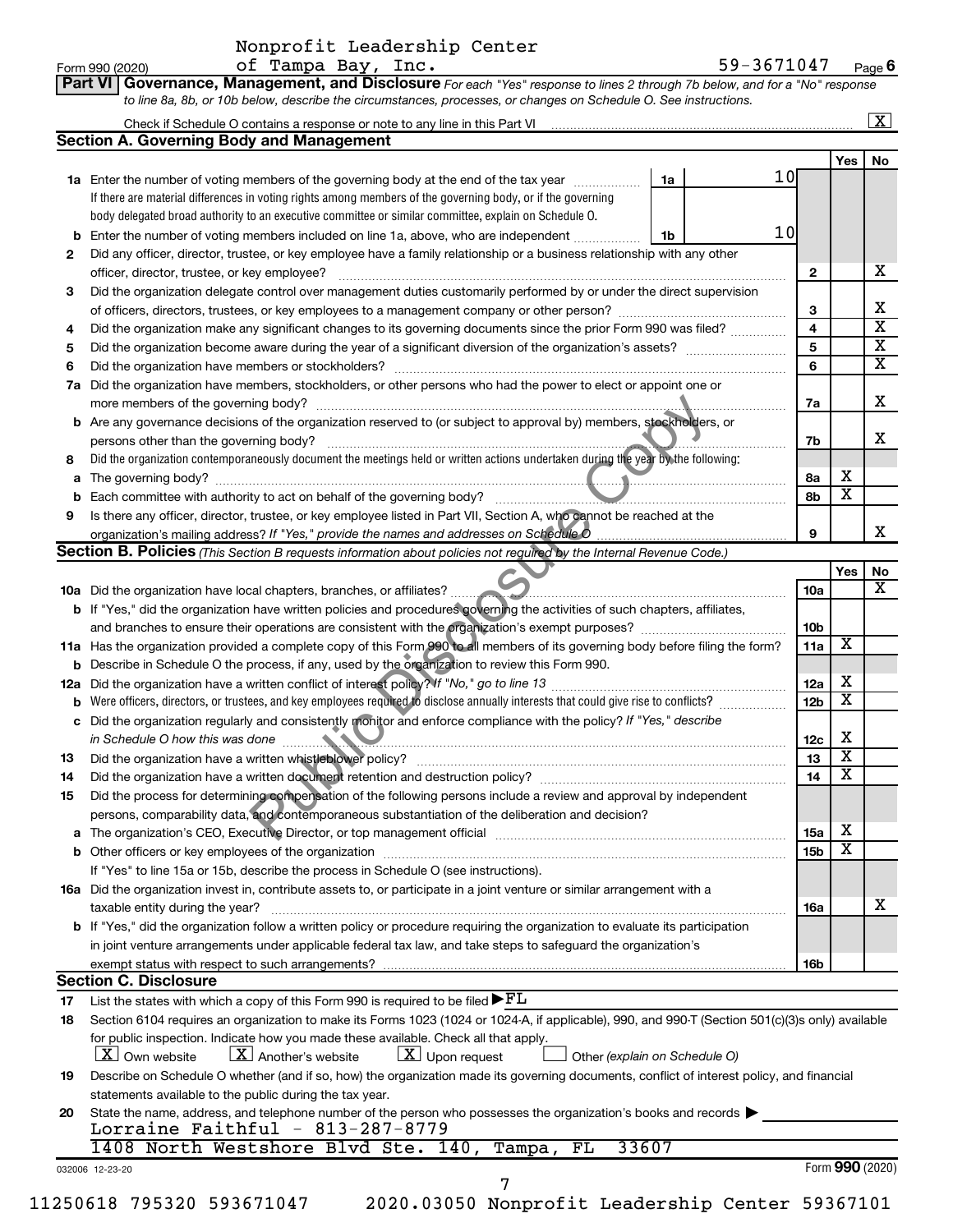| Nonprofit Leadership Center |  |
|-----------------------------|--|
|                             |  |

 $\Box$ 

|  | Part VII Compensation of Officers, Directors, Trustees, Key Employees, Highest Compensated |  |  |  |
|--|--------------------------------------------------------------------------------------------|--|--|--|
|  | <b>Employees, and Independent Contractors</b>                                              |  |  |  |

Check if Schedule O contains a response or note to any line in this Part VII

**Section A. Officers, Directors, Trustees, Key Employees, and Highest Compensated Employees**

**1a**  Complete this table for all persons required to be listed. Report compensation for the calendar year ending with or within the organization's tax year.  $\bullet$  List all of the organization's current officers, directors, trustees (whether individuals or organizations), regardless of amount of compensation.

Enter -0- in columns (D), (E), and (F) if no compensation was paid.

**•** List all of the organization's current key employees, if any. See instructions for definition of "key employee."

**•** List the organization's five *current* highest compensated employees (other than an officer, director, trustee, or key employee) who received reportable compensation (Box 5 of Form W-2 and/or Box 7 of Form 1099-MISC) of more than \$100,000 from the organization and any related organizations.

 $\bullet$  List all of the organization's former officers, key employees, and highest compensated employees who received more than \$100,000 of reportable compensation from the organization and any related organizations.

**•** List all of the organization's former directors or trustees that received, in the capacity as a former director or trustee of the organization, more than \$10,000 of reportable compensation from the organization and any related organizations.

See instructions for the order in which to list the persons above.

Check this box if neither the organization nor any related organization compensated any current officer, director, or trustee.  $\Box$ 

| (A)                         | (B)                    |                               |                       |             | (C)          |                                                                  |        | (D)             | (E)             | (F)                          |
|-----------------------------|------------------------|-------------------------------|-----------------------|-------------|--------------|------------------------------------------------------------------|--------|-----------------|-----------------|------------------------------|
| Name and title              | Average                |                               |                       | Position    |              | (do not check more than one                                      |        | Reportable      | Reportable      | Estimated                    |
|                             | hours per              |                               |                       |             |              | box, unless person is both an<br>officer and a director/trustee) |        | compensation    | compensation    | amount of                    |
|                             | week                   |                               |                       |             |              |                                                                  |        | from            | from related    | other                        |
|                             | (list any              |                               |                       |             |              |                                                                  |        | the             | organizations   | compensation                 |
|                             | hours for              |                               |                       |             |              |                                                                  |        | organization    | (W-2/1099-MISC) | from the                     |
|                             | related                |                               |                       |             |              |                                                                  |        | (W-2/1099-MISC) |                 | organization                 |
|                             | organizations<br>below |                               |                       |             |              |                                                                  |        |                 |                 | and related<br>organizations |
|                             | line)                  | ndividual trustee or director | Institutional trustee | Officer     | Key employee | Highest compensated<br>employee                                  | Former |                 |                 |                              |
| (1)<br>Emily Benham Connors | 37.50                  |                               |                       |             |              |                                                                  |        |                 |                 |                              |
| CEO                         |                        |                               |                       | $\mathbf X$ |              |                                                                  |        | 187,881.        | $\mathbf 0$ .   | 12,744.                      |
| (2)<br>Mary Lalluci         | 3.00                   |                               |                       |             |              |                                                                  |        |                 |                 |                              |
| Board Chair                 |                        | $\mathbf X$                   |                       | $\mathbf X$ |              |                                                                  |        | $\mathbf 0$ .   | $\mathbf 0$     | $\mathbf 0$ .                |
| Nancy Ridenour<br>(3)       | 3.00                   |                               |                       |             |              |                                                                  |        |                 |                 |                              |
| Board Vice Chair            |                        | X                             |                       | X           |              |                                                                  |        | $\mathbf 0$ .   | $\mathbf 0$     | $\mathbf 0$ .                |
| Julia Lucas<br>(4)          | 3.00                   |                               |                       |             |              |                                                                  |        |                 |                 |                              |
| Board Secretary             |                        | 쪽                             |                       | $\mathbf X$ |              |                                                                  |        | 0.              | $\mathbf 0$     | $\boldsymbol{0}$ .           |
| Byron Smith<br>(5)          | 3.00                   |                               |                       |             |              |                                                                  |        |                 |                 |                              |
| Board Treasurer             |                        | x                             |                       | X           |              |                                                                  |        | 0.              | $\mathbf 0$     | $\mathbf 0$ .                |
| <b>Bill Fries</b><br>(6)    | 2.00                   |                               |                       |             |              |                                                                  |        |                 |                 |                              |
| Board Member                |                        | $\mathbf X$                   |                       |             |              |                                                                  |        | 0.              | $\mathbf 0$     | $\boldsymbol{0}$ .           |
| Robin Moch<br>(7)           | 2.00                   |                               |                       |             |              |                                                                  |        |                 |                 |                              |
| Board Member                |                        | $\mathbf X$                   |                       |             |              |                                                                  |        | 0.              | $\mathbf 0$     | $\mathbf 0$ .                |
| Michelle Hamilton<br>(8)    | 2.00                   |                               |                       |             |              |                                                                  |        |                 |                 |                              |
| Board Member                |                        | $\mathbf X$                   |                       |             |              |                                                                  |        | 0.              | 0.              | $\mathbf 0$ .                |
| Sheff Crowder<br>(9)        | 2.00                   |                               |                       |             |              |                                                                  |        |                 |                 |                              |
| Board Member                |                        | $\mathbf X$                   |                       |             |              |                                                                  |        | 0.              | 0.              | $\mathbf 0$ .                |
| (10) Michelle Bauer         | 2.00                   |                               |                       |             |              |                                                                  |        |                 |                 |                              |
| Board Member                |                        | $\mathbf X$                   |                       |             |              |                                                                  |        | 0.              | $\mathbf 0$ .   | $\mathbf 0$ .                |
| (11) Luis Visot             | 2.00                   |                               |                       |             |              |                                                                  |        |                 |                 |                              |
| Board Member                |                        | $\mathbf X$                   |                       |             |              |                                                                  |        | 0.              | 0.              | $\mathbf 0$ .                |
| (12) Christopher Johnson    | 2.00                   |                               |                       |             |              |                                                                  |        |                 |                 |                              |
| Board Member                |                        | X                             |                       |             |              |                                                                  |        | 0.              | $\mathbf 0$ .   | $\mathbf 0$ .                |
| (13) Cheryl Brown           | 2.00                   |                               |                       |             |              |                                                                  |        |                 |                 |                              |
| Board Member                |                        | $\mathbf X$                   |                       |             |              |                                                                  |        | 0.              | $\mathbf 0$ .   | $\mathbf 0$ .                |
| (14) Mariana Bugallo-Muros  | 2.00                   |                               |                       |             |              |                                                                  |        |                 |                 |                              |
| Board Member                |                        | X                             |                       |             |              |                                                                  |        | 0.              | $\mathbf 0$ .   | $\mathbf 0$ .                |
| (15) Jessica Muroff         | 2.00                   |                               |                       |             |              |                                                                  |        |                 |                 |                              |
| Board Member                |                        | X                             |                       |             |              |                                                                  |        | $\mathbf 0$ .   | $\mathbf 0$ .   | $\boldsymbol{0}$ .           |
|                             |                        |                               |                       |             |              |                                                                  |        |                 |                 |                              |
|                             |                        |                               |                       |             |              |                                                                  |        |                 |                 |                              |
|                             |                        |                               |                       |             |              |                                                                  |        |                 |                 |                              |
|                             |                        |                               |                       |             |              |                                                                  |        |                 |                 |                              |

032007 12-23-20

Form (2020) **990**

11250618 795320 593671047 2020.03050 Nonprofit Leadership Center 59367101

8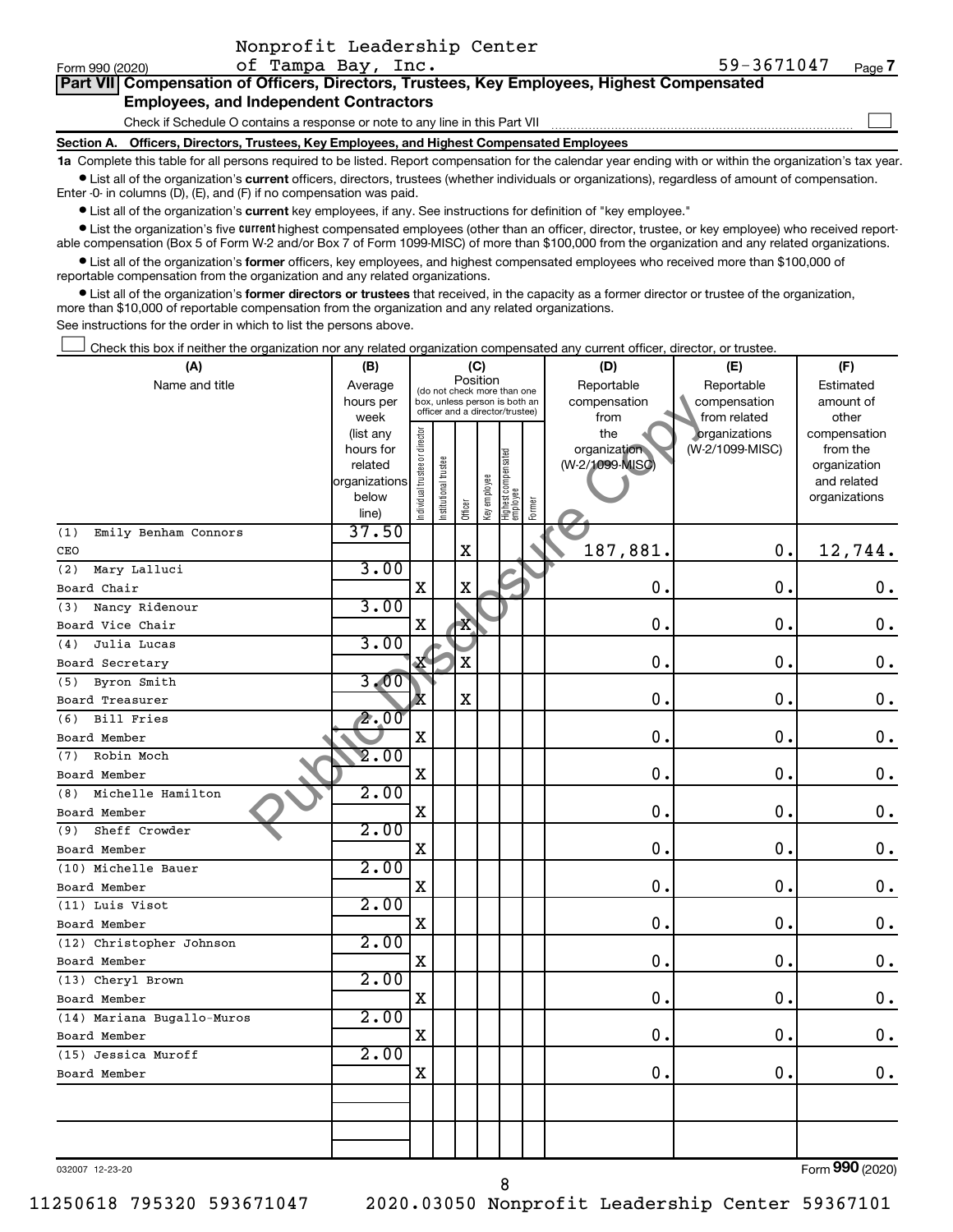|   | Nonprofit Leadership Center                                                                                                                                                                                                       |                                                                      |                                |                                                                                                 |                 |              |                                   |        |                                           |                                                   |                                                          |              |                             |
|---|-----------------------------------------------------------------------------------------------------------------------------------------------------------------------------------------------------------------------------------|----------------------------------------------------------------------|--------------------------------|-------------------------------------------------------------------------------------------------|-----------------|--------------|-----------------------------------|--------|-------------------------------------------|---------------------------------------------------|----------------------------------------------------------|--------------|-----------------------------|
|   | of Tampa Bay, Inc.<br>Form 990 (2020)                                                                                                                                                                                             |                                                                      |                                |                                                                                                 |                 |              |                                   |        |                                           | 59-3671047                                        |                                                          |              | Page 8                      |
|   | <b>Part VII</b><br>Section A. Officers, Directors, Trustees, Key Employees, and Highest Compensated Employees (continued)                                                                                                         |                                                                      |                                |                                                                                                 |                 |              |                                   |        |                                           |                                                   |                                                          |              |                             |
|   | (A)<br>Name and title                                                                                                                                                                                                             | (B)<br>Average<br>hours per<br>week                                  |                                | (do not check more than one<br>box, unless person is both an<br>officer and a director/trustee) | (C)<br>Position |              |                                   |        | (D)<br>Reportable<br>compensation<br>from | (E)<br>Reportable<br>compensation<br>from related |                                                          | Estimated    | (F)<br>amount of<br>other   |
|   |                                                                                                                                                                                                                                   | (list any<br>hours for<br>related<br>organizations<br>below<br>line) | Individual trustee or director | Institutional trustee                                                                           | Officer         | Key employee | Highest compensated<br>  employee | Former | the<br>organization<br>(W-2/1099-MISC)    | organizations<br>(W-2/1099-MISC)                  | from the<br>organization<br>and related<br>organizations |              | compensation                |
|   |                                                                                                                                                                                                                                   |                                                                      |                                |                                                                                                 |                 |              |                                   |        |                                           |                                                   |                                                          |              |                             |
|   |                                                                                                                                                                                                                                   |                                                                      |                                |                                                                                                 |                 |              |                                   |        |                                           |                                                   |                                                          |              |                             |
|   |                                                                                                                                                                                                                                   |                                                                      |                                |                                                                                                 |                 |              |                                   |        |                                           |                                                   |                                                          |              |                             |
|   |                                                                                                                                                                                                                                   |                                                                      |                                |                                                                                                 |                 |              |                                   |        |                                           |                                                   |                                                          |              |                             |
|   |                                                                                                                                                                                                                                   |                                                                      |                                |                                                                                                 |                 |              |                                   |        |                                           |                                                   |                                                          |              |                             |
|   |                                                                                                                                                                                                                                   |                                                                      |                                |                                                                                                 |                 |              |                                   |        | 187,881.                                  |                                                   | $\overline{0}$ .                                         |              | 12,744.                     |
|   |                                                                                                                                                                                                                                   |                                                                      |                                |                                                                                                 |                 |              |                                   |        | $\overline{0}$ .<br>187,881.              |                                                   | $\overline{\mathfrak{0}}$ .<br>σ.                        |              | $\overline{0}$ .<br>12,744. |
| 2 | Total number of individuals (including but not limited to those listed above) who received more than \$100,000 of reportable                                                                                                      |                                                                      |                                |                                                                                                 |                 |              |                                   |        |                                           |                                                   |                                                          |              |                             |
|   | compensation from the organization $\blacktriangleright$                                                                                                                                                                          |                                                                      |                                |                                                                                                 |                 |              |                                   |        |                                           |                                                   |                                                          |              |                             |
| 3 | Did the organization list any former officer, director, trustee, key employee, or highest compensated employee on                                                                                                                 |                                                                      |                                |                                                                                                 |                 |              |                                   |        |                                           |                                                   |                                                          |              | Yes<br>No                   |
|   | line 1a? If "Yes," complete Schedule J for such individual                                                                                                                                                                        |                                                                      |                                |                                                                                                 |                 |              |                                   |        |                                           |                                                   |                                                          | 3            | Χ                           |
| 4 | For any individual listed on line 1a, is the sum of reportable compensation and other compensation from the organization                                                                                                          |                                                                      |                                |                                                                                                 |                 |              |                                   |        |                                           |                                                   |                                                          |              | х                           |
| 5 | and related organizations greater than \$150,000? If "Yes," complete Schedule J for such individual<br>Did any person listed on line 1a receive or accrue compensation from any unrelated organization or individual for services |                                                                      |                                |                                                                                                 |                 |              |                                   |        |                                           |                                                   |                                                          | 4            |                             |
|   |                                                                                                                                                                                                                                   |                                                                      |                                |                                                                                                 |                 |              |                                   |        |                                           |                                                   |                                                          | 5            | x                           |
|   | <b>Section B. Independent Contractors</b>                                                                                                                                                                                         |                                                                      |                                |                                                                                                 |                 |              |                                   |        |                                           |                                                   |                                                          |              |                             |
| 1 | Complete this table for your five highest compensated independent contractors that received more than \$100,000 of compensation from                                                                                              |                                                                      |                                |                                                                                                 |                 |              |                                   |        |                                           |                                                   |                                                          |              |                             |
|   | the organization. Report compensation for the calendar year ending with or within the organization's tax year.<br>(A)                                                                                                             |                                                                      |                                |                                                                                                 |                 |              |                                   |        | (B)                                       |                                                   |                                                          | (C)          |                             |
|   | Name and business address                                                                                                                                                                                                         |                                                                      |                                | <b>NONE</b>                                                                                     |                 |              |                                   |        | Description of services                   |                                                   |                                                          | Compensation |                             |
|   |                                                                                                                                                                                                                                   |                                                                      |                                |                                                                                                 |                 |              |                                   |        |                                           |                                                   |                                                          |              |                             |
|   |                                                                                                                                                                                                                                   |                                                                      |                                |                                                                                                 |                 |              |                                   |        |                                           |                                                   |                                                          |              |                             |
|   |                                                                                                                                                                                                                                   |                                                                      |                                |                                                                                                 |                 |              |                                   |        |                                           |                                                   |                                                          |              |                             |
|   |                                                                                                                                                                                                                                   |                                                                      |                                |                                                                                                 |                 |              |                                   |        |                                           |                                                   |                                                          |              |                             |
|   |                                                                                                                                                                                                                                   |                                                                      |                                |                                                                                                 |                 |              |                                   |        |                                           |                                                   |                                                          |              |                             |
| 2 | Total number of independent contractors (including but not limited to those listed above) who received more than<br>\$100,000 of compensation from the organization                                                               |                                                                      |                                |                                                                                                 |                 |              | 0                                 |        |                                           |                                                   |                                                          |              |                             |
|   |                                                                                                                                                                                                                                   |                                                                      |                                |                                                                                                 |                 |              |                                   |        |                                           |                                                   |                                                          |              | Form 990 (2020)             |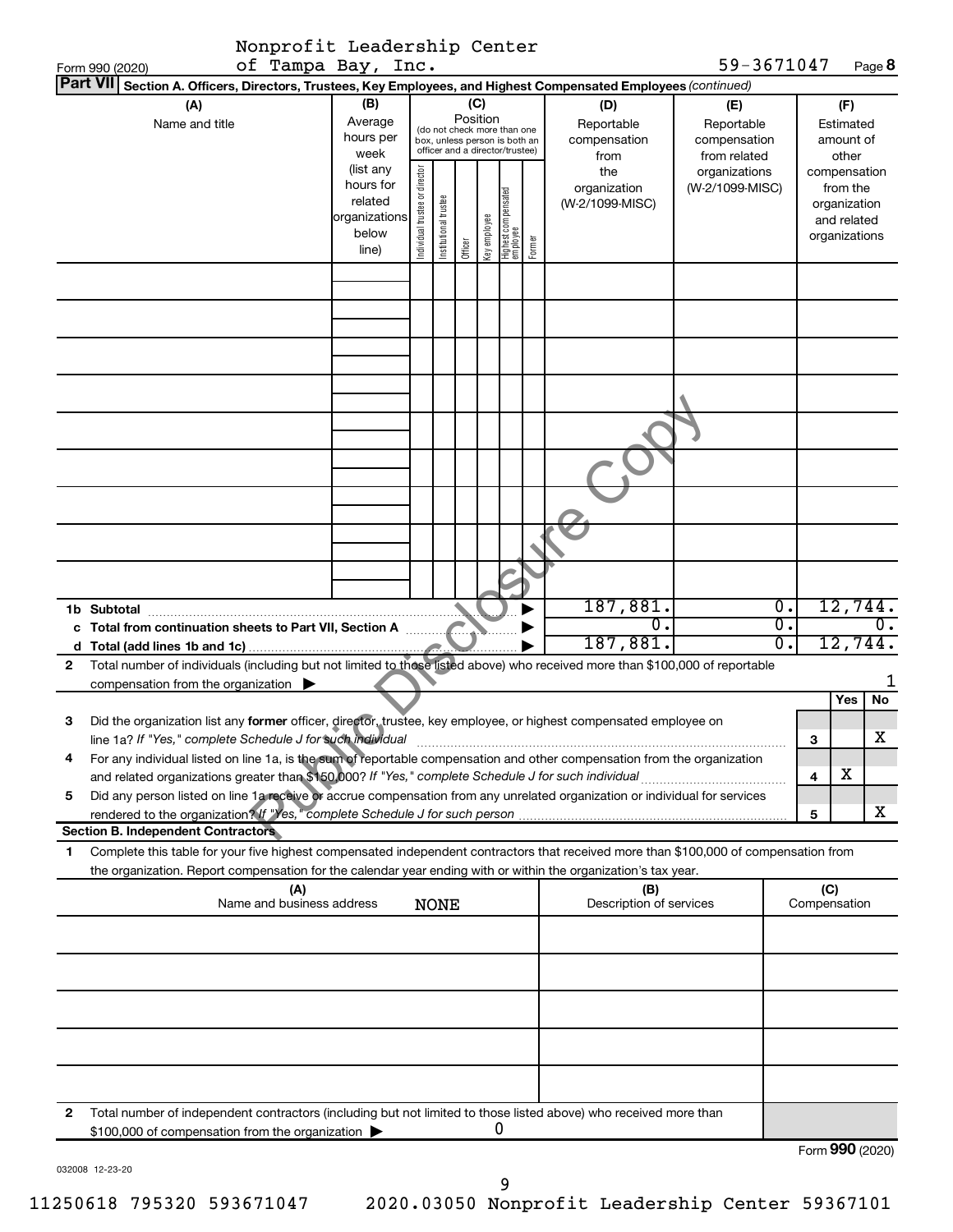|  | -Torm 990 <i>(2020)</i> |  |
|--|-------------------------|--|

|                                                           | <b>Part VIII</b> |             | <b>Statement of Revenue</b>                                                               |                      |                      |                                                                    |                                                 |                                                                 |
|-----------------------------------------------------------|------------------|-------------|-------------------------------------------------------------------------------------------|----------------------|----------------------|--------------------------------------------------------------------|-------------------------------------------------|-----------------------------------------------------------------|
|                                                           |                  |             | Check if Schedule O contains a response or note to any line in this Part VIII             |                      |                      |                                                                    |                                                 |                                                                 |
|                                                           |                  |             |                                                                                           |                      | (A)<br>Total revenue | $\overline{(\mathsf{B})}$<br>Related or exempt<br>function revenue | $\overline{C}$<br>Unrelated<br>business revenue | (D)<br>Revenue excluded<br>from tax under<br>sections 512 - 514 |
|                                                           |                  |             | 1 a Federated campaigns<br>1a                                                             | 12,500.              |                      |                                                                    |                                                 |                                                                 |
|                                                           |                  |             | 1 <sub>b</sub><br><b>b</b> Membership dues                                                |                      |                      |                                                                    |                                                 |                                                                 |
|                                                           |                  |             | 1 <sub>c</sub><br>c Fundraising events                                                    |                      |                      |                                                                    |                                                 |                                                                 |
|                                                           |                  |             | 1d<br>d Related organizations<br>.                                                        |                      |                      |                                                                    |                                                 |                                                                 |
|                                                           |                  |             | 1e<br>Government grants (contributions)                                                   | 78,300.              |                      |                                                                    |                                                 |                                                                 |
| Contributions, Gifts, Grants<br>and Other Similar Amounts |                  |             | f All other contributions, gifts, grants, and<br>similar amounts not included above<br>1f | 328,979.             |                      |                                                                    |                                                 |                                                                 |
|                                                           |                  |             | $1g$ $\frac{1}{3}$<br>Noncash contributions included in lines 1a-1f                       |                      |                      |                                                                    |                                                 |                                                                 |
|                                                           |                  |             |                                                                                           |                      | 419,779.             |                                                                    |                                                 |                                                                 |
|                                                           |                  |             |                                                                                           | <b>Business Code</b> |                      |                                                                    |                                                 |                                                                 |
|                                                           |                  |             | 2a Program Service Fees                                                                   | 611710               | 363,888.             | 363,888.                                                           |                                                 |                                                                 |
| Program Service<br>Revenue                                |                  | $\mathbf b$ | Childrens Board - Hill                                                                    | 611710               | 178,484.             | 178,484.                                                           |                                                 |                                                                 |
|                                                           |                  | c           |                                                                                           |                      |                      |                                                                    |                                                 |                                                                 |
|                                                           |                  | d           |                                                                                           |                      |                      |                                                                    |                                                 |                                                                 |
|                                                           |                  |             |                                                                                           |                      |                      |                                                                    |                                                 |                                                                 |
|                                                           |                  | f.          | All other program service revenue                                                         |                      |                      |                                                                    |                                                 |                                                                 |
|                                                           |                  |             |                                                                                           | ▶                    | 542,372.             |                                                                    |                                                 |                                                                 |
|                                                           | 3                |             | Investment income (including dividends, interest, and                                     |                      |                      |                                                                    |                                                 |                                                                 |
|                                                           |                  |             |                                                                                           |                      | 5,226                |                                                                    |                                                 | 5,226.                                                          |
|                                                           | 4                |             | Income from investment of tax-exempt bond proceeds                                        |                      |                      |                                                                    |                                                 |                                                                 |
|                                                           | 5                |             |                                                                                           |                      |                      |                                                                    |                                                 |                                                                 |
|                                                           |                  |             | (i) Real                                                                                  | (ii) Personal        |                      |                                                                    |                                                 |                                                                 |
|                                                           | 6а               |             | Gross rents<br>6a<br>.                                                                    |                      |                      |                                                                    |                                                 |                                                                 |
|                                                           |                  |             | 6b<br><b>b</b> Less: rental expenses                                                      |                      |                      |                                                                    |                                                 |                                                                 |
|                                                           |                  | с           | Rental income or (loss)<br>6c                                                             |                      |                      |                                                                    |                                                 |                                                                 |
|                                                           |                  |             | d Net rental income or (loss)                                                             |                      |                      |                                                                    |                                                 |                                                                 |
|                                                           |                  |             | (i) Securities<br>7 a Gross amount from sales of                                          | (ii) Other           |                      |                                                                    |                                                 |                                                                 |
|                                                           |                  |             | assets other than inventory<br>7a                                                         |                      |                      |                                                                    |                                                 |                                                                 |
|                                                           |                  |             | <b>b</b> Less: cost or other basis                                                        |                      |                      |                                                                    |                                                 |                                                                 |
| Revenue                                                   |                  |             | and sales expenses<br>7b                                                                  |                      |                      |                                                                    |                                                 |                                                                 |
|                                                           |                  |             | 7c<br>c Gain or (loss)                                                                    |                      |                      |                                                                    |                                                 |                                                                 |
|                                                           |                  |             |                                                                                           |                      |                      |                                                                    |                                                 |                                                                 |
| $\tilde{\epsilon}$                                        |                  |             | 8 a Gross income from fundraising events (not                                             |                      |                      |                                                                    |                                                 |                                                                 |
|                                                           |                  |             | including \$<br>оf                                                                        |                      |                      |                                                                    |                                                 |                                                                 |
|                                                           |                  |             | contributions reported on line 1c). See                                                   |                      |                      |                                                                    |                                                 |                                                                 |
|                                                           |                  |             | l 8a                                                                                      |                      |                      |                                                                    |                                                 |                                                                 |
|                                                           |                  |             | 8b<br><b>b</b> Less: direct expenses                                                      |                      |                      |                                                                    |                                                 |                                                                 |
|                                                           |                  |             | c Net income or (loss) from fundraising events                                            |                      |                      |                                                                    |                                                 |                                                                 |
|                                                           |                  |             | 9 a Gross income from gaming activities. See                                              |                      |                      |                                                                    |                                                 |                                                                 |
|                                                           |                  |             | 19a<br>9 <sub>b</sub><br><b>b</b> Less: direct expenses <b>manually</b>                   |                      |                      |                                                                    |                                                 |                                                                 |
|                                                           |                  |             | c Net income or (loss) from gaming activities                                             |                      |                      |                                                                    |                                                 |                                                                 |
|                                                           |                  |             | 10 a Gross sales of inventory, less returns                                               | .                    |                      |                                                                    |                                                 |                                                                 |
|                                                           |                  |             |                                                                                           |                      |                      |                                                                    |                                                 |                                                                 |
|                                                           |                  |             | 10 <sub>b</sub><br><b>b</b> Less: cost of goods sold                                      |                      |                      |                                                                    |                                                 |                                                                 |
|                                                           |                  |             | c Net income or (loss) from sales of inventory                                            |                      |                      |                                                                    |                                                 |                                                                 |
|                                                           |                  |             |                                                                                           | <b>Business Code</b> |                      |                                                                    |                                                 |                                                                 |
| Miscellaneous<br>Revenue                                  |                  |             | 11 a Other                                                                                | 900099               | 54.                  |                                                                    |                                                 | $\overline{54}$ .                                               |
|                                                           |                  | b           |                                                                                           |                      |                      |                                                                    |                                                 |                                                                 |
|                                                           |                  | c           |                                                                                           |                      |                      |                                                                    |                                                 |                                                                 |
|                                                           |                  |             |                                                                                           |                      |                      |                                                                    |                                                 |                                                                 |
|                                                           |                  |             |                                                                                           | ▶                    | $\overline{54}$ .    |                                                                    |                                                 |                                                                 |
|                                                           | 12               |             |                                                                                           |                      | 967,431.             | 542, 372.                                                          | 0.                                              | 5,280.                                                          |
| 032009 12-23-20                                           |                  |             |                                                                                           |                      |                      |                                                                    |                                                 | Form 990 (2020)                                                 |

Form (2020) **990**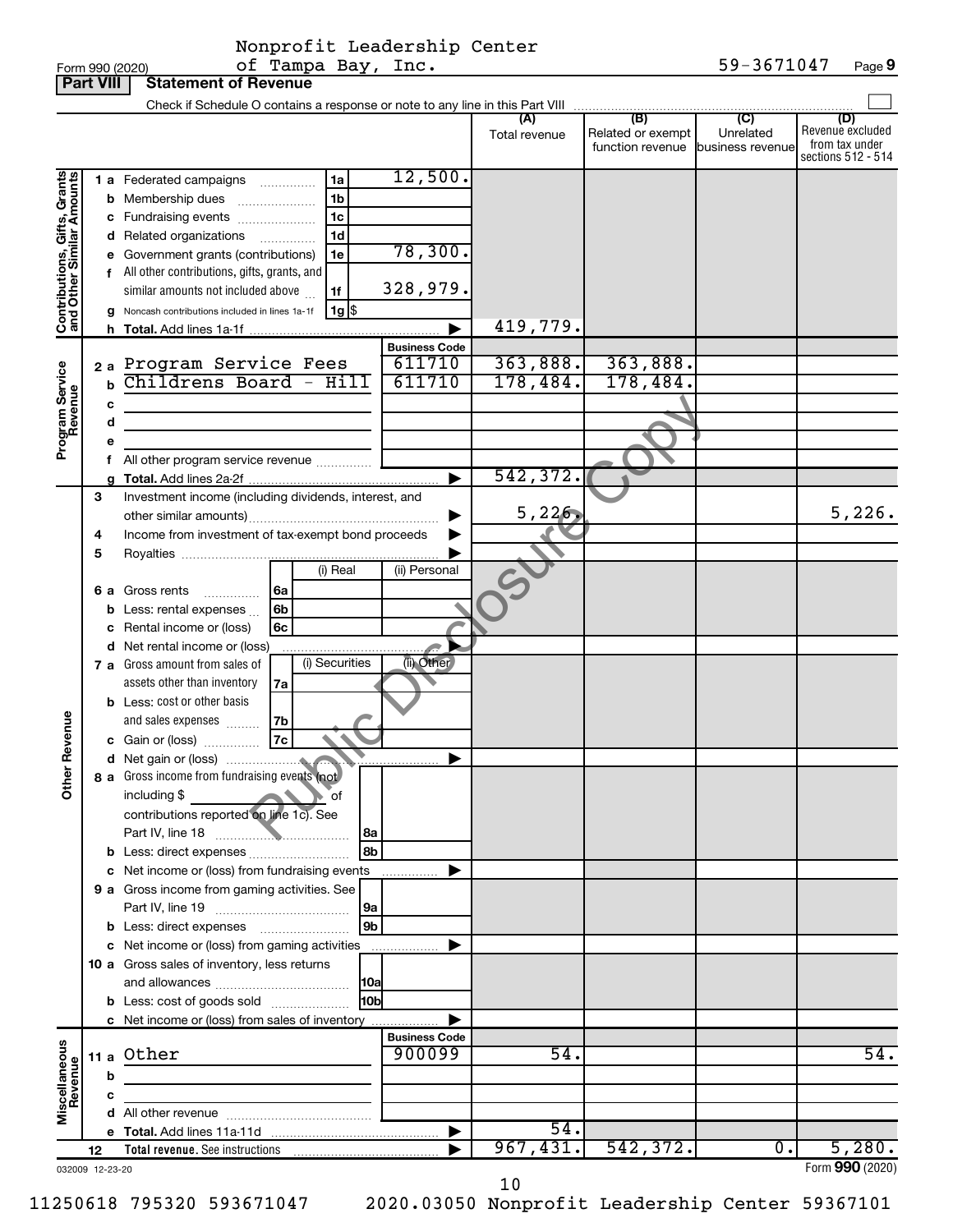|              | <b>Part IX Statement of Functional Expenses</b>                                                                                                                                                                                                |                     |                                    |                                           |                                |
|--------------|------------------------------------------------------------------------------------------------------------------------------------------------------------------------------------------------------------------------------------------------|---------------------|------------------------------------|-------------------------------------------|--------------------------------|
|              | Section 501(c)(3) and 501(c)(4) organizations must complete all columns. All other organizations must complete column (A).                                                                                                                     |                     |                                    |                                           |                                |
|              | Check if Schedule O contains a response or note to any line in this Part IX                                                                                                                                                                    |                     |                                    |                                           | - X I                          |
|              | Do not include amounts reported on lines 6b,<br>7b, 8b, 9b, and 10b of Part VIII.                                                                                                                                                              | Total expenses      | (B)<br>Program service<br>expenses | (C)<br>Management and<br>general expenses | (D)<br>Fundraising<br>expenses |
| 1            | Grants and other assistance to domestic organizations                                                                                                                                                                                          |                     |                                    |                                           |                                |
|              | and domestic governments. See Part IV, line 21                                                                                                                                                                                                 |                     |                                    |                                           |                                |
| $\mathbf{2}$ | Grants and other assistance to domestic                                                                                                                                                                                                        |                     |                                    |                                           |                                |
|              | individuals. See Part IV, line 22                                                                                                                                                                                                              |                     |                                    |                                           |                                |
| 3            | Grants and other assistance to foreign                                                                                                                                                                                                         |                     |                                    |                                           |                                |
|              | organizations, foreign governments, and foreign                                                                                                                                                                                                |                     |                                    |                                           |                                |
|              | individuals. See Part IV, lines 15 and 16                                                                                                                                                                                                      |                     |                                    |                                           |                                |
| 4            | Benefits paid to or for members                                                                                                                                                                                                                |                     |                                    |                                           |                                |
| 5            | Compensation of current officers, directors,                                                                                                                                                                                                   |                     |                                    |                                           |                                |
|              | trustees, and key employees                                                                                                                                                                                                                    | 187,881.            | 146,251.                           | 22,570.                                   | 19,060.                        |
| 6            | Compensation not included above to disqualified                                                                                                                                                                                                |                     |                                    |                                           |                                |
|              | persons (as defined under section 4958(f)(1)) and                                                                                                                                                                                              |                     |                                    |                                           |                                |
|              | persons described in section 4958(c)(3)(B)                                                                                                                                                                                                     |                     |                                    |                                           |                                |
| 7            | Other salaries and wages                                                                                                                                                                                                                       | 245,836.            | 191,364                            | 29,532.                                   | 24,940.                        |
| 8            | Pension plan accruals and contributions (include                                                                                                                                                                                               |                     |                                    |                                           |                                |
|              | section 401(k) and 403(b) employer contributions)                                                                                                                                                                                              |                     |                                    |                                           |                                |
| 9            |                                                                                                                                                                                                                                                | 47, 123.<br>29,770. | 36,681<br>23,174                   | 5,661.<br>3,576.                          | 4,781.<br>3,020.               |
| 10           |                                                                                                                                                                                                                                                |                     |                                    |                                           |                                |
| 11           | Fees for services (nonemployees):                                                                                                                                                                                                              |                     |                                    |                                           |                                |
| a            |                                                                                                                                                                                                                                                |                     |                                    |                                           |                                |
| b            |                                                                                                                                                                                                                                                | 8,200.              |                                    | 8,200.                                    |                                |
| c            |                                                                                                                                                                                                                                                |                     |                                    |                                           |                                |
| d            |                                                                                                                                                                                                                                                |                     |                                    |                                           |                                |
|              | Professional fundraising services. See Part IV, line 17                                                                                                                                                                                        |                     |                                    |                                           |                                |
| f            | Investment management fees                                                                                                                                                                                                                     |                     |                                    |                                           |                                |
| g            | Other. (If line 11g amount exceeds 10% of line 25,<br>column (A) amount, list line 11g expenses on Sch O.)                                                                                                                                     | 178,089.            | 170,965.                           | 7,124.                                    |                                |
|              |                                                                                                                                                                                                                                                |                     |                                    |                                           |                                |
| 12<br>13     |                                                                                                                                                                                                                                                | 20,071.             | 13,182.                            | 4,143.                                    | 2,746.                         |
| 14           |                                                                                                                                                                                                                                                | 9,575.              | 6,894.                             | 1,245.                                    | 1,436.                         |
| 15           |                                                                                                                                                                                                                                                |                     |                                    |                                           |                                |
| 16           |                                                                                                                                                                                                                                                | 80,039.             | 62,430.                            | 9,605.                                    | 8,004.                         |
| 17           | <u> Elizabeth Communication de la communication de la communication de la communication de la communication de la communication de la communication de la communication de la communication de la communication de la communicat</u><br>Travel | 601.                | $-433.$                            | 78.                                       | 90.                            |
| 18           | Payments of travel or entertainment expenses                                                                                                                                                                                                   |                     |                                    |                                           |                                |
|              | for any federal, state, or local public officials                                                                                                                                                                                              |                     |                                    |                                           |                                |
| 19           | Conferences, conventions, and meetings                                                                                                                                                                                                         |                     |                                    |                                           |                                |
| 20           | Interest                                                                                                                                                                                                                                       |                     |                                    |                                           |                                |
| 21           |                                                                                                                                                                                                                                                |                     |                                    |                                           |                                |
| 22           | Depreciation, depletion, and amortization                                                                                                                                                                                                      | 22,835.             | 17,811.                            | 2,740.                                    | 2, 284.                        |
| 23           | Insurance                                                                                                                                                                                                                                      | 4,049.              | 2,065.                             | 1,984.                                    |                                |
| 24           | Other expenses. Itemize expenses not covered<br>above (List miscellaneous expenses on line 24e. If<br>line 24e amount exceeds 10% of line 25, column (A)<br>amount, list line 24e expenses on Schedule O.)                                     |                     |                                    |                                           |                                |
| $\mathbf{a}$ | NLC Leadership Conferen                                                                                                                                                                                                                        | 72,881.             | 72,881.                            |                                           |                                |
| b            | Equipment Lease                                                                                                                                                                                                                                | 6,225.              | 4,482.                             | 809.                                      | 934.                           |
| C            | Miscellaneous Expenses                                                                                                                                                                                                                         | 3,669.              | 514.                               | 3,155.                                    |                                |
| d            | Telephone Expense                                                                                                                                                                                                                              | 2,843.              | 1,450.                             | 1,393.                                    |                                |
| е            | All other expenses                                                                                                                                                                                                                             |                     |                                    |                                           |                                |
| 25           | Total functional expenses. Add lines 1 through 24e                                                                                                                                                                                             | 919,687.            | 750, 577.                          | 101, 815.                                 | 67, 295.                       |
| 26           | Joint costs. Complete this line only if the organization                                                                                                                                                                                       |                     |                                    |                                           |                                |
|              | reported in column (B) joint costs from a combined                                                                                                                                                                                             |                     |                                    |                                           |                                |
|              | educational campaign and fundraising solicitation.                                                                                                                                                                                             |                     |                                    |                                           |                                |
|              | Check here $\blacktriangleright$<br>if following SOP 98-2 (ASC 958-720)                                                                                                                                                                        |                     |                                    |                                           |                                |

032010 12-23-20

11250618 795320 593671047 2020.03050 Nonprofit Leadership Center 59367101

11

Form (2020) **990**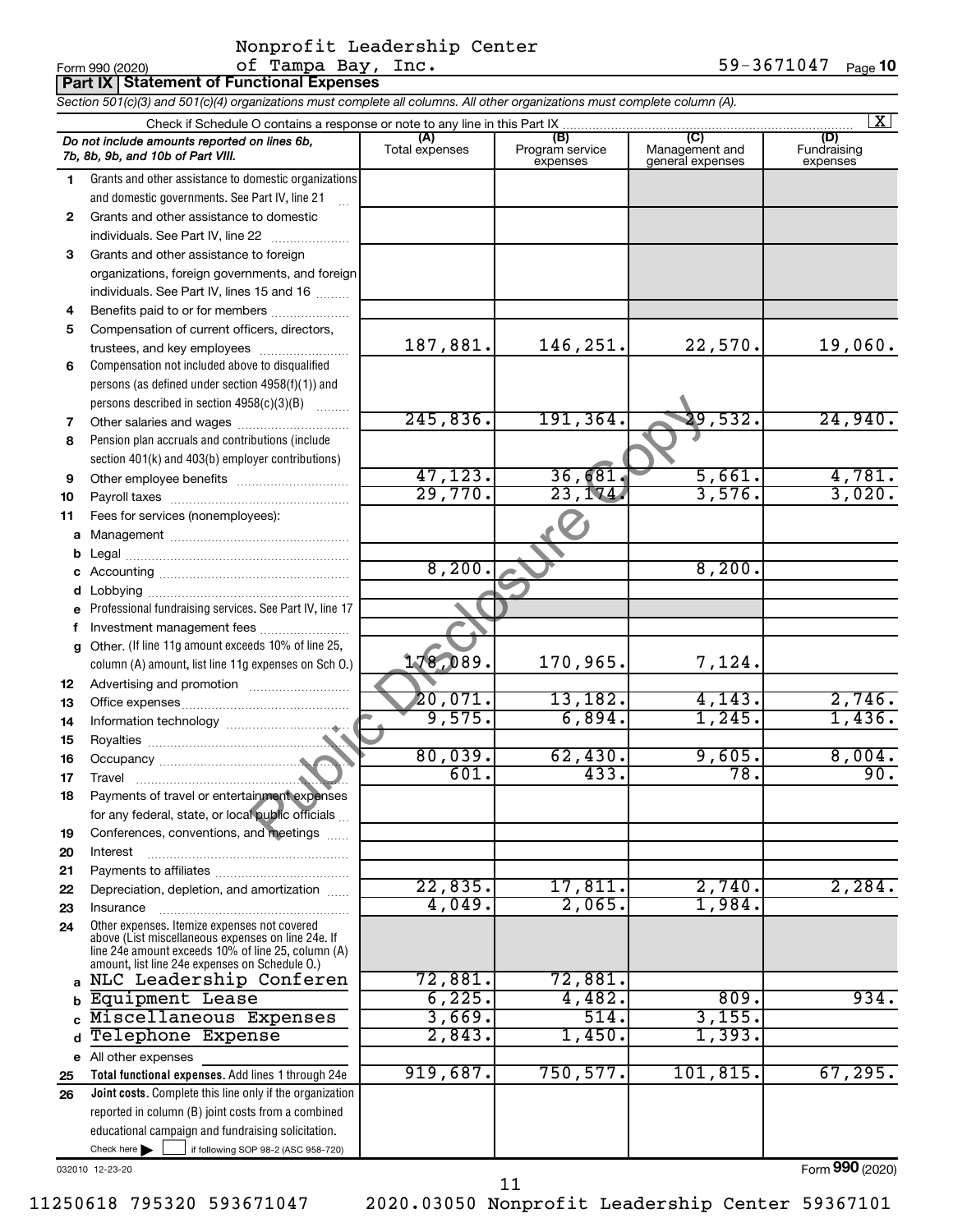| Form 990 (2020) |  |
|-----------------|--|
|-----------------|--|

## Nonprofit Leadership Center

|                             | Part X | <b>Balance Sheet</b>                                                                                                                                                                                                          |                          |                 |                    |
|-----------------------------|--------|-------------------------------------------------------------------------------------------------------------------------------------------------------------------------------------------------------------------------------|--------------------------|-----------------|--------------------|
|                             |        |                                                                                                                                                                                                                               |                          |                 |                    |
|                             |        |                                                                                                                                                                                                                               | (A)<br>Beginning of year |                 | (B)<br>End of year |
|                             | 1      |                                                                                                                                                                                                                               | 209,788.                 | 1               | 229,555.           |
|                             | 2      |                                                                                                                                                                                                                               | 123,865.                 | $\mathbf{2}$    | 123,918.           |
|                             | з      |                                                                                                                                                                                                                               | 13,900.                  | 3               | 12,086.            |
|                             | 4      |                                                                                                                                                                                                                               | 29,627.                  | 4               | 17,007.            |
|                             | 5      | Loans and other receivables from any current or former officer, director,                                                                                                                                                     |                          |                 |                    |
|                             |        | trustee, key employee, creator or founder, substantial contributor, or 35%                                                                                                                                                    |                          |                 |                    |
|                             |        | controlled entity or family member of any of these persons                                                                                                                                                                    |                          | 5               |                    |
|                             | 6      | Loans and other receivables from other disqualified persons (as defined                                                                                                                                                       |                          |                 |                    |
|                             |        | under section 4958(f)(1)), and persons described in section 4958(c)(3)(B)                                                                                                                                                     |                          | 6               |                    |
|                             | 7      |                                                                                                                                                                                                                               |                          | 7               |                    |
| Assets                      | 8      |                                                                                                                                                                                                                               |                          | 8               |                    |
|                             | 9      | Prepaid expenses and deferred charges [11] [11] Prepaid expenses and deferred charges [11] [11] Martin Martin (11] (11] Arthur Martin (11] Arthur Martin (11] Arthur Martin (11] Arthur Martin (11] Arthur Martin (11] Arthur | 46,431.                  | 9               | 35,009.            |
|                             |        | 10a Land, buildings, and equipment: cost or other                                                                                                                                                                             |                          |                 |                    |
|                             |        | 159,933.<br>basis. Complete Part VI of Schedule D  10a                                                                                                                                                                        |                          |                 |                    |
|                             |        | 115,840.<br>10 <sub>b</sub>                                                                                                                                                                                                   | 383.                     | 10 <sub>c</sub> | 44,093.            |
|                             | 11     |                                                                                                                                                                                                                               |                          | 11              |                    |
|                             | 12     |                                                                                                                                                                                                                               |                          | 12              |                    |
|                             | 13     |                                                                                                                                                                                                                               |                          | 13              |                    |
|                             | 14     |                                                                                                                                                                                                                               |                          | 14              |                    |
|                             | 15     |                                                                                                                                                                                                                               | 298,821.                 | 15              | 324,621.           |
|                             | 16     |                                                                                                                                                                                                                               | 765, 815.                | 16              | 786, 289.          |
|                             | 17     |                                                                                                                                                                                                                               | 53,376.                  | 17              | 26,660.            |
|                             | 18     |                                                                                                                                                                                                                               |                          | 18              |                    |
|                             | 19     |                                                                                                                                                                                                                               | 97,921.                  | 19              | 76, 793.           |
|                             | 20     |                                                                                                                                                                                                                               |                          | 20              |                    |
|                             | 21     | Escrow or custodial account liability. Complete Part IV of Schedule D                                                                                                                                                         |                          | 21              |                    |
|                             | 22     | Loans and other payables to any current or former officer, director,                                                                                                                                                          |                          |                 |                    |
| Liabilities                 |        | trustee, key employee, creator or founder, substantial contributor, or 35%                                                                                                                                                    |                          |                 |                    |
|                             |        | controlled entity or family member of any of these persons                                                                                                                                                                    |                          | 22              |                    |
|                             | 23     | Secured mortgages and notes payable to unrelated third parties                                                                                                                                                                |                          | 23              |                    |
|                             | 24     |                                                                                                                                                                                                                               |                          | 24              |                    |
|                             | 25     | Other liabilities (including federal income tax, payables to related third                                                                                                                                                    |                          |                 |                    |
|                             |        | parties, and other liabilities not included on lines 17-24). Complete Part X                                                                                                                                                  |                          |                 |                    |
|                             |        | of Schedule D                                                                                                                                                                                                                 |                          | 25              |                    |
|                             | 26     | Total liabilities. Add lines 17 through 25                                                                                                                                                                                    | 151,297                  | 26              | 103, 453.          |
|                             |        | Organizations that follow FASB ASC 958, check here $\blacktriangleright \lfloor \underline{X} \rfloor$                                                                                                                        |                          |                 |                    |
|                             |        | and complete lines 27, 28, 32, and 33.                                                                                                                                                                                        |                          |                 |                    |
|                             | 27     |                                                                                                                                                                                                                               | 614,518.                 | 27              | 682,836.           |
|                             | 28     |                                                                                                                                                                                                                               |                          | 28              |                    |
|                             |        | Organizations that do not follow FASB ASC 958, check here $\blacktriangleright$                                                                                                                                               |                          |                 |                    |
|                             |        | and complete lines 29 through 33.                                                                                                                                                                                             |                          |                 |                    |
|                             | 29     |                                                                                                                                                                                                                               |                          | 29              |                    |
|                             | 30     | Paid-in or capital surplus, or land, building, or equipment fund                                                                                                                                                              |                          | 30              |                    |
|                             | 31     | Retained earnings, endowment, accumulated income, or other funds                                                                                                                                                              |                          | 31              |                    |
| Net Assets or Fund Balances | 32     |                                                                                                                                                                                                                               | 614,518.                 | 32              | 682,836.           |
|                             | 33     |                                                                                                                                                                                                                               | 765, 815.                | 33              | 786,289.           |

Form (2020) **990**

032011 12-23-20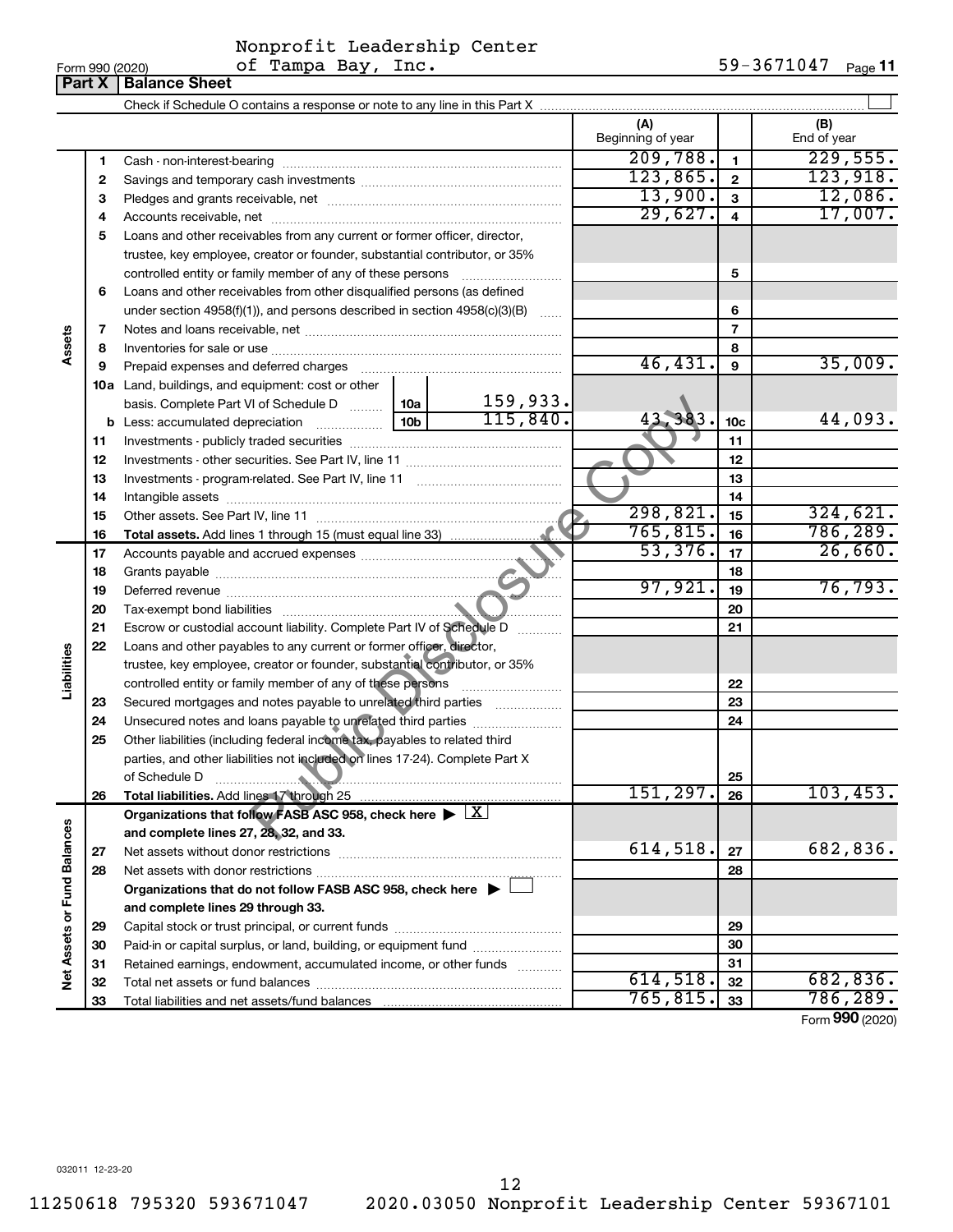|    | Nonprofit Leadership Center                                                                                                                                                                                                    |                    |                |           |                         |
|----|--------------------------------------------------------------------------------------------------------------------------------------------------------------------------------------------------------------------------------|--------------------|----------------|-----------|-------------------------|
|    | of Tampa Bay, Inc.<br>Form 990 (2020)                                                                                                                                                                                          | 59-3671047 Page 12 |                |           |                         |
|    | Part XI   Reconciliation of Net Assets                                                                                                                                                                                         |                    |                |           |                         |
|    |                                                                                                                                                                                                                                |                    |                |           |                         |
|    |                                                                                                                                                                                                                                |                    |                |           |                         |
| 1  |                                                                                                                                                                                                                                | $\mathbf{1}$       |                |           | 967,431.                |
| 2  |                                                                                                                                                                                                                                | $\overline{2}$     |                |           | 919,687.                |
| 3  |                                                                                                                                                                                                                                | 3                  |                |           | 47,744.                 |
| 4  |                                                                                                                                                                                                                                | 4                  |                |           | 614,518.                |
| 5  | Net unrealized gains (losses) on investments [11] matter in the contract of the contract of the contract of the contract of the contract of the contract of the contract of the contract of the contract of the contract of th | 5                  |                |           | 23,483.                 |
| 6  |                                                                                                                                                                                                                                | 6                  |                |           |                         |
| 7  |                                                                                                                                                                                                                                | $\overline{7}$     |                | $-2,909.$ |                         |
| 8  |                                                                                                                                                                                                                                | 8                  |                |           |                         |
| 9  |                                                                                                                                                                                                                                | 9                  |                |           | Ō.                      |
| 10 | Net assets or fund balances at end of year. Combine lines 3 through 9 (must equal Part X, line 32,                                                                                                                             |                    |                |           |                         |
|    |                                                                                                                                                                                                                                | 10                 |                |           | 682,836.                |
|    | Part XII Financial Statements and Reporting                                                                                                                                                                                    |                    |                |           |                         |
|    |                                                                                                                                                                                                                                |                    |                |           | $\overline{\mathbf{x}}$ |
|    |                                                                                                                                                                                                                                |                    |                | Yes       | No                      |
| 1  | $\boxed{\text{X}}$ Accrual<br>Accounting method used to prepare the Form 990: [130] Cash<br>Other                                                                                                                              |                    |                |           |                         |
|    | If the organization changed its method of accounting from a prior year or checked "Other," explain in Schedule O.                                                                                                              |                    |                |           |                         |
|    | 2a Were the organization's financial statements compiled or reviewed by an independent accountant?                                                                                                                             |                    | 2a             |           | x                       |
|    | If "Yes," check a box below to indicate whether the financial statements for the year were compiled or reviewed on a                                                                                                           |                    |                |           |                         |
|    | separate basis, consolidated basis, or both:                                                                                                                                                                                   |                    |                |           |                         |
|    | Consolidated basis<br>Separate basis<br>Both consolidated and separate basis                                                                                                                                                   |                    |                |           |                         |
|    | <b>b</b> Were the organization's financial statements audited by an independent accountant?                                                                                                                                    |                    | 2 <sub>b</sub> | x         |                         |
|    | If "Yes," check a box below to indicate whether the financial statements for the year were audited on a separate basis,                                                                                                        |                    |                |           |                         |
|    | consolidated basis, or both:                                                                                                                                                                                                   |                    |                |           |                         |
|    | $\lfloor x \rfloor$ Separate basis<br>Both consolidated and separate basis<br>Consolidated basis                                                                                                                               |                    |                |           |                         |
|    | c If "Yes" to line 2a or 2b, does the organization have a committee that assumes responsibility for oversight of the audit,                                                                                                    |                    |                |           |                         |
|    |                                                                                                                                                                                                                                |                    | 2c             | х         |                         |
|    | If the organization changed either its oversight process or selection process during the tax year, explain on Schedule O.                                                                                                      |                    |                |           |                         |
|    | 3a As a result of a federal award, was the organization required to undergo an audit or audits as set forth in the Single Audit                                                                                                |                    |                |           |                         |
|    |                                                                                                                                                                                                                                |                    | 3a             |           | х                       |
|    | b If "Yes," did the organization undergo the required audit or audits? If the organization did not undergo the required audit                                                                                                  |                    |                |           |                         |
|    |                                                                                                                                                                                                                                |                    | 3b             |           |                         |
|    |                                                                                                                                                                                                                                |                    |                |           | Form 990 (2020)         |
|    |                                                                                                                                                                                                                                |                    |                |           |                         |
|    |                                                                                                                                                                                                                                |                    |                |           |                         |
|    |                                                                                                                                                                                                                                |                    |                |           |                         |
|    | <b>150 %</b>                                                                                                                                                                                                                   |                    |                |           |                         |
|    |                                                                                                                                                                                                                                |                    |                |           |                         |
|    |                                                                                                                                                                                                                                |                    |                |           |                         |

032012 12-23-20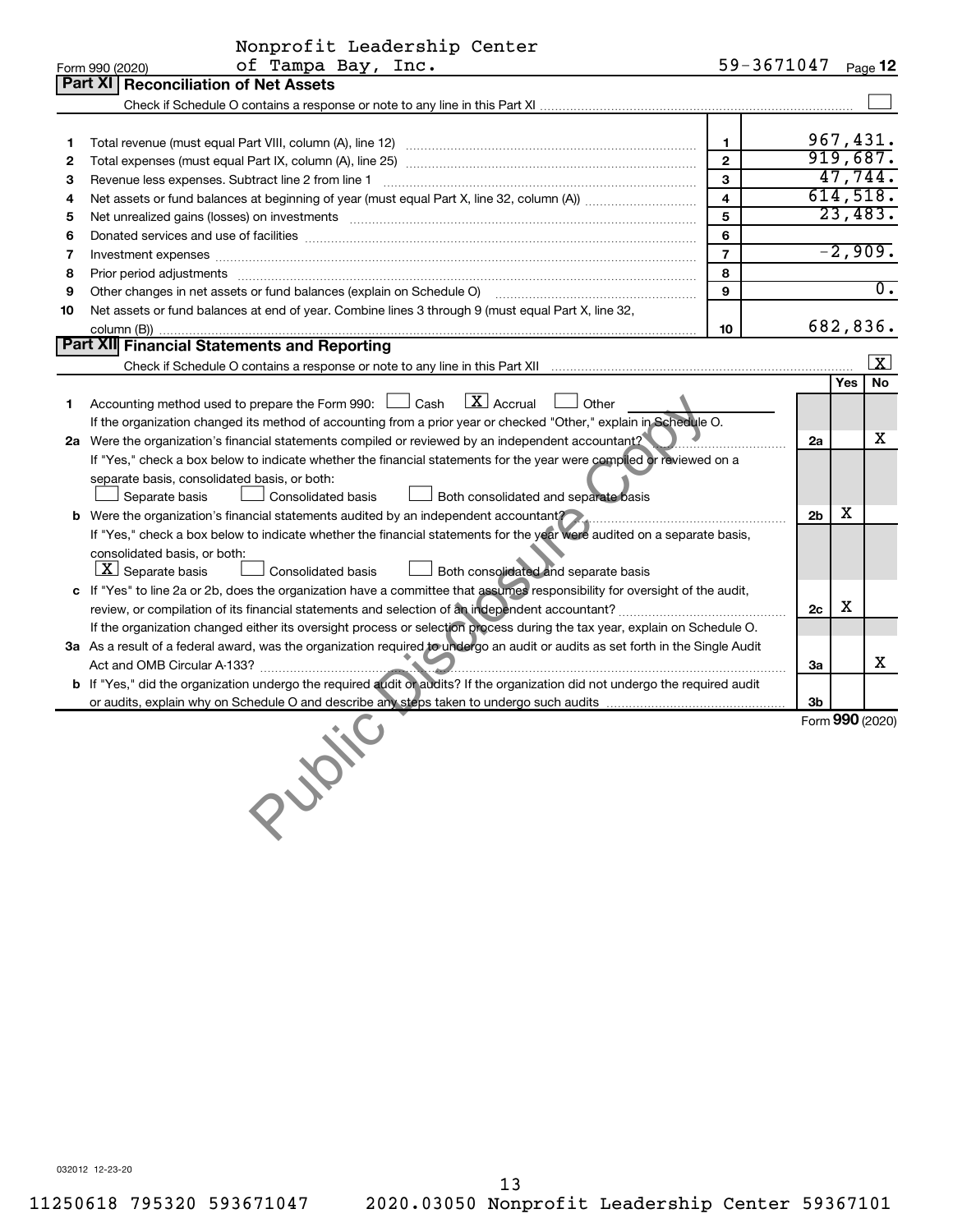| <b>SCHEDULE A</b><br>(Form 990 or 990-EZ)<br>Department of the Treasury | <b>Public Charity Status and Public Support</b><br>Complete if the organization is a section 501(c)(3) organization or a section<br>4947(a)(1) nonexempt charitable trust.<br>Attach to Form 990 or Form 990-EZ.                                     |                                                                        | OMB No. 1545-0047<br>Open to Public |    |                                                      |  |                                                     |  |  |  |  |  |
|-------------------------------------------------------------------------|------------------------------------------------------------------------------------------------------------------------------------------------------------------------------------------------------------------------------------------------------|------------------------------------------------------------------------|-------------------------------------|----|------------------------------------------------------|--|-----------------------------------------------------|--|--|--|--|--|
| Internal Revenue Service                                                |                                                                                                                                                                                                                                                      | Go to www.irs.gov/Form990 for instructions and the latest information. |                                     |    |                                                      |  | Inspection                                          |  |  |  |  |  |
| Name of the organization                                                | Nonprofit Leadership Center                                                                                                                                                                                                                          |                                                                        |                                     |    |                                                      |  | <b>Employer identification number</b><br>59-3671047 |  |  |  |  |  |
| Part I                                                                  | of Tampa Bay, Inc.<br>Reason for Public Charity Status. (All organizations must complete this part.) See instructions.                                                                                                                               |                                                                        |                                     |    |                                                      |  |                                                     |  |  |  |  |  |
|                                                                         |                                                                                                                                                                                                                                                      |                                                                        |                                     |    |                                                      |  |                                                     |  |  |  |  |  |
| 1                                                                       | The organization is not a private foundation because it is: (For lines 1 through 12, check only one box.)<br>A church, convention of churches, or association of churches described in section 170(b)(1)(A)(i).                                      |                                                                        |                                     |    |                                                      |  |                                                     |  |  |  |  |  |
| 2                                                                       | A school described in section 170(b)(1)(A)(ii). (Attach Schedule E (Form 990 or 990-EZ).)                                                                                                                                                            |                                                                        |                                     |    |                                                      |  |                                                     |  |  |  |  |  |
| 3                                                                       | A hospital or a cooperative hospital service organization described in section 170(b)(1)(A)(iii).                                                                                                                                                    |                                                                        |                                     |    |                                                      |  |                                                     |  |  |  |  |  |
| 4                                                                       | A medical research organization operated in conjunction with a hospital described in section 170(b)(1)(A)(iii). Enter the hospital's name,                                                                                                           |                                                                        |                                     |    |                                                      |  |                                                     |  |  |  |  |  |
| city, and state:                                                        |                                                                                                                                                                                                                                                      |                                                                        |                                     |    |                                                      |  |                                                     |  |  |  |  |  |
| 5                                                                       | An organization operated for the benefit of a college or university owned or operated by a governmental unit described in                                                                                                                            |                                                                        |                                     |    |                                                      |  |                                                     |  |  |  |  |  |
|                                                                         | section 170(b)(1)(A)(iv). (Complete Part II.)                                                                                                                                                                                                        |                                                                        |                                     |    |                                                      |  |                                                     |  |  |  |  |  |
| 6                                                                       | A federal, state, or local government or governmental unit described in section 170(b)(1)(A)(v).                                                                                                                                                     |                                                                        |                                     |    |                                                      |  |                                                     |  |  |  |  |  |
| $\overline{\mathbf{X}}$<br>$\overline{7}$                               | An organization that normally receives a substantial part of its support from a governmental unit or from the general public described in                                                                                                            |                                                                        |                                     |    |                                                      |  |                                                     |  |  |  |  |  |
|                                                                         | section 170(b)(1)(A)(vi). (Complete Part II.)                                                                                                                                                                                                        |                                                                        |                                     |    |                                                      |  |                                                     |  |  |  |  |  |
| 8<br>9                                                                  | A community trust described in section 170(b)(1)(A)(vi). (Complete Part II.)<br>An agricultural research organization described in section 170(b)(1)(A)(ix) operated in conjunction with a land-grant college                                        |                                                                        |                                     |    |                                                      |  |                                                     |  |  |  |  |  |
|                                                                         | or university or a non-land-grant college of agriculture (see instructions). Enter the name, city, and state of the college or                                                                                                                       |                                                                        |                                     |    |                                                      |  |                                                     |  |  |  |  |  |
| university:                                                             |                                                                                                                                                                                                                                                      |                                                                        |                                     |    |                                                      |  |                                                     |  |  |  |  |  |
| 10                                                                      | An organization that normally receives (1) more than 33 1/3% of its support from contributions, membership fees, and gross receipts from                                                                                                             |                                                                        |                                     |    |                                                      |  |                                                     |  |  |  |  |  |
|                                                                         | activities related to its exempt functions, subject to certain exceptions; and (2) no more than 33 1/3% of its support from gross investment                                                                                                         |                                                                        |                                     |    |                                                      |  |                                                     |  |  |  |  |  |
|                                                                         | income and unrelated business taxable income (less section 511 tax) from businesses acquired by the organization after June 30, 1975.                                                                                                                |                                                                        |                                     |    |                                                      |  |                                                     |  |  |  |  |  |
|                                                                         | See section 509(a)(2). (Complete Part III.)                                                                                                                                                                                                          |                                                                        |                                     |    |                                                      |  |                                                     |  |  |  |  |  |
| 11                                                                      | An organization organized and operated exclusively to test for public safety. See section 509(a)(4).                                                                                                                                                 |                                                                        |                                     |    |                                                      |  |                                                     |  |  |  |  |  |
| 12                                                                      | An organization organized and operated exclusively for the benefit of, to perform the functions of, or to carry out the purposes of one or                                                                                                           |                                                                        |                                     |    |                                                      |  |                                                     |  |  |  |  |  |
|                                                                         | more publicly supported organizations described in section 509(a)(1) or section 509(a)(2). See section 509(a)(3). Check the box in<br>lines 12a through 12d that describes the type of supporting organization and complete lines 12e, 12f, and 12g. |                                                                        |                                     |    |                                                      |  |                                                     |  |  |  |  |  |
| a                                                                       | Type I. A supporting organization operated, supervised, or controlled by its supported organization(s), typically by giving                                                                                                                          |                                                                        |                                     |    |                                                      |  |                                                     |  |  |  |  |  |
|                                                                         | the supported organization(s) the power to regularly appoint or elect a majority of the directors or trustees of the supporting                                                                                                                      |                                                                        |                                     |    |                                                      |  |                                                     |  |  |  |  |  |
|                                                                         | organization. You must complete Part IV, Sections A and B.                                                                                                                                                                                           |                                                                        |                                     |    |                                                      |  |                                                     |  |  |  |  |  |
| b                                                                       | Type II. A supporting organization supervised or controlled in connection with its supported organization(s), by having                                                                                                                              |                                                                        |                                     |    |                                                      |  |                                                     |  |  |  |  |  |
|                                                                         | control or management of the supporting organization vested in the same persons that control or manage the supported                                                                                                                                 |                                                                        |                                     |    |                                                      |  |                                                     |  |  |  |  |  |
|                                                                         | organization(s). You must complete Part IV, Sections A and C.                                                                                                                                                                                        |                                                                        |                                     |    |                                                      |  |                                                     |  |  |  |  |  |
| c                                                                       | Type III functionally integrated. A supporting organization operated in connection with, and functionally integrated with,                                                                                                                           |                                                                        |                                     |    |                                                      |  |                                                     |  |  |  |  |  |
| d                                                                       | its supported organization(s) (see instructions). You must complete Part IV, Sections A, D, and E.<br>Type III non-functionally integrated. A supporting organization operated in connection with its supported organization(s)                      |                                                                        |                                     |    |                                                      |  |                                                     |  |  |  |  |  |
|                                                                         | that is not functionally integrated. The organization generally must satisfy a distribution requirement and an attentiveness                                                                                                                         |                                                                        |                                     |    |                                                      |  |                                                     |  |  |  |  |  |
|                                                                         | requirement (see instructions). You must complete Part IV, Sections A and D, and Part V.                                                                                                                                                             |                                                                        |                                     |    |                                                      |  |                                                     |  |  |  |  |  |
| е                                                                       | Check this box if the organization received a written determination from the IRS that it is a Type I, Type II, Type III                                                                                                                              |                                                                        |                                     |    |                                                      |  |                                                     |  |  |  |  |  |
|                                                                         | functionally integrated, or Type III non-functionally integrated supporting organization.                                                                                                                                                            |                                                                        |                                     |    |                                                      |  |                                                     |  |  |  |  |  |
| f Enter the number of supported organizations                           |                                                                                                                                                                                                                                                      |                                                                        |                                     |    |                                                      |  |                                                     |  |  |  |  |  |
|                                                                         | g Provide the following information about the supported organization(s).                                                                                                                                                                             | (iii) Type of organization                                             | (iv) Is the organization listed     |    |                                                      |  |                                                     |  |  |  |  |  |
| (i) Name of supported<br>organization                                   | (ii) EIN                                                                                                                                                                                                                                             | (described on lines 1-10                                               | in your governing document?         |    | (v) Amount of monetary<br>support (see instructions) |  | (vi) Amount of other<br>support (see instructions)  |  |  |  |  |  |
|                                                                         |                                                                                                                                                                                                                                                      | above (see instructions))                                              | Yes                                 | No |                                                      |  |                                                     |  |  |  |  |  |
|                                                                         |                                                                                                                                                                                                                                                      |                                                                        |                                     |    |                                                      |  |                                                     |  |  |  |  |  |
|                                                                         |                                                                                                                                                                                                                                                      |                                                                        |                                     |    |                                                      |  |                                                     |  |  |  |  |  |
|                                                                         |                                                                                                                                                                                                                                                      |                                                                        |                                     |    |                                                      |  |                                                     |  |  |  |  |  |
|                                                                         |                                                                                                                                                                                                                                                      |                                                                        |                                     |    |                                                      |  |                                                     |  |  |  |  |  |
|                                                                         |                                                                                                                                                                                                                                                      |                                                                        |                                     |    |                                                      |  |                                                     |  |  |  |  |  |
|                                                                         |                                                                                                                                                                                                                                                      |                                                                        |                                     |    |                                                      |  |                                                     |  |  |  |  |  |
|                                                                         |                                                                                                                                                                                                                                                      |                                                                        |                                     |    |                                                      |  |                                                     |  |  |  |  |  |
|                                                                         |                                                                                                                                                                                                                                                      |                                                                        |                                     |    |                                                      |  |                                                     |  |  |  |  |  |
| Total                                                                   |                                                                                                                                                                                                                                                      |                                                                        |                                     |    |                                                      |  |                                                     |  |  |  |  |  |
|                                                                         | LHA For Paperwork Reduction Act Notice, see the Instructions for Form 990 or 990-EZ. 032021 01-25-21                                                                                                                                                 |                                                                        |                                     |    |                                                      |  | Schedule A (Form 990 or 990-EZ) 2020                |  |  |  |  |  |

14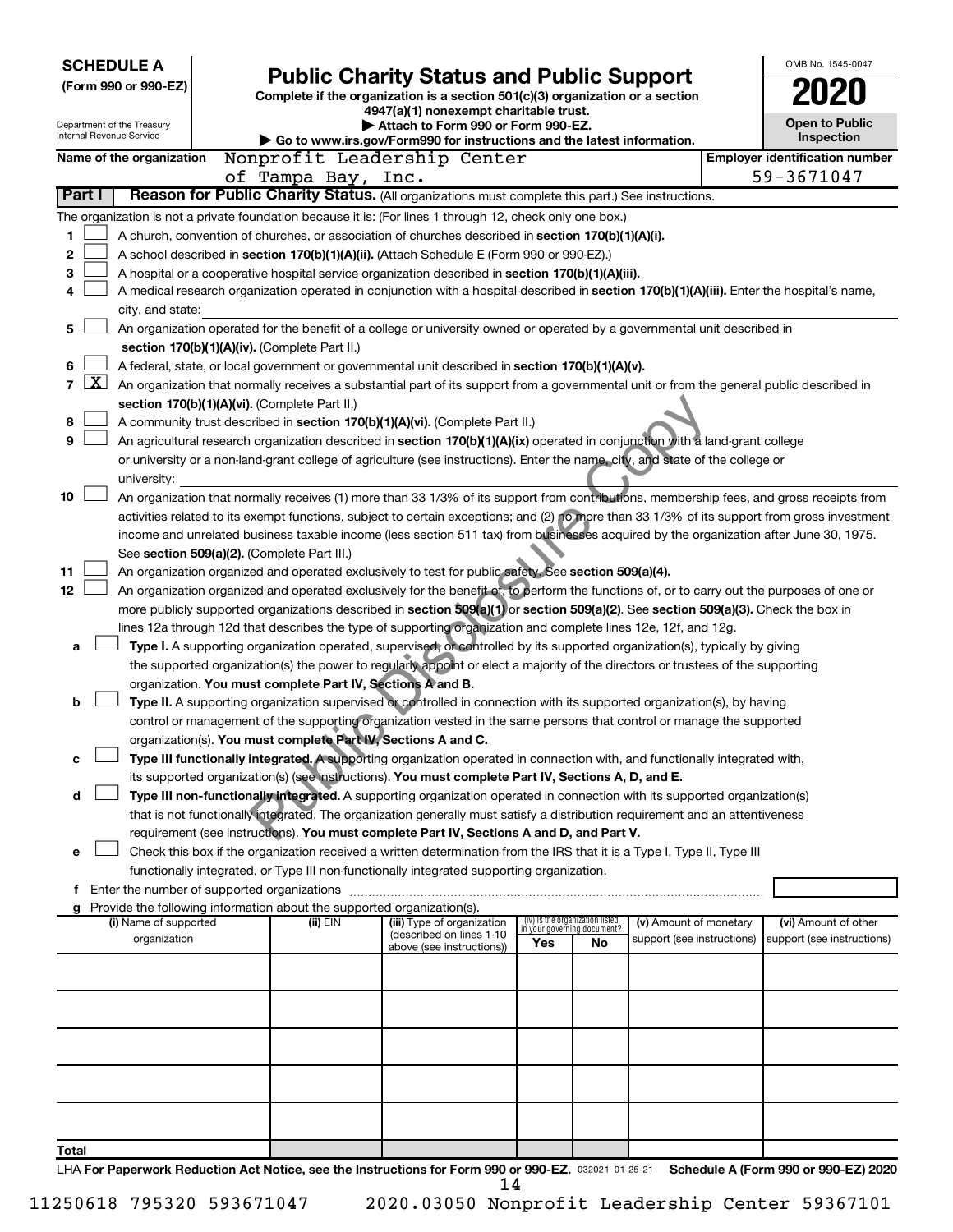#### Schedule A (Form 990 or 990-EZ) 2020  $\,\texttt{of} \,$  Tampa Bay, Inc.  $\,$  59-3671047  $\,$   $_{\rm{Page}}$

59-3671047 Page 2

(Complete only if you checked the box on line 5, 7, or 8 of Part I or if the organization failed to qualify under Part III. If the organization fails to qualify under the tests listed below, please complete Part III.) **Part II** | Support Schedule for Organizations Described in Sections 170(b)(1)(A)(iv) and 170(b)(1)(A)(vi)

|    | <b>Section A. Public Support</b>                                                                                                                                                                                               |                      |           |             |            |                                      |                                          |
|----|--------------------------------------------------------------------------------------------------------------------------------------------------------------------------------------------------------------------------------|----------------------|-----------|-------------|------------|--------------------------------------|------------------------------------------|
|    | Calendar year (or fiscal year beginning in)                                                                                                                                                                                    | (a) 2016             | (b) 2017  | $(c)$ 2018  | $(d)$ 2019 | (e) 2020                             | (f) Total                                |
|    | 1 Gifts, grants, contributions, and                                                                                                                                                                                            |                      |           |             |            |                                      |                                          |
|    | membership fees received. (Do not                                                                                                                                                                                              |                      |           |             |            |                                      |                                          |
|    | include any "unusual grants.")                                                                                                                                                                                                 | 265,903.             | 328, 169. | 378,955.    | 454,081.   | 375,564.                             | 1802672.                                 |
|    | 2 Tax revenues levied for the organ-                                                                                                                                                                                           |                      |           |             |            |                                      |                                          |
|    | ization's benefit and either paid to                                                                                                                                                                                           |                      |           |             |            |                                      |                                          |
|    | or expended on its behalf                                                                                                                                                                                                      |                      |           |             |            |                                      |                                          |
|    | 3 The value of services or facilities                                                                                                                                                                                          |                      |           |             |            |                                      |                                          |
|    | furnished by a governmental unit to                                                                                                                                                                                            |                      |           |             |            |                                      |                                          |
|    | the organization without charge                                                                                                                                                                                                |                      |           |             |            |                                      |                                          |
|    | 4 Total. Add lines 1 through 3                                                                                                                                                                                                 | 265,903.             | 328, 169. | 378,955.    | 454,081.   | 375,564.                             | 1802672.                                 |
|    | 5 The portion of total contributions                                                                                                                                                                                           |                      |           |             |            |                                      |                                          |
|    | by each person (other than a                                                                                                                                                                                                   |                      |           |             |            |                                      |                                          |
|    | governmental unit or publicly                                                                                                                                                                                                  |                      |           |             |            |                                      |                                          |
|    | supported organization) included                                                                                                                                                                                               |                      |           |             |            |                                      |                                          |
|    | on line 1 that exceeds 2% of the                                                                                                                                                                                               |                      |           |             |            |                                      |                                          |
|    | amount shown on line 11,                                                                                                                                                                                                       |                      |           |             |            |                                      |                                          |
|    | column (f)                                                                                                                                                                                                                     |                      |           |             |            |                                      | 743,620.                                 |
|    | 6 Public support. Subtract line 5 from line 4.                                                                                                                                                                                 |                      |           |             |            |                                      | 1059052.                                 |
|    | <b>Section B. Total Support</b>                                                                                                                                                                                                |                      |           |             |            |                                      |                                          |
|    | Calendar year (or fiscal year beginning in)                                                                                                                                                                                    | (a) 2016             | (b) 2017  | (c) 2018    | $(d)$ 2019 | (e) 2020                             | $(t)$ Total<br>1802672.                  |
|    | <b>7</b> Amounts from line 4                                                                                                                                                                                                   | $\overline{265,903}$ | 328,169.  | 378, 955.   | 454,081    | $\overline{375}$ , 564.              |                                          |
|    | 8 Gross income from interest,                                                                                                                                                                                                  |                      |           |             |            |                                      |                                          |
|    | dividends, payments received on                                                                                                                                                                                                |                      |           |             |            |                                      |                                          |
|    | securities loans, rents, royalties,                                                                                                                                                                                            |                      |           |             |            |                                      |                                          |
|    | and income from similar sources                                                                                                                                                                                                | 2,301.               | 12,69     | $-19,865$ . | 26,179.    |                                      | 21,312.                                  |
|    | <b>9</b> Net income from unrelated business                                                                                                                                                                                    |                      |           |             |            |                                      |                                          |
|    | activities, whether or not the                                                                                                                                                                                                 |                      |           |             |            |                                      |                                          |
|    | business is regularly carried on                                                                                                                                                                                               |                      |           |             |            |                                      |                                          |
|    | 10 Other income. Do not include gain                                                                                                                                                                                           |                      |           |             |            |                                      |                                          |
|    | or loss from the sale of capital                                                                                                                                                                                               |                      |           |             |            |                                      |                                          |
|    | assets (Explain in Part VI.)                                                                                                                                                                                                   |                      |           |             |            |                                      |                                          |
|    | 11 Total support. Add lines 7 through 10                                                                                                                                                                                       |                      |           |             |            |                                      | 1823984.                                 |
|    | 12 Gross receipts from related activities, etc. (see instructions)                                                                                                                                                             |                      |           |             |            | 12                                   | 1,799,469.                               |
|    | 13 First 5 years. If the Form 990 is for the organization's first, second, third, fourth, or fifth tax year as a section 501(c)(3)                                                                                             |                      |           |             |            |                                      |                                          |
|    | organization, check this box and stop here                                                                                                                                                                                     |                      |           |             |            |                                      |                                          |
|    | <b>Section C. Computation of Public Support Percentage</b>                                                                                                                                                                     |                      |           |             |            |                                      |                                          |
|    |                                                                                                                                                                                                                                |                      |           |             |            | 14                                   | 58.06<br>%                               |
|    |                                                                                                                                                                                                                                |                      |           |             |            | 15                                   | 48.19<br>$\%$                            |
|    | 16a 33 1/3% support test - 2020. If the organization did not check the box on line 13, and line 14 is 33 1/3% or more, check this box and                                                                                      |                      |           |             |            |                                      |                                          |
|    | stop here. The organization qualifies as a publicly supported organization manufaction manufacture or manufacture or the state of the state of the state of the state of the state of the state of the state of the state of t |                      |           |             |            |                                      | $\blacktriangleright$ $\boxed{\text{X}}$ |
|    | b 33 1/3% support test - 2019. If the organization did not check a box on line 13 or 16a, and line 15 is 33 1/3% or more, check this box                                                                                       |                      |           |             |            |                                      |                                          |
|    |                                                                                                                                                                                                                                |                      |           |             |            |                                      |                                          |
|    | 17a 10% -facts-and-circumstances test - 2020. If the organization did not check a box on line 13, 16a, or 16b, and line 14 is 10% or more,                                                                                     |                      |           |             |            |                                      |                                          |
|    | and if the organization meets the facts-and-circumstances test, check this box and stop here. Explain in Part VI how the organization                                                                                          |                      |           |             |            |                                      |                                          |
|    | meets the facts-and-circumstances test. The organization qualifies as a publicly supported organization                                                                                                                        |                      |           |             |            |                                      |                                          |
|    | b 10% -facts-and-circumstances test - 2019. If the organization did not check a box on line 13, 16a, 16b, or 17a, and line 15 is 10% or                                                                                        |                      |           |             |            |                                      |                                          |
|    | more, and if the organization meets the facts-and-circumstances test, check this box and stop here. Explain in Part VI how the                                                                                                 |                      |           |             |            |                                      |                                          |
|    | organization meets the facts-and-circumstances test. The organization qualifies as a publicly supported organization                                                                                                           |                      |           |             |            |                                      |                                          |
| 18 | Private foundation. If the organization did not check a box on line 13, 16a, 16b, 17a, or 17b, check this box and see instructions                                                                                             |                      |           |             |            |                                      |                                          |
|    |                                                                                                                                                                                                                                |                      |           |             |            | Schedule A (Form 990 or 990-F7) 2020 |                                          |

**Schedule A (Form 990 or 990-EZ) 2020**

032022 01-25-21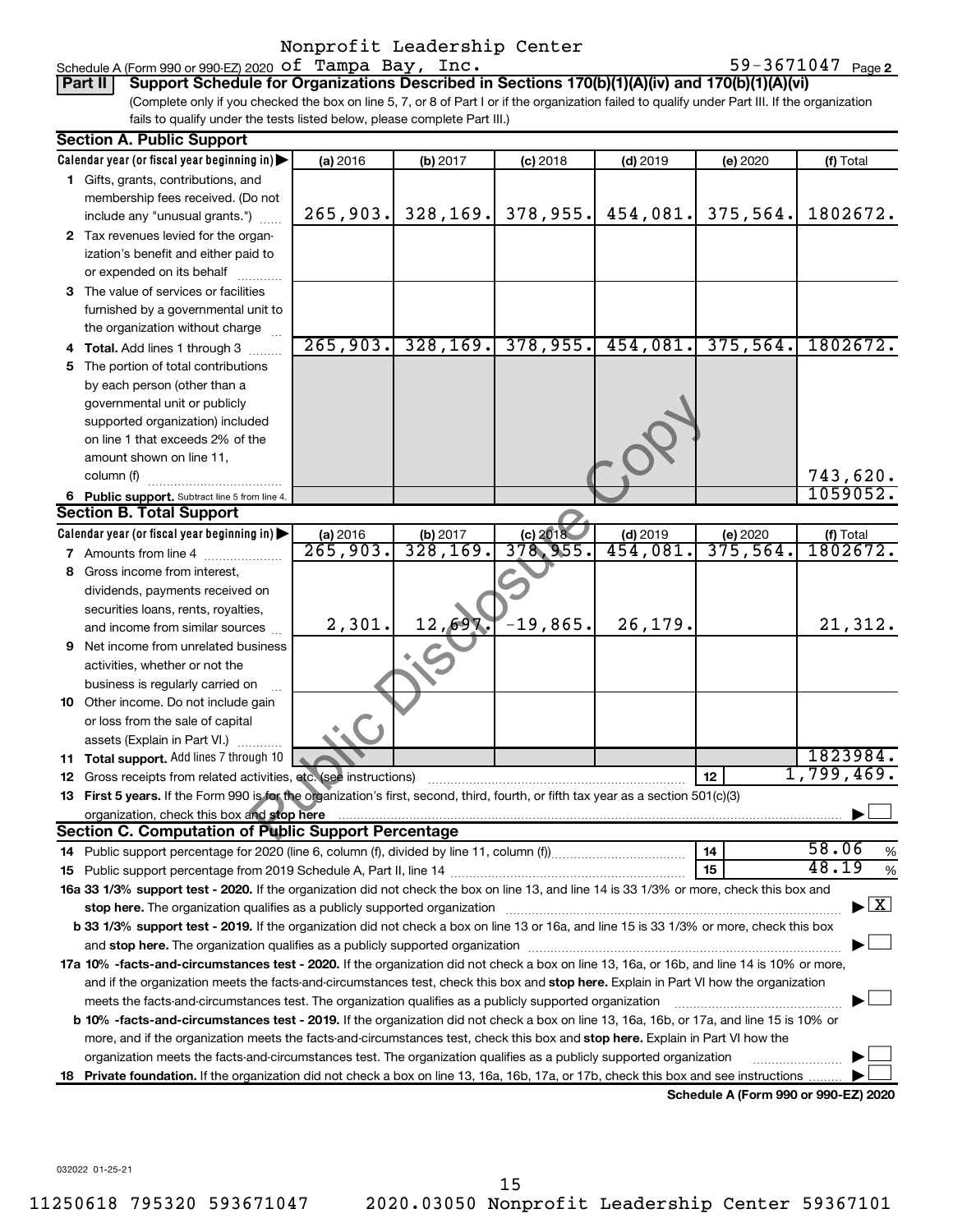### **Part III | Support Schedule for Organizations Described in Section 509(a)(2)**

(Complete only if you checked the box on line 10 of Part I or if the organization failed to qualify under Part II. If the organization fails to qualify under the tests listed below, please complete Part II.)

|   | <b>Section A. Public Support</b>                                                                                                                 |          |          |            |                 |          |                                      |
|---|--------------------------------------------------------------------------------------------------------------------------------------------------|----------|----------|------------|-----------------|----------|--------------------------------------|
|   | Calendar year (or fiscal year beginning in)                                                                                                      | (a) 2016 | (b) 2017 | $(c)$ 2018 | <b>(d)</b> 2019 | (e) 2020 | (f) Total                            |
|   | 1 Gifts, grants, contributions, and                                                                                                              |          |          |            |                 |          |                                      |
|   | membership fees received. (Do not                                                                                                                |          |          |            |                 |          |                                      |
|   | include any "unusual grants.")                                                                                                                   |          |          |            |                 |          |                                      |
|   | <b>2</b> Gross receipts from admissions,                                                                                                         |          |          |            |                 |          |                                      |
|   | merchandise sold or services per-                                                                                                                |          |          |            |                 |          |                                      |
|   | formed, or facilities furnished in<br>any activity that is related to the                                                                        |          |          |            |                 |          |                                      |
|   | organization's tax-exempt purpose                                                                                                                |          |          |            |                 |          |                                      |
| З | Gross receipts from activities that                                                                                                              |          |          |            |                 |          |                                      |
|   | are not an unrelated trade or bus-                                                                                                               |          |          |            |                 |          |                                      |
|   | iness under section 513                                                                                                                          |          |          |            |                 |          |                                      |
|   | 4 Tax revenues levied for the organ-                                                                                                             |          |          |            |                 |          |                                      |
|   | ization's benefit and either paid to                                                                                                             |          |          |            |                 |          |                                      |
|   | or expended on its behalf                                                                                                                        |          |          |            |                 |          |                                      |
|   | 5 The value of services or facilities                                                                                                            |          |          |            |                 |          |                                      |
|   | furnished by a governmental unit to                                                                                                              |          |          |            |                 |          |                                      |
|   | the organization without charge                                                                                                                  |          |          |            |                 |          |                                      |
|   | 6 Total. Add lines 1 through 5                                                                                                                   |          |          |            |                 |          |                                      |
|   | 7a Amounts included on lines 1, 2, and                                                                                                           |          |          |            |                 |          |                                      |
|   | 3 received from disqualified persons                                                                                                             |          |          |            |                 |          |                                      |
|   | <b>b</b> Amounts included on lines 2 and 3 received                                                                                              |          |          |            |                 |          |                                      |
|   | from other than disqualified persons that                                                                                                        |          |          |            |                 |          |                                      |
|   | exceed the greater of \$5,000 or 1% of the<br>amount on line 13 for the year                                                                     |          |          |            |                 |          |                                      |
|   | c Add lines 7a and 7b                                                                                                                            |          |          |            |                 |          |                                      |
|   | 8 Public support. (Subtract line 7c from line 6.)                                                                                                |          |          |            |                 |          |                                      |
|   | <b>Section B. Total Support</b>                                                                                                                  |          |          |            |                 |          |                                      |
|   | Calendar year (or fiscal year beginning in)                                                                                                      | (a) 2016 | (b) 2017 | (c) 2018   | $(d)$ 2019      | (e) 2020 | (f) Total                            |
|   | 9 Amounts from line 6                                                                                                                            |          |          |            |                 |          |                                      |
|   | <b>10a</b> Gross income from interest,                                                                                                           |          |          |            |                 |          |                                      |
|   | dividends, payments received on                                                                                                                  |          |          |            |                 |          |                                      |
|   | securities loans, rents, royalties,<br>and income from similar sources                                                                           |          |          |            |                 |          |                                      |
|   | <b>b</b> Unrelated business taxable income                                                                                                       |          |          |            |                 |          |                                      |
|   | (less section 511 taxes) from businesses                                                                                                         |          |          |            |                 |          |                                      |
|   | acquired after June 30, 1975                                                                                                                     |          |          |            |                 |          |                                      |
|   | c Add lines 10a and 10b                                                                                                                          |          |          |            |                 |          |                                      |
|   | 11 Net income from unrelated business                                                                                                            |          |          |            |                 |          |                                      |
|   | activities not included in line 10b                                                                                                              |          |          |            |                 |          |                                      |
|   | whether or not the business is<br>regularly carried on                                                                                           |          |          |            |                 |          |                                      |
|   | 12 Other income. Do not include gain                                                                                                             |          |          |            |                 |          |                                      |
|   | or loss from the sale of capital                                                                                                                 |          |          |            |                 |          |                                      |
|   | assets (Explain in Part VI.)<br>13 Total support. (Add lines 9, 10c, 11, and 12.)                                                                |          |          |            |                 |          |                                      |
|   | 14 First 5 years. If the Form 990 is for the organization's first, second, third, fourth, or fifth tax year as a section 501(c)(3) organization, |          |          |            |                 |          |                                      |
|   | check this box and stop here                                                                                                                     |          |          |            |                 |          |                                      |
|   | <b>Section C. Computation of Public Support Percentage</b>                                                                                       |          |          |            |                 |          |                                      |
|   |                                                                                                                                                  |          |          |            |                 | 15       | %                                    |
|   |                                                                                                                                                  |          |          |            |                 | 16       | %                                    |
|   | Section D. Computation of Investment Income Percentage                                                                                           |          |          |            |                 |          |                                      |
|   |                                                                                                                                                  |          |          |            |                 | 17       | %                                    |
|   |                                                                                                                                                  |          |          |            |                 | 18       | %                                    |
|   | 19a 33 1/3% support tests - 2020. If the organization did not check the box on line 14, and line 15 is more than 33 1/3%, and line 17 is not     |          |          |            |                 |          |                                      |
|   | more than 33 1/3%, check this box and stop here. The organization qualifies as a publicly supported organization                                 |          |          |            |                 |          |                                      |
|   | b 33 1/3% support tests - 2019. If the organization did not check a box on line 14 or line 19a, and line 16 is more than 33 1/3%, and            |          |          |            |                 |          |                                      |
|   | line 18 is not more than 33 1/3%, check this box and stop here. The organization qualifies as a publicly supported organization                  |          |          |            |                 |          |                                      |
|   |                                                                                                                                                  |          |          |            |                 |          |                                      |
|   | 032023 01-25-21                                                                                                                                  |          |          |            |                 |          | Schedule A (Form 990 or 990-EZ) 2020 |
|   |                                                                                                                                                  |          |          | 16         |                 |          |                                      |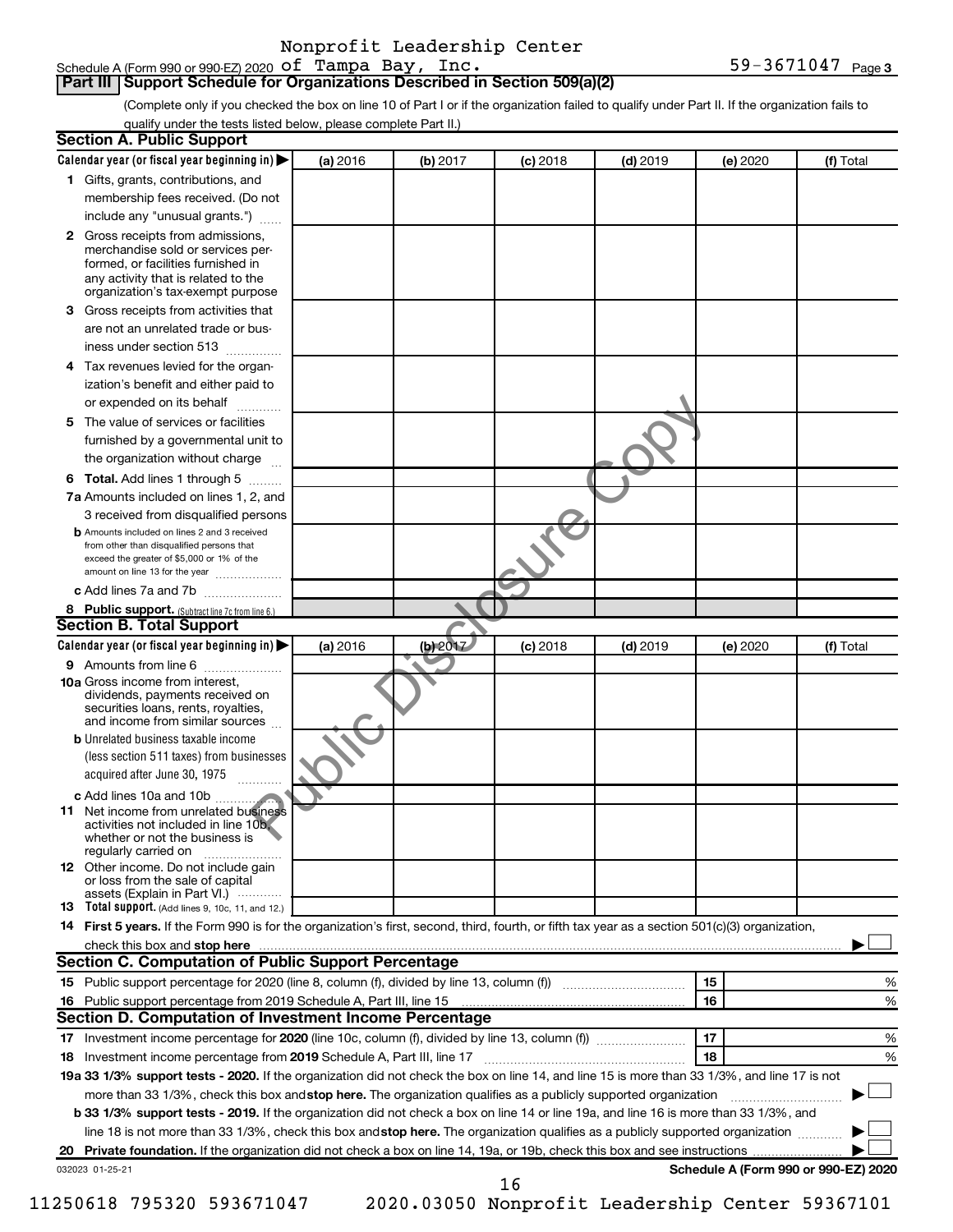# Schedule A (Form 990 or 990-EZ) 2020  $\,\texttt{of} \,$  Tampa Bay, Inc.  $\,$  59-3671047  $\,$   $_{\rm{Page}}$

59-3671047 <sub>Page 4</sub>

**1**

**2**

**3a**

**3b**

**3c**

**4a**

**4b**

**4c**

**5a**

**5b 5c**

**6**

**7**

**8**

**9a**

**9b**

**9c**

**10a**

**10b**

**Yes No**

#### **Part IV Supporting Organizations**

(Complete only if you checked a box in line 12 on Part I. If you checked box 12a, Part I, complete Sections A and B. If you checked box 12b, Part I, complete Sections A and C. If you checked box 12c, Part I, complete Sections A, D, and E. If you checked box 12d, Part I, complete Sections A and D, and complete Part V.)

#### **Section A. All Supporting Organizations**

- **1** Are all of the organization's supported organizations listed by name in the organization's governing documents? If "No," describe in Part VI how the supported organizations are designated. If designated by *class or purpose, describe the designation. If historic and continuing relationship, explain.*
- **2** Did the organization have any supported organization that does not have an IRS determination of status under section 509(a)(1) or (2)? If "Yes," explain in Part **VI** how the organization determined that the supported *organization was described in section 509(a)(1) or (2).*
- **3a** Did the organization have a supported organization described in section 501(c)(4), (5), or (6)? If "Yes," answer *lines 3b and 3c below.*
- **b** Did the organization confirm that each supported organization qualified under section 501(c)(4), (5), or (6) and satisfied the public support tests under section 509(a)(2)? If "Yes," describe in Part VI when and how the *organization made the determination.*
- **c** Did the organization ensure that all support to such organizations was used exclusively for section 170(c)(2)(B) purposes? If "Yes," explain in Part VI what controls the organization put in place to ensure such use.
- **4 a** *If* Was any supported organization not organized in the United States ("foreign supported organization")? *"Yes," and if you checked box 12a or 12b in Part I, answer lines 4b and 4c below.*
- **b** Did the organization have ultimate control and discretion in deciding whether to make grants to the foreign supported organization? If "Yes," describe in Part VI how the organization had such control and discretion *despite being controlled or supervised by or in connection with its supported organizations.*
- **c** Did the organization support any foreign supported organization that does not have an IRS determination under sections 501(c)(3) and 509(a)(1) or (2)? If "Yes," explain in Part VI what controls the organization used *to ensure that all support to the foreign supported organization was used exclusively for section 170(c)(2)(B) purposes.*
- **5a** Did the organization add, substitute, or remove any supported organizations during the tax year? If "Yes," answer lines 5b and 5c below (if applicable). Also, provide detail in **Part VI,** including (i) the names and EIN *numbers of the supported organizations added, substituted, or removed; (ii) the reasons for each such action; (iii) the authority under the organization's organizing document authorizing such action; and (iv) how the action was accomplished (such as by amendment to the organizing document).*
- **b** Type I or Type II only. Was any added or substituted supported organization part of a class already designated in the organization's organizing document?
- **c Substitutions only.**  Was the substitution the result of an event beyond the organization's control?
- **6** Did the organization provide support (whether in the form of grants or the provision of services or facilities) to **Part VI.** support or benefit one or more of the filing organization's supported organizations? If "Yes," provide detail in anyone other than (i) its supported organizations, (ii) individuals that are part of the charitable class benefited by one or more of its supported organizations, or (iii) other supporting organizations that also that all support to such organizations was used exclusively for section 170(c)( $2|(B)$ <br> **Part VI** what controls the organization put in place to ensure such use,<br>
then not organization in the United States ("foreign suppo
- **7** Did the organization provide a grant, loan, compensation, or other similar payment to a substantial contributor regard to a substantial contributor? If "Yes," complete Part I of Schedule L (Form 990 or 990-EZ). (as defined in section 4958(c)(3)(C)), a family member of a substantial contributor, or a 35% controlled entity with
- **8** Did the organization make a loan to a disqualified person (as defined in section 4958) not described in line 7? *If "Yes," complete Part I of Schedule L (Form 990 or 990-EZ).*
- **9 a** Was the organization controlled directly or indirectly at any time during the tax year by one or more in section 509(a)(1) or (2))? If "Yes," provide detail in **Part VI.** disqualified persons, as defined in section 4946 (other than foundation managers and organizations described
- **b** Did one or more disqualified persons (as defined in line 9a) hold a controlling interest in any entity in which the supporting organization had an interest? If "Yes," provide detail in Part VI.
- **c** Did a disqualified person (as defined in line 9a) have an ownership interest in, or derive any personal benefit from, assets in which the supporting organization also had an interest? If "Yes," provide detail in Part VI.
- **10 a** Was the organization subject to the excess business holdings rules of section 4943 because of section supporting organizations)? If "Yes," answer line 10b below. 4943(f) (regarding certain Type II supporting organizations, and all Type III non-functionally integrated
	- **b** Did the organization have any excess business holdings in the tax year? (Use Schedule C, Form 4720, to *determine whether the organization had excess business holdings.)*

032024 01-25-21

**Schedule A (Form 990 or 990-EZ) 2020**

17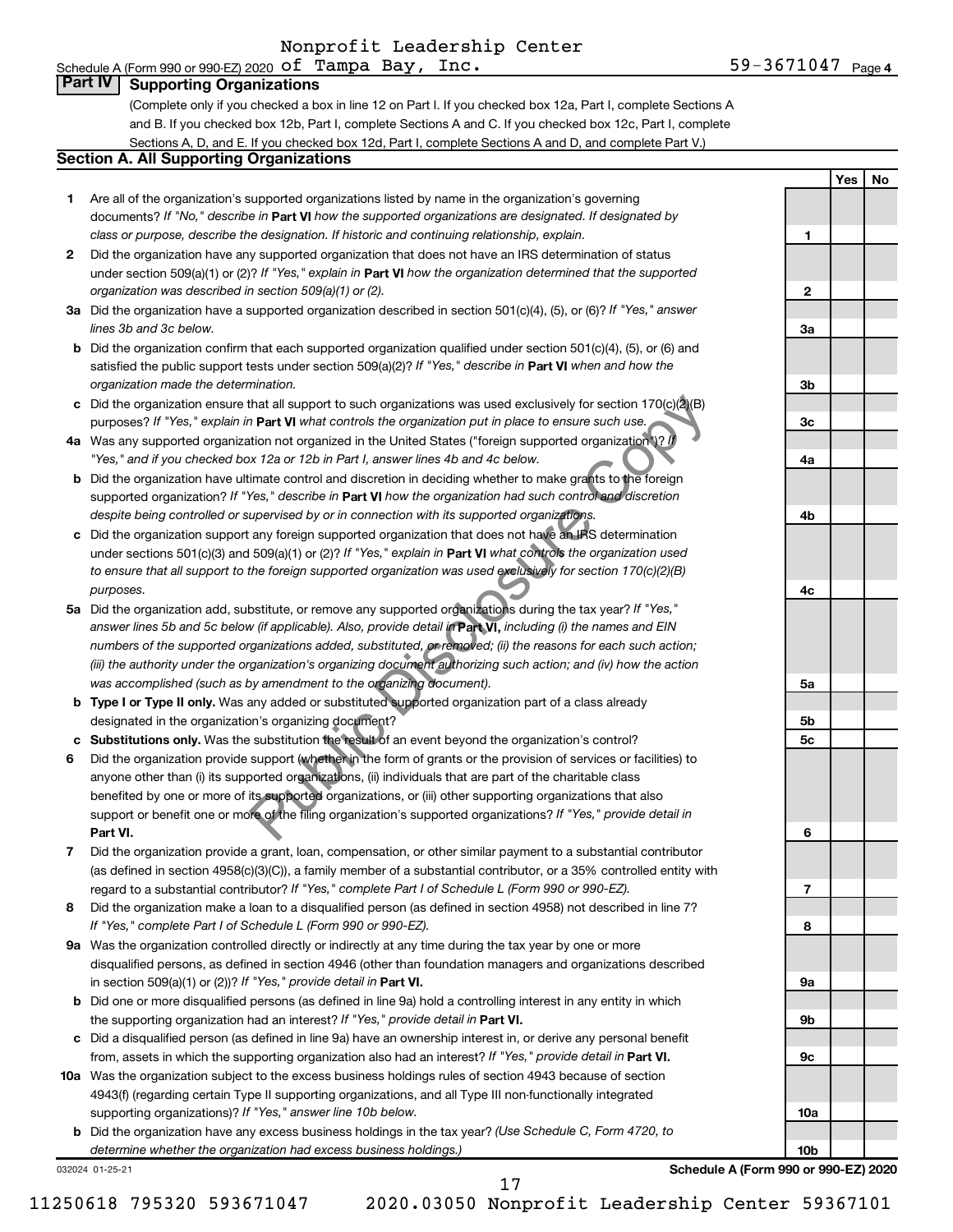|    |                 | <b>Part IV   Supporting Organizations (continued)</b>                                                                                                                                                                                                       |                 |     |    |
|----|-----------------|-------------------------------------------------------------------------------------------------------------------------------------------------------------------------------------------------------------------------------------------------------------|-----------------|-----|----|
|    |                 |                                                                                                                                                                                                                                                             |                 | Yes | No |
| 11 |                 | Has the organization accepted a gift or contribution from any of the following persons?                                                                                                                                                                     |                 |     |    |
|    |                 | a A person who directly or indirectly controls, either alone or together with persons described in lines 11b and                                                                                                                                            |                 |     |    |
|    |                 | 11c below, the governing body of a supported organization?                                                                                                                                                                                                  | 11a             |     |    |
|    |                 | <b>b</b> A family member of a person described in line 11a above?                                                                                                                                                                                           | 11 <sub>b</sub> |     |    |
|    |                 | c A 35% controlled entity of a person described in line 11a or 11b above?If "Yes" to line 11a, 11b, or 11c, provide                                                                                                                                         |                 |     |    |
|    |                 | detail in Part VI.                                                                                                                                                                                                                                          | 11c             |     |    |
|    |                 | <b>Section B. Type I Supporting Organizations</b>                                                                                                                                                                                                           |                 |     |    |
|    |                 |                                                                                                                                                                                                                                                             |                 |     |    |
|    |                 |                                                                                                                                                                                                                                                             |                 | Yes | No |
| 1  |                 | Did the governing body, members of the governing body, officers acting in their official capacity, or membership of one or<br>more supported organizations have the power to regularly appoint or elect at least a majority of the organization's officers, |                 |     |    |
|    |                 | directors, or trustees at all times during the tax year? If "No," describe in Part VI how the supported organization(s)                                                                                                                                     |                 |     |    |
|    |                 | effectively operated, supervised, or controlled the organization's activities. If the organization had more than one supported                                                                                                                              |                 |     |    |
|    |                 | organization, describe how the powers to appoint and/or remove officers, directors, or trustees were allocated among the                                                                                                                                    |                 |     |    |
|    |                 | supported organizations and what conditions or restrictions, if any, applied to such powers during the tax year.                                                                                                                                            | 1               |     |    |
| 2  |                 | Did the organization operate for the benefit of any supported organization other than the supported                                                                                                                                                         |                 |     |    |
|    |                 | organization(s) that operated, supervised, or controlled the supporting organization? If "Yes," explain in                                                                                                                                                  |                 |     |    |
|    |                 | <b>Part VI</b> how providing such benefit carried out the purposes of the supported organization(s) that operated,                                                                                                                                          |                 |     |    |
|    |                 | supervised, or controlled the supporting organization.                                                                                                                                                                                                      | $\mathbf{2}$    |     |    |
|    |                 | <b>Section C. Type II Supporting Organizations</b>                                                                                                                                                                                                          |                 |     |    |
|    |                 |                                                                                                                                                                                                                                                             |                 | Yes | No |
| 1  |                 | Were a majority of the organization's directors or trustees during the tax year also a majority of the directors                                                                                                                                            |                 |     |    |
|    |                 | or trustees of each of the organization's supported organization(s)? If "No," describe in Part VI how control                                                                                                                                               |                 |     |    |
|    |                 | or management of the supporting organization was vested in the same persons that controlled or managed                                                                                                                                                      |                 |     |    |
|    |                 | the supported organization(s).                                                                                                                                                                                                                              | 1               |     |    |
|    |                 | Section D. All Type III Supporting Organizations                                                                                                                                                                                                            |                 |     |    |
|    |                 |                                                                                                                                                                                                                                                             |                 | Yes | No |
| 1  |                 | Did the organization provide to each of its supported organizations, by the last day of the fifth month of the                                                                                                                                              |                 |     |    |
|    |                 | organization's tax year, (i) a written notice describing the type and amount of support provided during the prior tax                                                                                                                                       |                 |     |    |
|    |                 | year, (ii) a copy of the Form 990 that was most recently filed as of the date of notification, and (iii) copies of the                                                                                                                                      |                 |     |    |
|    |                 | organization's governing documents in effect on the date of potification, to the extent not previously provided?                                                                                                                                            | 1               |     |    |
| 2  |                 | Were any of the organization's officers, directors, or trustees either (i) appointed or elected by the supported                                                                                                                                            |                 |     |    |
|    |                 | organization(s) or (ii) serving on the governing body of a supported organization? If "No," explain in Part VI how                                                                                                                                          |                 |     |    |
|    |                 | the organization maintained a close and continuous working relationship with the supported organization(s).                                                                                                                                                 | 2               |     |    |
| 3  |                 | By reason of the relationship described in line 2, above, did the organization's supported organizations have a                                                                                                                                             |                 |     |    |
|    |                 | significant voice in the organization's investment policies and in directing the use of the organization's                                                                                                                                                  |                 |     |    |
|    |                 | income or assets at all times during the tax year? If "Yes," describe in Part VI the role the organization's                                                                                                                                                |                 |     |    |
|    |                 |                                                                                                                                                                                                                                                             |                 |     |    |
|    |                 | supported organizations played in this regard.<br>Section E. Type III Functionally Integrated Supporting Organizations                                                                                                                                      | з               |     |    |
|    |                 |                                                                                                                                                                                                                                                             |                 |     |    |
| 1. |                 | Check the box next to the method that the organization used to satisfy the Integral Part Test during the yeafsee instructions).                                                                                                                             |                 |     |    |
| a  |                 | The organization satisfied the Activities Test. Complete line 2 below.                                                                                                                                                                                      |                 |     |    |
| b  |                 | The organization is the parent of each of its supported organizations. Complete line 3 below.                                                                                                                                                               |                 |     |    |
| c  |                 | The organization supported a governmental entity. Describe in Part VI how you supported a governmental entity (see instructions).                                                                                                                           |                 |     |    |
| 2  |                 | Activities Test. Answer lines 2a and 2b below.                                                                                                                                                                                                              |                 | Yes | No |
| а  |                 | Did substantially all of the organization's activities during the tax year directly further the exempt purposes of                                                                                                                                          |                 |     |    |
|    |                 | the supported organization(s) to which the organization was responsive? If "Yes," then in Part VI identify                                                                                                                                                  |                 |     |    |
|    |                 | those supported organizations and explain how these activities directly furthered their exempt purposes,                                                                                                                                                    |                 |     |    |
|    |                 | how the organization was responsive to those supported organizations, and how the organization determined                                                                                                                                                   |                 |     |    |
|    |                 | that these activities constituted substantially all of its activities.                                                                                                                                                                                      | 2a              |     |    |
| b  |                 | Did the activities described in line 2a, above, constitute activities that, but for the organization's involvement,                                                                                                                                         |                 |     |    |
|    |                 | one or more of the organization's supported organization(s) would have been engaged in? If "Yes," explain in                                                                                                                                                |                 |     |    |
|    |                 | Part VI the reasons for the organization's position that its supported organization(s) would have engaged in                                                                                                                                                |                 |     |    |
|    |                 | these activities but for the organization's involvement.                                                                                                                                                                                                    | 2b              |     |    |
| 3  |                 | Parent of Supported Organizations. Answer lines 3a and 3b below.                                                                                                                                                                                            |                 |     |    |
| а  |                 | Did the organization have the power to regularly appoint or elect a majority of the officers, directors, or                                                                                                                                                 |                 |     |    |
|    |                 | trustees of each of the supported organizations? If "Yes" or "No" provide details in Part VI.                                                                                                                                                               | За              |     |    |
|    |                 | <b>b</b> Did the organization exercise a substantial degree of direction over the policies, programs, and activities of each                                                                                                                                |                 |     |    |
|    |                 | of its supported organizations? If "Yes," describe in Part VI the role played by the organization in this regard.                                                                                                                                           | Зb              |     |    |
|    | 032025 01-25-21 | Schedule A (Form 990 or 990-EZ) 2020                                                                                                                                                                                                                        |                 |     |    |
|    |                 | 18                                                                                                                                                                                                                                                          |                 |     |    |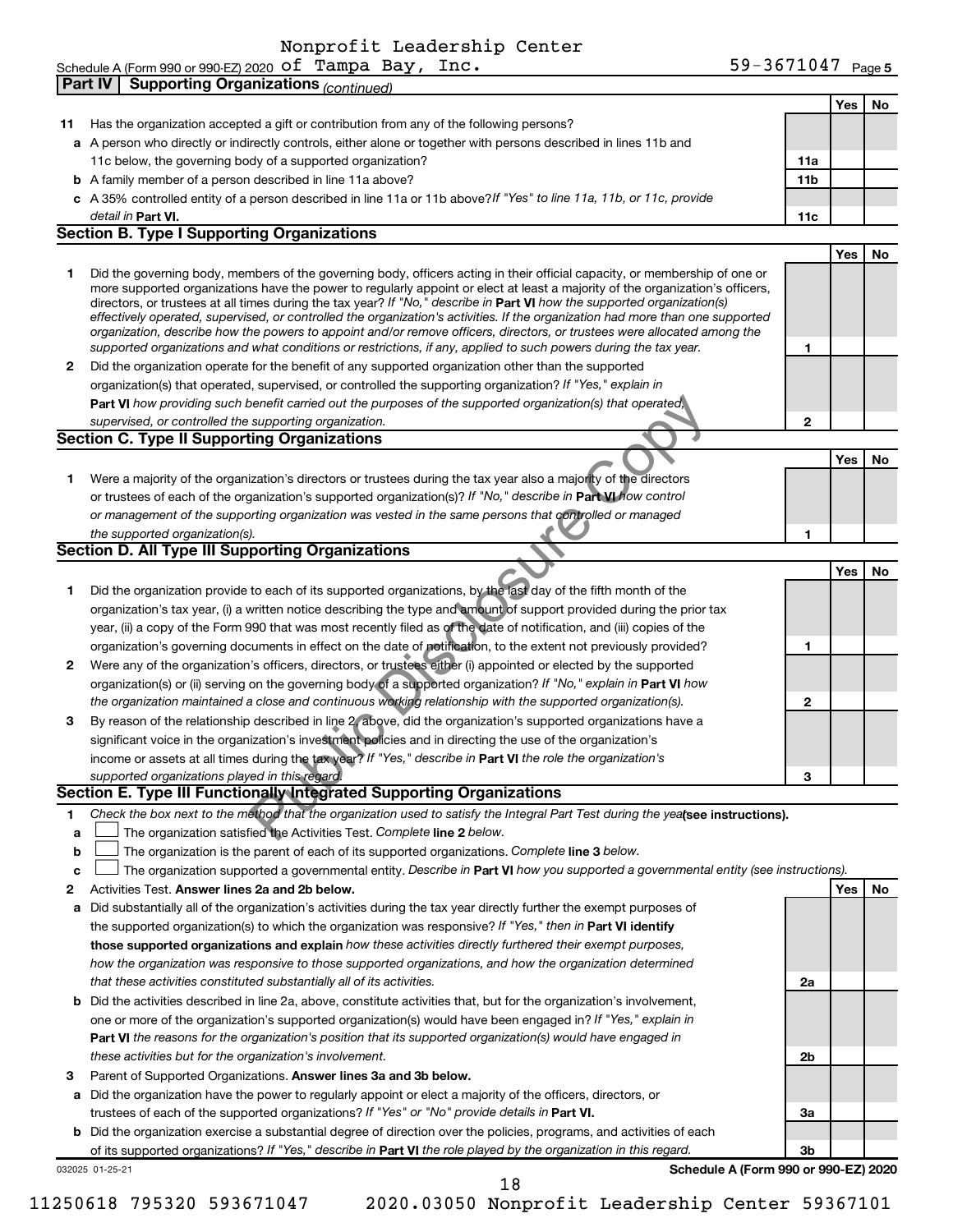59-3671047 Page 6 Schedule A (Form 990 or 990-EZ) 2020  $\,\texttt{of} \,$  Tampa Bay, Inc.  $\,$  59-3671047  $\,$   $_{\rm{Page}}$ 

#### 1 **I** Check here if the organization satisfied the Integral Part Test as a qualifying trust on Nov. 20, 1970 (explain in Part VI). See instructions. **Section A - Adjusted Net Income 3 5 8 1 2 3 4 5 6 7 Adjusted Net Income** (subtract lines 5, 6, and 7 from line 4) **8 8 Section B - Minimum Asset Amount** All other Type III non-functionally integrated supporting organizations must complete Sections A through E. (B) Current Year (A) Prior Year Net short-term capital gain Recoveries of prior-year distributions Other gross income (see instructions) Add lines 1 through 3. Depreciation and depletion Portion of operating expenses paid or incurred for production or collection of gross income or for management, conservation, or maintenance of property held for production of income (see instructions) Other expenses (see instructions) (B) Current Year  $(A)$  Prior Year  $\left\{\n\begin{array}{ccc}\n\end{array}\n\right\}$  (optional) Aggregate fair market value of all non-exempt-use assets (see instructions for short tax year or assets held for part of year): **Part V** Type III Non-Functionally Integrated 509(a)(3) Supporting Organizations

|              | Aggregate fair market value of all non-exempt-use assets (see               |                |                     |
|--------------|-----------------------------------------------------------------------------|----------------|---------------------|
|              | instructions for short tax year or assets held for part of year):           |                |                     |
|              | a Average monthly value of securities                                       | 1a             |                     |
|              | <b>b</b> Average monthly cash balances                                      | 1 <sub>b</sub> |                     |
|              | c Fair market value of other non-exempt-use assets                          | 1 <sub>c</sub> |                     |
|              | d Total (add lines 1a, 1b, and 1c)                                          | 1d             |                     |
| е            | <b>Discount</b> claimed for blockage or other factors                       |                |                     |
|              | (explain in detail in Part VI):                                             |                |                     |
| 2            | Acquisition indebtedness applicable to non-exempt-use assets                | $\mathbf{2}$   |                     |
| 3            | Subtract line 2 from line 1d.                                               | з              |                     |
| 4            | Cash deemed held for exempt use. Enter 0.015 of line 3 (for greater amount, |                |                     |
|              | see instructions).                                                          | 4              |                     |
| 5            | Net value of non-exempt-use assets (subtract line 4 from line 3)            | 5              |                     |
| 6            | Multiply line 5 by 0.035.                                                   | 6              |                     |
|              | Recoveries of prior-year distributions                                      | 7              |                     |
| 8            | Minimum Asset Amount (add line 7 to line 6)                                 | 8              |                     |
|              | <b>Section C - Distributable Amount</b>                                     |                | <b>Current Year</b> |
|              | Adjusted net income for prior year (from Section A, line 8, column A)       | 1              |                     |
| $\mathbf{2}$ | Enter 0.85 of line 1.                                                       | $\mathbf{2}$   |                     |
| 3            | Minimum asset amount for prior year (from Section B, line 8, column A)      | 3              |                     |
| 4            | Enter greater of line 2 or line 3.                                          | 4              |                     |
| 5            | Income tax imposed in prior year                                            | 5              |                     |
| 6            | Distributable Amount. Subtract line 5 from line 4, unless subject to        |                |                     |
|              | emergency temporary reduction (see instructions).                           | 6              |                     |
|              |                                                                             |                |                     |

**7** Check here if the current year is the organization's first as a non-functionally integrated Type III supporting organization (see instructions).

**Schedule A (Form 990 or 990-EZ) 2020**

032026 01-25-21

**1 2**

**4**

**6**

**7**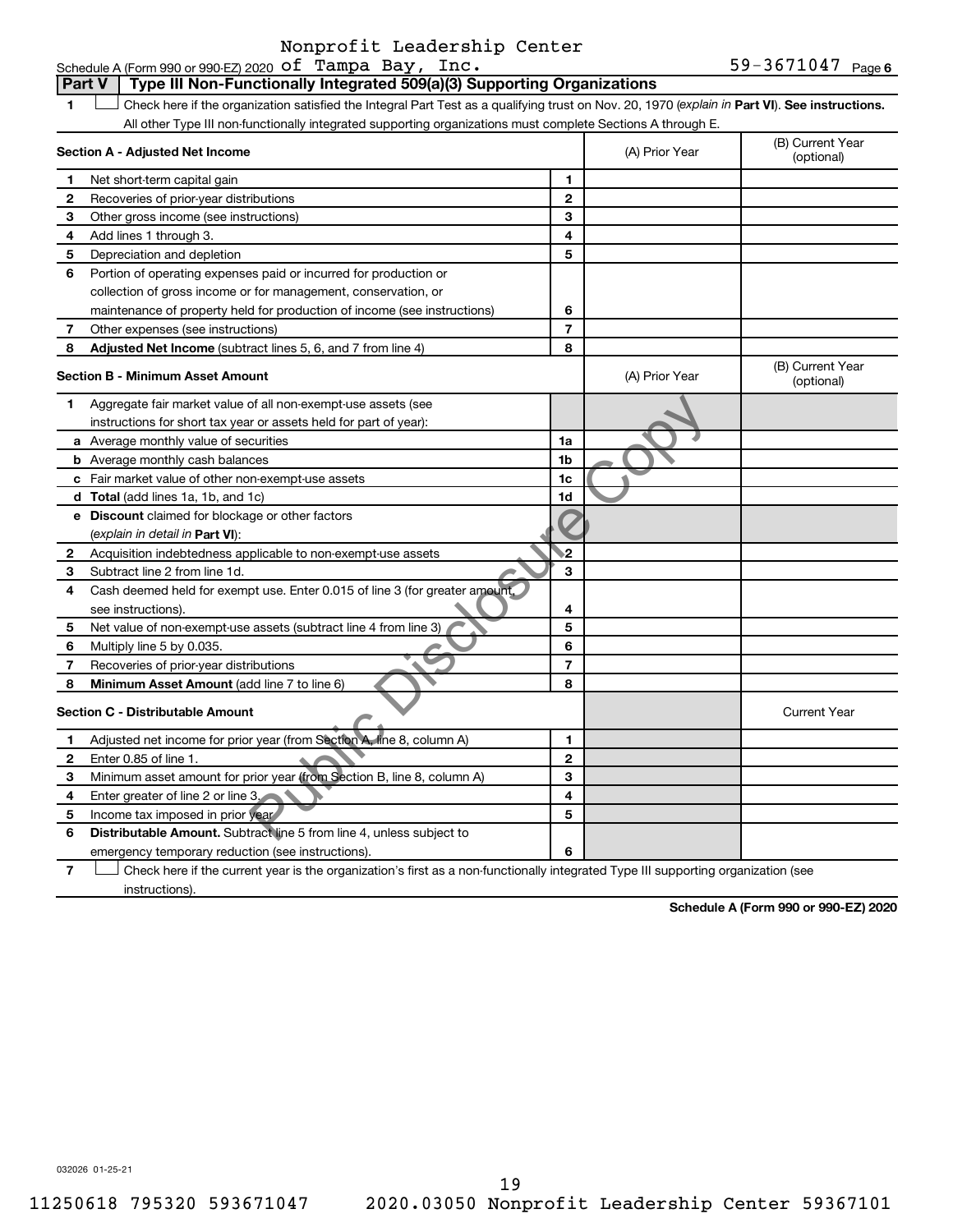| Part V | Schedule A (Form 990 or 990-EZ) 2020 $\sigma$ I Tampa Bay, Inc.<br>Type III Non-Functionally Integrated 509(a)(3) Supporting Organizations (continued) |                             |                                       |        | 59-36/104/ Page 7                       |
|--------|--------------------------------------------------------------------------------------------------------------------------------------------------------|-----------------------------|---------------------------------------|--------|-----------------------------------------|
|        |                                                                                                                                                        |                             |                                       |        |                                         |
|        | <b>Section D - Distributions</b>                                                                                                                       |                             |                                       |        | <b>Current Year</b>                     |
| 1      | Amounts paid to supported organizations to accomplish exempt purposes                                                                                  |                             |                                       | 1      |                                         |
| 2      | Amounts paid to perform activity that directly furthers exempt purposes of supported                                                                   |                             |                                       |        |                                         |
|        | organizations, in excess of income from activity                                                                                                       |                             |                                       | 2<br>3 |                                         |
| 3<br>4 | Administrative expenses paid to accomplish exempt purposes of supported organizations<br>Amounts paid to acquire exempt-use assets                     |                             |                                       | 4      |                                         |
| 5      | Qualified set-aside amounts (prior IRS approval required - provide details in Part VI)                                                                 |                             |                                       | 5      |                                         |
| 6      | Other distributions (describe in Part VI). See instructions.                                                                                           |                             |                                       | 6      |                                         |
| 7      | Total annual distributions. Add lines 1 through 6.                                                                                                     |                             |                                       | 7      |                                         |
| 8      | Distributions to attentive supported organizations to which the organization is responsive                                                             |                             |                                       |        |                                         |
|        | (provide details in Part VI). See instructions.                                                                                                        |                             |                                       | 8      |                                         |
| 9      | Distributable amount for 2020 from Section C, line 6                                                                                                   |                             |                                       | 9      |                                         |
| 10     | Line 8 amount divided by line 9 amount                                                                                                                 |                             |                                       | 10     |                                         |
|        |                                                                                                                                                        | (i)                         | (iii)                                 |        | (iii)                                   |
|        | <b>Section E - Distribution Allocations</b> (see instructions)                                                                                         | <b>Excess Distributions</b> | <b>Underdistributions</b><br>Pre-2020 |        | <b>Distributable</b><br>Amount for 2020 |
| 1      | Distributable amount for 2020 from Section C, line 6                                                                                                   |                             |                                       |        |                                         |
| 2      | Underdistributions, if any, for years prior to 2020 (reason-                                                                                           |                             |                                       |        |                                         |
|        | able cause required - explain in Part VI). See instructions.                                                                                           |                             |                                       |        |                                         |
| 3      | Excess distributions carryover, if any, to 2020                                                                                                        |                             |                                       |        |                                         |
|        | a From 2015                                                                                                                                            |                             |                                       |        |                                         |
|        | <b>b</b> From 2016                                                                                                                                     |                             |                                       |        |                                         |
|        | c From 2017                                                                                                                                            |                             |                                       |        |                                         |
|        | <b>d</b> From 2018                                                                                                                                     |                             |                                       |        |                                         |
|        | e From 2019                                                                                                                                            |                             |                                       |        |                                         |
|        | f Total of lines 3a through 3e                                                                                                                         |                             |                                       |        |                                         |
|        | g Applied to underdistributions of prior years                                                                                                         |                             |                                       |        |                                         |
|        | h Applied to 2020 distributable amount                                                                                                                 |                             |                                       |        |                                         |
|        | i Carryover from 2015 not applied (see instructions)                                                                                                   |                             |                                       |        |                                         |
|        | Remainder. Subtract lines 3g, 3h, and 3i from line 3f.                                                                                                 |                             |                                       |        |                                         |
| 4      | Distributions for 2020 from Section D,                                                                                                                 |                             |                                       |        |                                         |
|        | line $7:$<br>\$                                                                                                                                        |                             |                                       |        |                                         |
|        | a Applied to underdistributions of prior years<br><b>b</b> Applied to 2020 distributable amount                                                        |                             |                                       |        |                                         |
|        | c Remainder. Subtract lines 4a and 4b from line 4.                                                                                                     |                             |                                       |        |                                         |
| 5      | Remaining underdistributions for years prior to 2020, if                                                                                               |                             |                                       |        |                                         |
|        | any. Subtract lines 3g and 4a from line 2. For result greater                                                                                          |                             |                                       |        |                                         |
|        | than zero, explain in Part VI. See instructions.                                                                                                       |                             |                                       |        |                                         |
| 6      | Remaining underdistributions for 2020. Subtract lines 3h                                                                                               |                             |                                       |        |                                         |
|        | and 4b from line 1. For result greater than zero, explain in                                                                                           |                             |                                       |        |                                         |
|        | Part VI. See instructions.                                                                                                                             |                             |                                       |        |                                         |
| 7      | Excess distributions carryover to 2021. Add lines 3j                                                                                                   |                             |                                       |        |                                         |
|        | and 4c.                                                                                                                                                |                             |                                       |        |                                         |
| 8      | Breakdown of line 7:                                                                                                                                   |                             |                                       |        |                                         |
|        | a Excess from 2016                                                                                                                                     |                             |                                       |        |                                         |
|        | <b>b</b> Excess from 2017                                                                                                                              |                             |                                       |        |                                         |
|        | c Excess from 2018                                                                                                                                     |                             |                                       |        |                                         |
|        | d Excess from 2019                                                                                                                                     |                             |                                       |        |                                         |
|        | e Excess from 2020                                                                                                                                     |                             |                                       |        |                                         |

**Schedule A (Form 990 or 990-EZ) 2020**

032027 01-25-21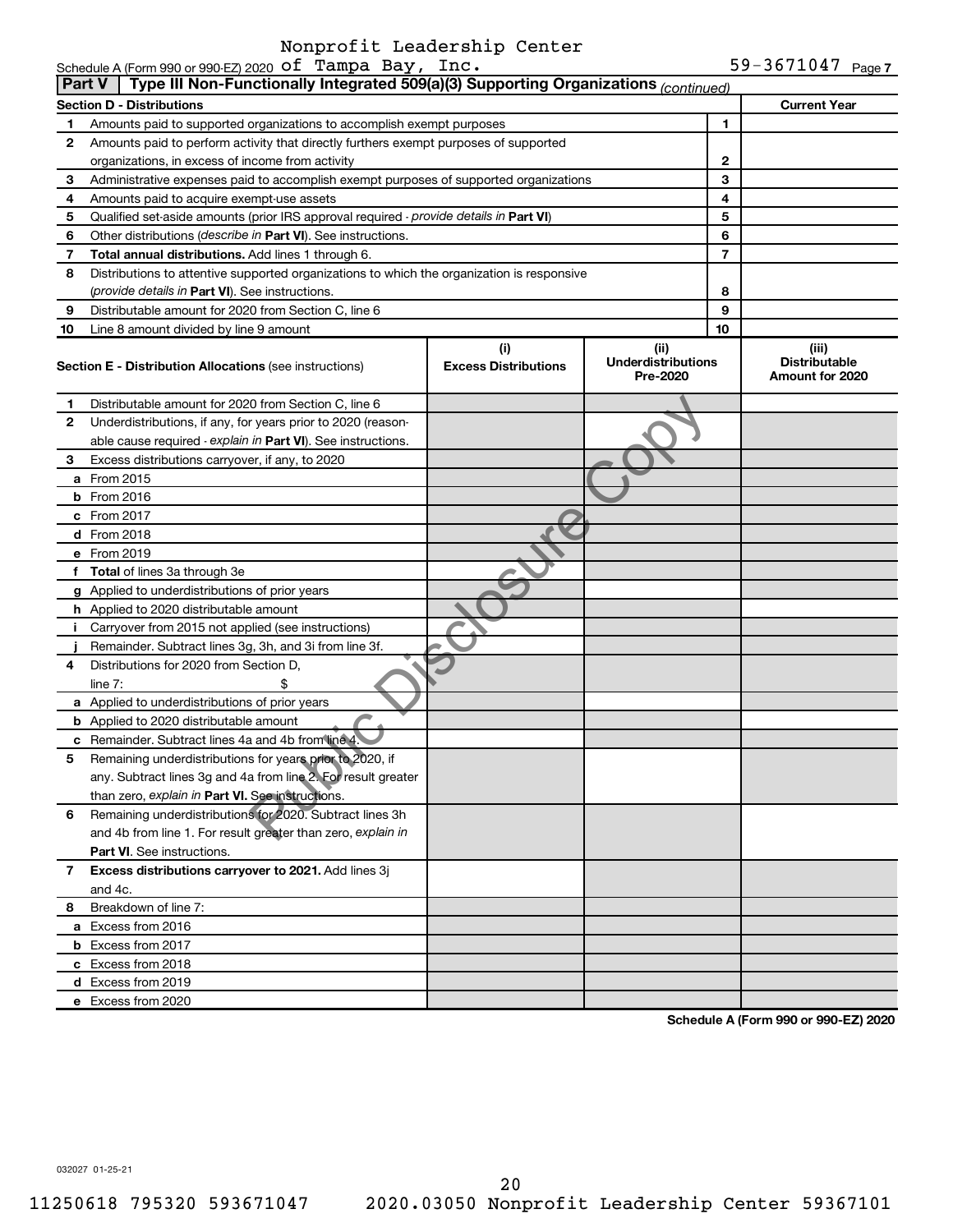| Nonprofit Leadership Center                                                                                                                                                                                                                                                                                                                                                                                                                                                                                                                                                                 |
|---------------------------------------------------------------------------------------------------------------------------------------------------------------------------------------------------------------------------------------------------------------------------------------------------------------------------------------------------------------------------------------------------------------------------------------------------------------------------------------------------------------------------------------------------------------------------------------------|
| Schedule A (Form 990 or 990-EZ) 2020 Of Tampa Bay, Inc.<br>59-3671047 Page 8                                                                                                                                                                                                                                                                                                                                                                                                                                                                                                                |
| Supplemental Information. Provide the explanations required by Part II, line 10; Part II, line 17a or 17b; Part III, line 12;<br>Part IV, Section A, lines 1, 2, 3b, 3c, 4b, 4c, 5a, 6, 9a, 9b, 9c, 11a, 11b, and 11c; Part IV, Section B, lines 1 and 2; Part IV, Section C,<br>line 1; Part IV, Section D, lines 2 and 3; Part IV, Section E, lines 1c, 2a, 2b, 3a, and 3b; Part V, line 1; Part V, Section B, line 1e; Part V,<br>Section D, lines 5, 6, and 8; and Part V, Section E, lines 2, 5, and 6. Also complete this part for any additional information.<br>(See instructions.) |
|                                                                                                                                                                                                                                                                                                                                                                                                                                                                                                                                                                                             |
|                                                                                                                                                                                                                                                                                                                                                                                                                                                                                                                                                                                             |
|                                                                                                                                                                                                                                                                                                                                                                                                                                                                                                                                                                                             |
|                                                                                                                                                                                                                                                                                                                                                                                                                                                                                                                                                                                             |
|                                                                                                                                                                                                                                                                                                                                                                                                                                                                                                                                                                                             |
|                                                                                                                                                                                                                                                                                                                                                                                                                                                                                                                                                                                             |
|                                                                                                                                                                                                                                                                                                                                                                                                                                                                                                                                                                                             |
|                                                                                                                                                                                                                                                                                                                                                                                                                                                                                                                                                                                             |
|                                                                                                                                                                                                                                                                                                                                                                                                                                                                                                                                                                                             |
|                                                                                                                                                                                                                                                                                                                                                                                                                                                                                                                                                                                             |
|                                                                                                                                                                                                                                                                                                                                                                                                                                                                                                                                                                                             |
|                                                                                                                                                                                                                                                                                                                                                                                                                                                                                                                                                                                             |
|                                                                                                                                                                                                                                                                                                                                                                                                                                                                                                                                                                                             |
|                                                                                                                                                                                                                                                                                                                                                                                                                                                                                                                                                                                             |
|                                                                                                                                                                                                                                                                                                                                                                                                                                                                                                                                                                                             |
|                                                                                                                                                                                                                                                                                                                                                                                                                                                                                                                                                                                             |
|                                                                                                                                                                                                                                                                                                                                                                                                                                                                                                                                                                                             |
|                                                                                                                                                                                                                                                                                                                                                                                                                                                                                                                                                                                             |
|                                                                                                                                                                                                                                                                                                                                                                                                                                                                                                                                                                                             |
| ۰                                                                                                                                                                                                                                                                                                                                                                                                                                                                                                                                                                                           |
|                                                                                                                                                                                                                                                                                                                                                                                                                                                                                                                                                                                             |
|                                                                                                                                                                                                                                                                                                                                                                                                                                                                                                                                                                                             |
|                                                                                                                                                                                                                                                                                                                                                                                                                                                                                                                                                                                             |
|                                                                                                                                                                                                                                                                                                                                                                                                                                                                                                                                                                                             |
|                                                                                                                                                                                                                                                                                                                                                                                                                                                                                                                                                                                             |
|                                                                                                                                                                                                                                                                                                                                                                                                                                                                                                                                                                                             |
|                                                                                                                                                                                                                                                                                                                                                                                                                                                                                                                                                                                             |
|                                                                                                                                                                                                                                                                                                                                                                                                                                                                                                                                                                                             |
|                                                                                                                                                                                                                                                                                                                                                                                                                                                                                                                                                                                             |
|                                                                                                                                                                                                                                                                                                                                                                                                                                                                                                                                                                                             |
|                                                                                                                                                                                                                                                                                                                                                                                                                                                                                                                                                                                             |
|                                                                                                                                                                                                                                                                                                                                                                                                                                                                                                                                                                                             |
|                                                                                                                                                                                                                                                                                                                                                                                                                                                                                                                                                                                             |
|                                                                                                                                                                                                                                                                                                                                                                                                                                                                                                                                                                                             |
| Schedule A (Form 990 or 990-EZ) 2020<br>032028 01-25-21                                                                                                                                                                                                                                                                                                                                                                                                                                                                                                                                     |
|                                                                                                                                                                                                                                                                                                                                                                                                                                                                                                                                                                                             |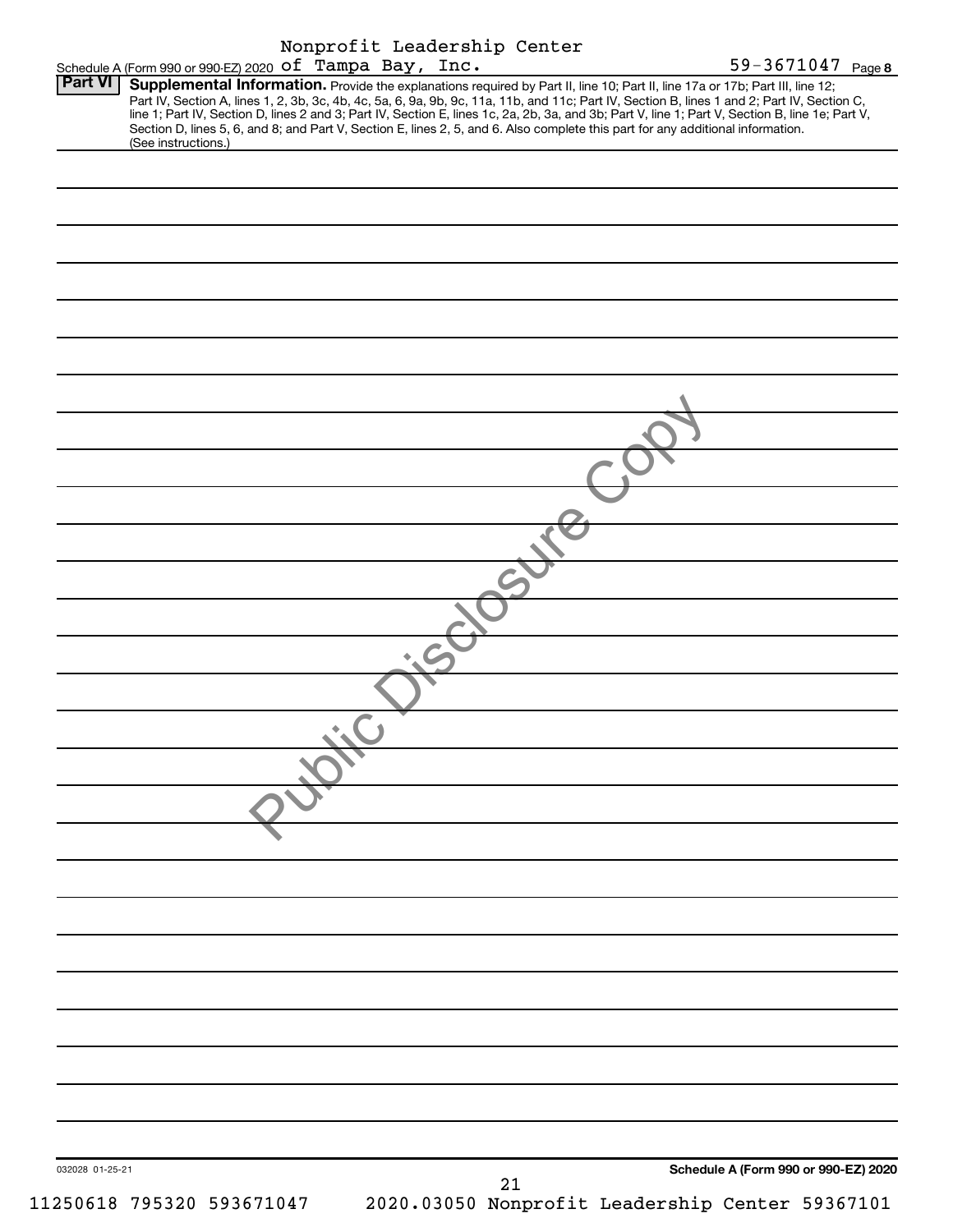Department of the Treasury Internal Revenue Service **(Form 990, 990-EZ,**

|  | Name of the organization |
|--|--------------------------|
|  |                          |

# **Schedule B Schedule of Contributors**

**or 990-PF) | Attach to Form 990, Form 990-EZ, or Form 990-PF. | Go to www.irs.gov/Form990 for the latest information.**

Nonprofit Leadership Center

OMB No. 1545-0047

**2020**

**Employer identification number**

|                    | NONDIULIC DeaderShip Center |            |
|--------------------|-----------------------------|------------|
| of Tampa Bay, Inc. |                             | 59-3671047 |

| Organization type (check one): |  |
|--------------------------------|--|
|                                |  |

| Filers of:           | Section:                                                                                                                                                                                                                                                                                                                                                                                                                                                                                                                                                              |  |  |  |  |
|----------------------|-----------------------------------------------------------------------------------------------------------------------------------------------------------------------------------------------------------------------------------------------------------------------------------------------------------------------------------------------------------------------------------------------------------------------------------------------------------------------------------------------------------------------------------------------------------------------|--|--|--|--|
| Form 990 or 990-EZ   | 501(c)( $3$ ) (enter number) organization<br>$\mathbf{X}$                                                                                                                                                                                                                                                                                                                                                                                                                                                                                                             |  |  |  |  |
|                      | $4947(a)(1)$ nonexempt charitable trust <b>not</b> treated as a private foundation                                                                                                                                                                                                                                                                                                                                                                                                                                                                                    |  |  |  |  |
|                      | 527 political organization                                                                                                                                                                                                                                                                                                                                                                                                                                                                                                                                            |  |  |  |  |
| Form 990-PF          | 501(c)(3) exempt private foundation                                                                                                                                                                                                                                                                                                                                                                                                                                                                                                                                   |  |  |  |  |
|                      | 4947(a)(1) nonexempt charitable trust treated as a private foundation                                                                                                                                                                                                                                                                                                                                                                                                                                                                                                 |  |  |  |  |
|                      | 501(c)(3) taxable private foundation                                                                                                                                                                                                                                                                                                                                                                                                                                                                                                                                  |  |  |  |  |
|                      | Check if your organization is covered by the General Rule or a Special Rule.                                                                                                                                                                                                                                                                                                                                                                                                                                                                                          |  |  |  |  |
| <b>General Rule</b>  | Note: Only a section 501(c)(7), (8), or (10) organization can check boxes for both the General Rule and a Special Rule. See instructions.                                                                                                                                                                                                                                                                                                                                                                                                                             |  |  |  |  |
|                      | For an organization filing Form 990, 990-EZ, or 990-PF that received, during the year, contributions totaling \$5,000 or more (in money or<br>property) from any one contributor. Complete Parts I and II. See instructions for determining a contributor's total contributions.                                                                                                                                                                                                                                                                                      |  |  |  |  |
| <b>Special Rules</b> |                                                                                                                                                                                                                                                                                                                                                                                                                                                                                                                                                                       |  |  |  |  |
| $\vert$ X $\vert$    | For an organization described in section 501(c)(3) filing Form 990 or 990-EZ that met the 33 1/3% support test of the regulations under<br>sections 509(a)(1) and 170(b)(1)(A)(vi), that checked Schedule A (Form 990 or 990-EZ), Part II, line 13, 16a, or 16b, and that received from<br>any one contributor, during the year, total contributions of the greater of (1) \$5,000; or (2) 2% of the amount on (i) Form 990, Part VIII, line 1h;<br>or (ii) Form 990-EZ, line 1. Complete Parts I and II.                                                             |  |  |  |  |
|                      | For an organization described in section 501(c)(7), (8), or (10) filing Form 990 or 990-EZ that received from any one<br>contributor, during the year, total contributions of more than \$1,000 exclusively for religious, charitable, scientific,<br>literary, or educational purposes, or for the prevention of cruelty to children or animals. Complete Parts I (entering<br>"N/A" in column (b) instead of the contributor name and address), II, and III.                                                                                                        |  |  |  |  |
|                      | For an organization described in section 501(c)(7), (8), or (10) filing Form 990 or 990-EZ that received from any one contributor, during the<br>year, contributions exclusively for religious, charitable, etc., purposes, but no such contributions totaled more than \$1,000. If this box<br>is checked, enter here the total contributions that were received during the year for an exclusively religious, charitable, etc.,<br>purpose. Don't complete any of the parts unless the General Rule applies to this organization because it received nonexclusively |  |  |  |  |

**Caution:**  An organization that isn't covered by the General Rule and/or the Special Rules doesn't file Schedule B (Form 990, 990-EZ, or 990-PF),  **must** but it answer "No" on Part IV, line 2, of its Form 990; or check the box on line H of its Form 990-EZ or on its Form 990-PF, Part I, line 2, to certify that it doesn't meet the filing requirements of Schedule B (Form 990, 990-EZ, or 990-PF).

**For Paperwork Reduction Act Notice, see the instructions for Form 990, 990-EZ, or 990-PF. Schedule B (Form 990, 990-EZ, or 990-PF) (2020)** LHA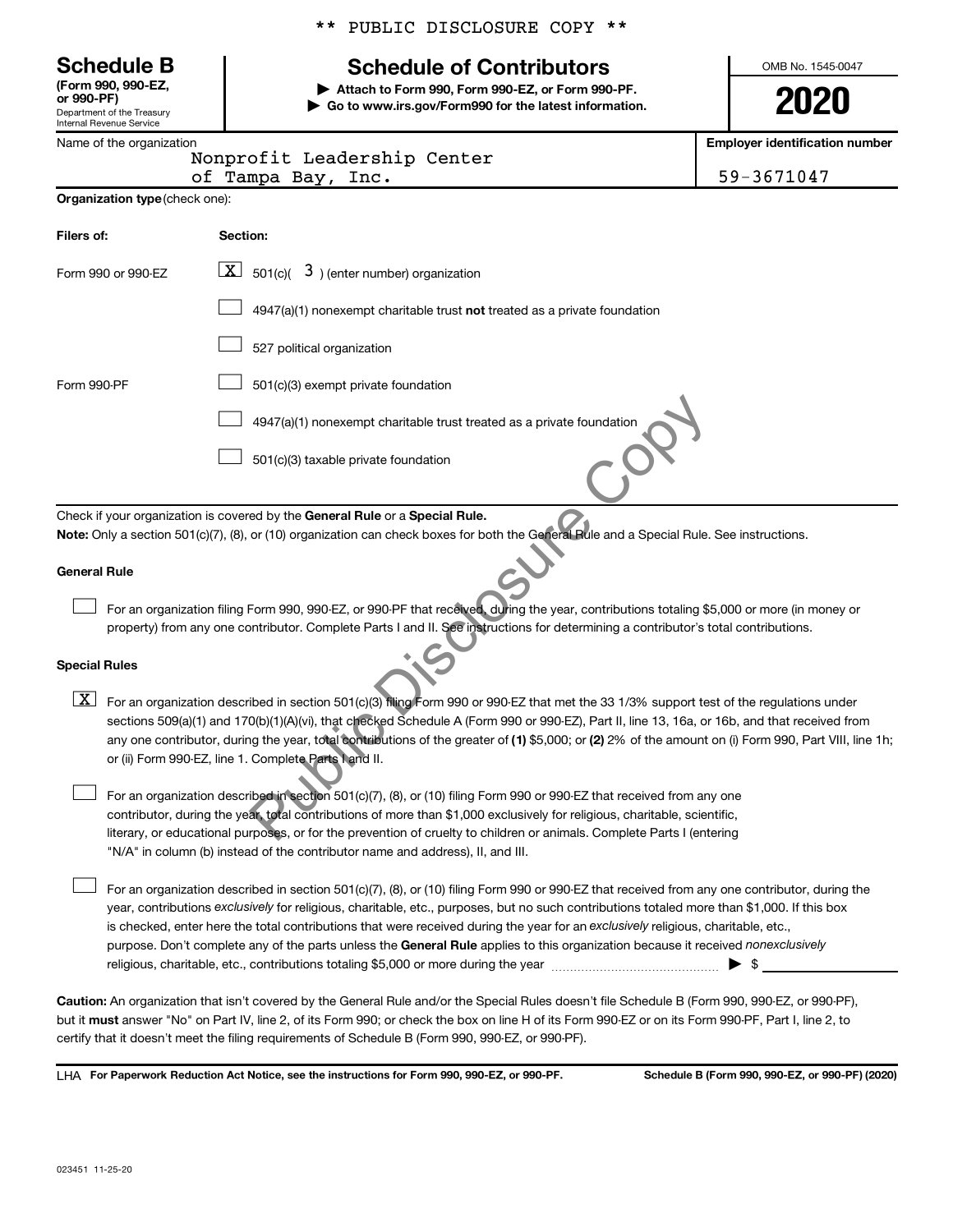| Schedule B (Form 990, 990-EZ, or 990-PF) (2020) | Page |
|-------------------------------------------------|------|
|-------------------------------------------------|------|

Name of organization

Nonprofit Leadership Center of Tampa Bay, Inc. 1994. The set of the set of the set of the set of the set of the set of the set of the set of the set of the set of the set of the set of the set of the set of the set of the set of the set of the set of **2**

| Part I     | Contributors (see instructions). Use duplicate copies of Part I if additional space is needed. |                                   |                                                                                              |
|------------|------------------------------------------------------------------------------------------------|-----------------------------------|----------------------------------------------------------------------------------------------|
| (a)<br>No. | (b)<br>Name, address, and ZIP + 4                                                              | (c)<br><b>Total contributions</b> | (d)<br>Type of contribution                                                                  |
| 1          |                                                                                                | 30,000.<br>\$                     | X<br>Person<br>Payroll<br><b>Noncash</b><br>(Complete Part II for<br>noncash contributions.) |
| (a)<br>No. | (b)<br>Name, address, and ZIP + 4                                                              | (c)<br><b>Total contributions</b> | (d)<br>Type of contribution                                                                  |
| 2          |                                                                                                | 30,000.<br>\$                     | X<br>Person<br>Payroll<br><b>Noncash</b><br>(Complete Part II for<br>noncash contributions.) |
| (a)<br>No. | (b)<br>Name, address, and ZIP + 4                                                              | (c)<br><b>Total contributions</b> | (d)<br>Type of contribution                                                                  |
| 3          |                                                                                                | 90,000.<br>\$                     | x<br>Person<br>Payroll<br>Noncash<br>(Complete Part II for<br>noncash contributions.)        |
| (a)<br>No. | (b)<br>Name, address, and $ZIP + 4$                                                            | (c)<br><b>Total contributions</b> | (d)<br>Type of contribution                                                                  |
| 4          |                                                                                                | 50,000.<br>\$                     | x<br>Person<br>Payroll<br>Noncash<br>(Complete Part II for<br>noncash contributions.)        |
| (a)<br>No. | (b)<br>Name, address, and ZIP + 4                                                              | (c)<br><b>Total contributions</b> | (d)<br>Type of contribution                                                                  |
| 5          |                                                                                                | 30,000.<br>$\$$                   | X<br>Person<br>Payroll<br>Noncash<br>(Complete Part II for<br>noncash contributions.)        |
| (a)<br>No. | (b)<br>Name, address, and ZIP + 4                                                              | (c)<br><b>Total contributions</b> | (d)<br>Type of contribution                                                                  |
| 6          |                                                                                                | 55,000.<br>\$                     | x<br>Person<br>Payroll<br>Noncash<br>(Complete Part II for<br>noncash contributions.)        |

023452 11-25-20 **Schedule B (Form 990, 990-EZ, or 990-PF) (2020)**

23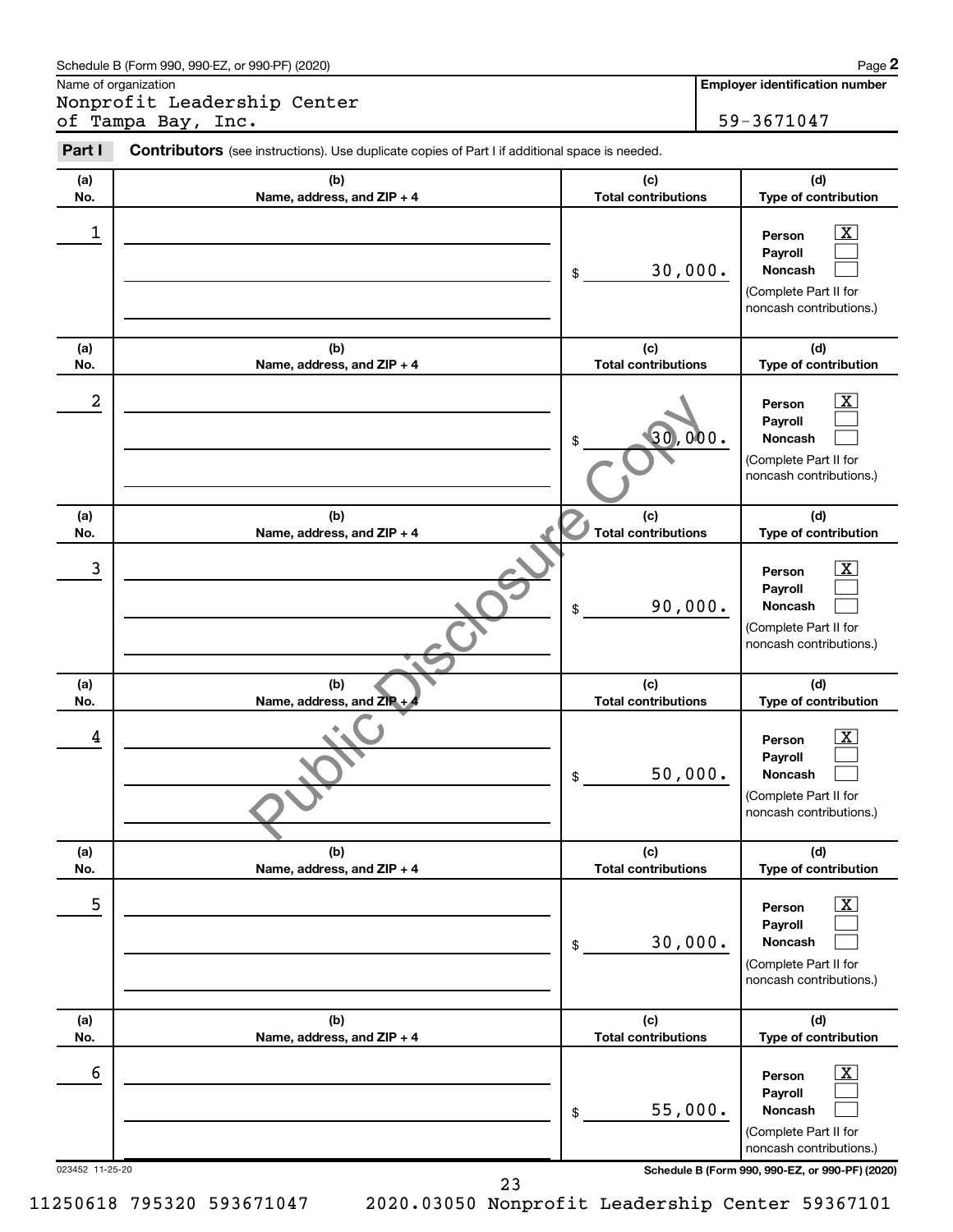| Part I<br><b>Contributors</b> (see instructions). Use duplicate copies of Part I if additional space is needed. |                                   |                                   |                                                                                              |
|-----------------------------------------------------------------------------------------------------------------|-----------------------------------|-----------------------------------|----------------------------------------------------------------------------------------------|
| (a)<br>No.                                                                                                      | (b)<br>Name, address, and ZIP + 4 | (c)<br><b>Total contributions</b> | (d)<br>Type of contribution                                                                  |
| 7                                                                                                               |                                   | 35,000.<br>\$                     | х<br>Person<br>Payroll<br>Noncash<br>(Complete Part II for<br>noncash contributions.)        |
| (a)<br>No.                                                                                                      | (b)<br>Name, address, and ZIP + 4 | (c)<br><b>Total contributions</b> | (d)<br>Type of contribution                                                                  |
| 8                                                                                                               |                                   | 78,300.<br>\$                     | x<br>Person<br>Payroll<br><b>Noncash</b><br>(Complete Part II for<br>noncash contributions.) |
| (a)<br>No.                                                                                                      | (b)<br>Name, address, and ZIP + 4 | (c)<br><b>Total contributions</b> | (d)<br>Type of contribution                                                                  |
|                                                                                                                 |                                   | \$                                | Person<br>Payroll<br><b>Noncash</b><br>(Complete Part II for<br>noncash contributions.)      |
| (a)<br>No.                                                                                                      | (b)<br>Name, address, and ZIP +   | (c)<br><b>Total contributions</b> | (d)<br>Type of contribution                                                                  |
|                                                                                                                 |                                   | \$                                | Person<br>Payroll<br><b>Noncash</b><br>(Complete Part II for<br>noncash contributions.)      |
| (a)<br>No.                                                                                                      | (b)<br>Name, address, and ZIP + 4 | (c)<br><b>Total contributions</b> | (d)<br>Type of contribution                                                                  |
|                                                                                                                 |                                   | \$                                | Person<br>Payroll<br>Noncash<br>(Complete Part II for<br>noncash contributions.)             |
| (a)<br>No.                                                                                                      | (b)<br>Name, address, and ZIP + 4 | (c)<br><b>Total contributions</b> | (d)<br>Type of contribution                                                                  |
|                                                                                                                 |                                   | \$                                | Person<br>Payroll<br>Noncash<br>(Complete Part II for                                        |

023452 11-25-20 **Schedule B (Form 990, 990-EZ, or 990-PF) (2020)**

noncash contributions.)

24

11250618 795320 593671047 2020.03050 Nonprofit Leadership Center 59367101

Schedule B (Form 990, 990-EZ, or 990-PF) (2020)

Name of organization

Nonprofit Leadership Center of Tampa Bay, Inc. **1994** 59-3671047 **2**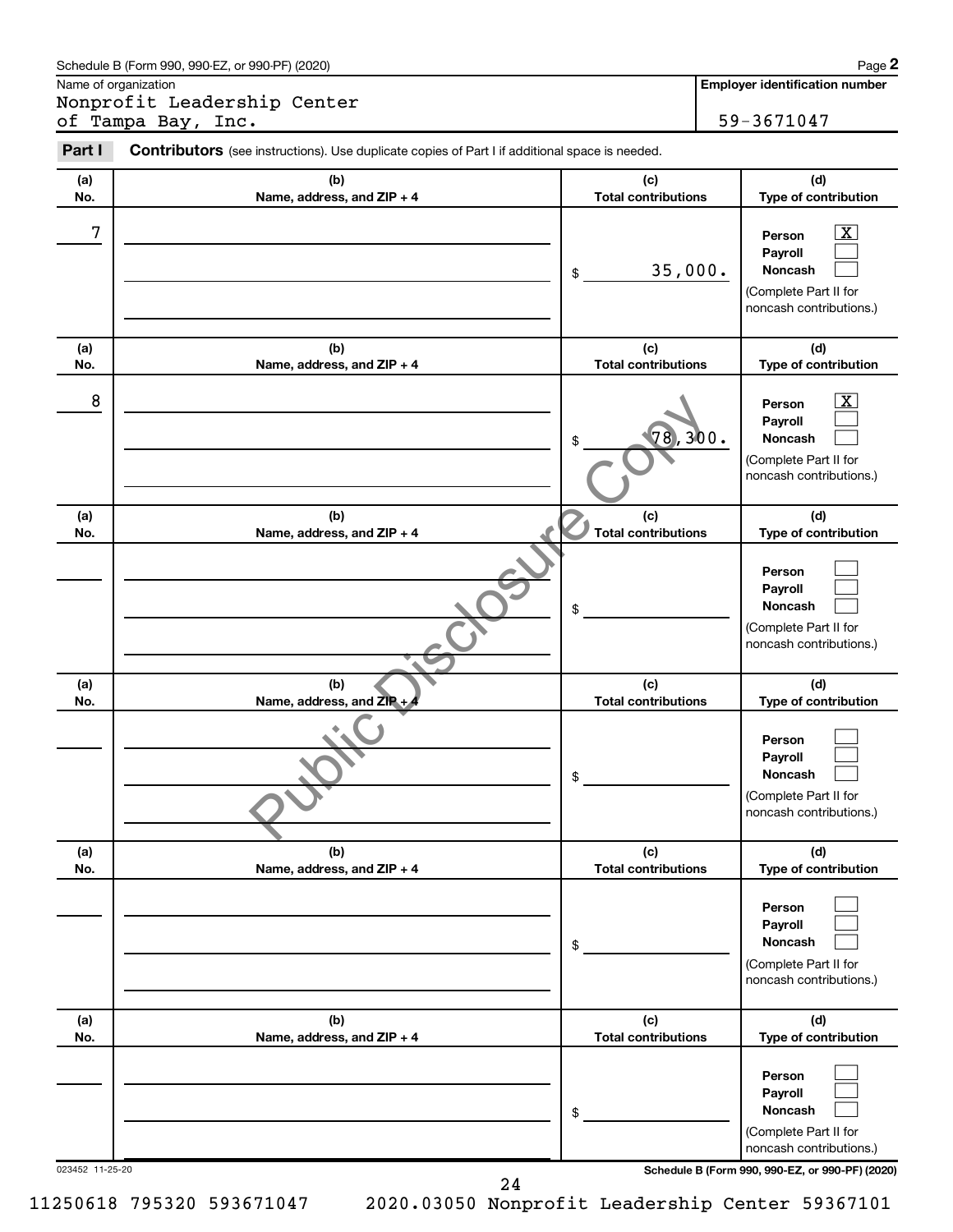|                              | Schedule B (Form 990, 990-EZ, or 990-PF) (2020)                                                     |                                                 | Page 3                                          |
|------------------------------|-----------------------------------------------------------------------------------------------------|-------------------------------------------------|-------------------------------------------------|
|                              | Name of organization<br>Nonprofit Leadership Center                                                 |                                                 | <b>Employer identification number</b>           |
|                              | of Tampa Bay, Inc.                                                                                  |                                                 | 59-3671047                                      |
| Part II                      | Noncash Property (see instructions). Use duplicate copies of Part II if additional space is needed. |                                                 |                                                 |
| (a)<br>No.<br>from<br>Part I | (b)<br>Description of noncash property given                                                        | (c)<br>FMV (or estimate)<br>(See instructions.) | (d)<br>Date received                            |
|                              |                                                                                                     | \$                                              |                                                 |
| (a)<br>No.<br>from<br>Part I | (b)<br>Description of noncash property given                                                        | (c)<br>FMV (or estimate)<br>(See instructions.) | (d)<br>Date received                            |
|                              |                                                                                                     | \$                                              |                                                 |
| (a)<br>No.<br>from<br>Part I | (b)<br>Description of noncash property given                                                        | (c)<br>FMV (or estimate)<br>(See instructions.) | (d)<br>Date received                            |
|                              |                                                                                                     | \$                                              |                                                 |
| (a)<br>No.<br>from<br>Part I | (b)<br>Description of noncash property given                                                        | (c)<br>FMV (or estimate)<br>(See instructions.) | (d)<br>Date received                            |
|                              |                                                                                                     | \$                                              |                                                 |
| (a)<br>No.<br>from<br>Part I | (b)<br>Description of noncash property given                                                        | (c)<br>FMV (or estimate)<br>(See instructions.) | (d)<br>Date received                            |
|                              |                                                                                                     | \$                                              |                                                 |
| (a)<br>No.<br>from<br>Part I | (b)<br>Description of noncash property given                                                        | (c)<br>FMV (or estimate)<br>(See instructions.) | (d)<br>Date received                            |
|                              |                                                                                                     | \$                                              |                                                 |
| 023453 11-25-20              | 25                                                                                                  |                                                 | Schedule B (Form 990, 990-EZ, or 990-PF) (2020) |

 $\overline{\phantom{a}}$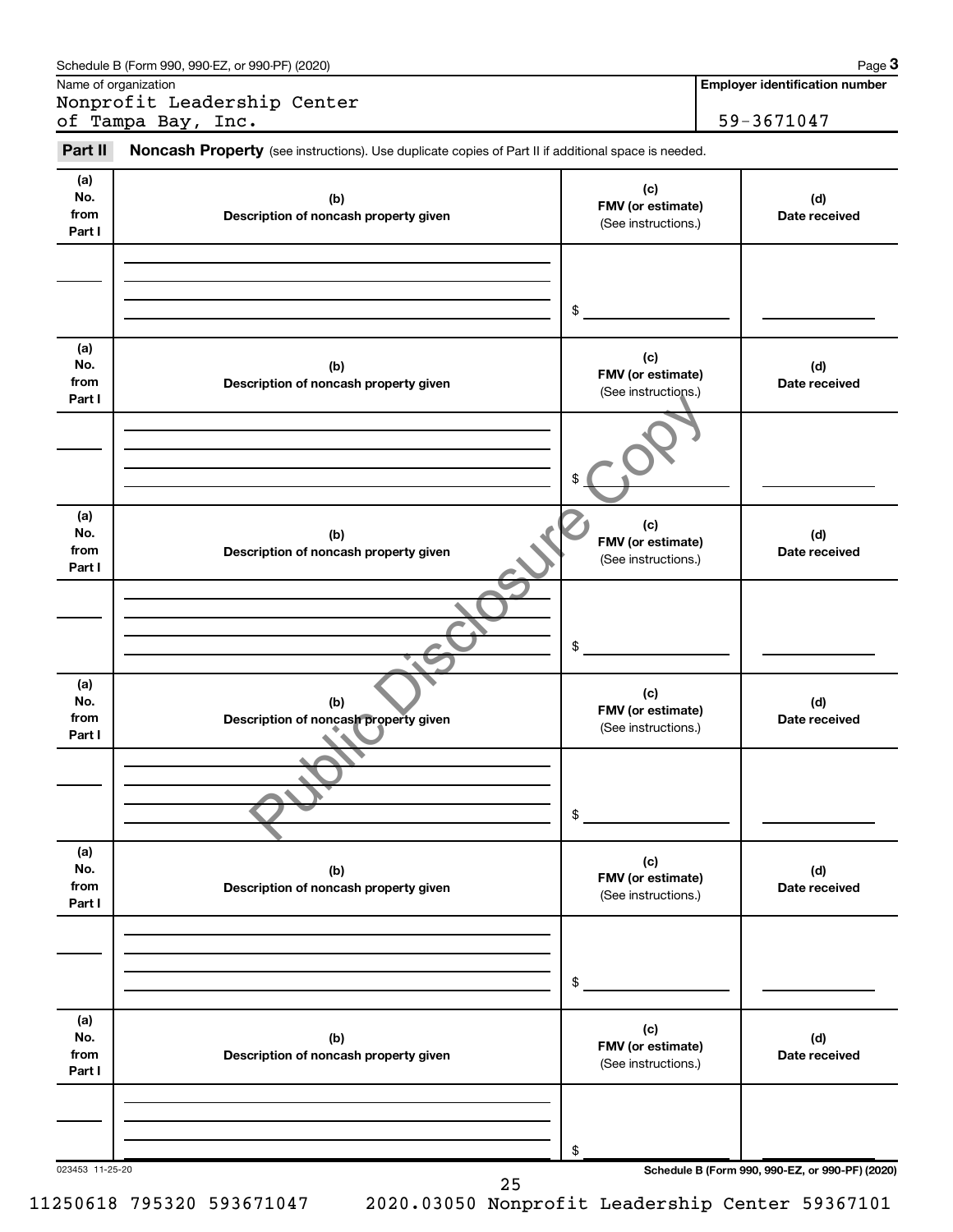|                           | Schedule B (Form 990, 990-EZ, or 990-PF) (2020)                                                                                                                                                                                                                                                   |                                          | Page 4                                                                                                                                                         |  |  |  |  |
|---------------------------|---------------------------------------------------------------------------------------------------------------------------------------------------------------------------------------------------------------------------------------------------------------------------------------------------|------------------------------------------|----------------------------------------------------------------------------------------------------------------------------------------------------------------|--|--|--|--|
|                           | Name of organization                                                                                                                                                                                                                                                                              |                                          | <b>Employer identification number</b>                                                                                                                          |  |  |  |  |
|                           | Nonprofit Leadership Center                                                                                                                                                                                                                                                                       |                                          | 59-3671047                                                                                                                                                     |  |  |  |  |
| Part III                  | of Tampa Bay, Inc.<br>from any one contributor. Complete columns (a) through (e) and the following line entry. For organizations<br>completing Part III, enter the total of exclusively religious, charitable, etc., contributions of \$1,000 or less for the year. (Enter this info. once.) \ \$ |                                          | Exclusively religious, charitable, etc., contributions to organizations described in section 501(c)(7), (8), or (10) that total more than \$1,000 for the year |  |  |  |  |
| (a) No.                   | Use duplicate copies of Part III if additional space is needed.                                                                                                                                                                                                                                   |                                          |                                                                                                                                                                |  |  |  |  |
| from<br>Part I            | (b) Purpose of gift                                                                                                                                                                                                                                                                               | (c) Use of gift                          | (d) Description of how gift is held                                                                                                                            |  |  |  |  |
|                           |                                                                                                                                                                                                                                                                                                   |                                          |                                                                                                                                                                |  |  |  |  |
|                           |                                                                                                                                                                                                                                                                                                   | (e) Transfer of gift                     |                                                                                                                                                                |  |  |  |  |
|                           | Transferee's name, address, and ZIP + 4                                                                                                                                                                                                                                                           |                                          | Relationship of transferor to transferee                                                                                                                       |  |  |  |  |
|                           |                                                                                                                                                                                                                                                                                                   |                                          |                                                                                                                                                                |  |  |  |  |
| (a) No.<br>from<br>Part I | (b) Purpose of gift                                                                                                                                                                                                                                                                               | (c) Use of gift                          | (d) Description of how gift is held                                                                                                                            |  |  |  |  |
|                           |                                                                                                                                                                                                                                                                                                   |                                          |                                                                                                                                                                |  |  |  |  |
|                           |                                                                                                                                                                                                                                                                                                   | (e) Transfer of gift                     |                                                                                                                                                                |  |  |  |  |
|                           | Transferee's name, address, and ZIP + 4                                                                                                                                                                                                                                                           |                                          | Relationship of transferor to transferee                                                                                                                       |  |  |  |  |
|                           |                                                                                                                                                                                                                                                                                                   |                                          |                                                                                                                                                                |  |  |  |  |
|                           |                                                                                                                                                                                                                                                                                                   |                                          |                                                                                                                                                                |  |  |  |  |
| (a) No.<br>from<br>Part I | (b) Purpose of gift                                                                                                                                                                                                                                                                               | (c) Use of gift                          | (d) Description of how gift is held                                                                                                                            |  |  |  |  |
|                           |                                                                                                                                                                                                                                                                                                   |                                          |                                                                                                                                                                |  |  |  |  |
|                           | (e) Transfer of gift                                                                                                                                                                                                                                                                              |                                          |                                                                                                                                                                |  |  |  |  |
|                           | Transferee's name, address, and ZIP + 4                                                                                                                                                                                                                                                           | Relationship of transferor to transferee |                                                                                                                                                                |  |  |  |  |
|                           |                                                                                                                                                                                                                                                                                                   |                                          |                                                                                                                                                                |  |  |  |  |
| (a) No.<br>from<br>Part I | (b) Purpose of gift                                                                                                                                                                                                                                                                               | (c) Use of gift                          | (d) Description of how gift is held                                                                                                                            |  |  |  |  |
|                           |                                                                                                                                                                                                                                                                                                   |                                          |                                                                                                                                                                |  |  |  |  |
|                           | (e) Transfer of gift                                                                                                                                                                                                                                                                              |                                          |                                                                                                                                                                |  |  |  |  |
|                           | Transferee's name, address, and ZIP + 4                                                                                                                                                                                                                                                           | Relationship of transferor to transferee |                                                                                                                                                                |  |  |  |  |
|                           |                                                                                                                                                                                                                                                                                                   |                                          |                                                                                                                                                                |  |  |  |  |
| 023454 11-25-20           |                                                                                                                                                                                                                                                                                                   | 26                                       | Schedule B (Form 990, 990-EZ, or 990-PF) (2020)                                                                                                                |  |  |  |  |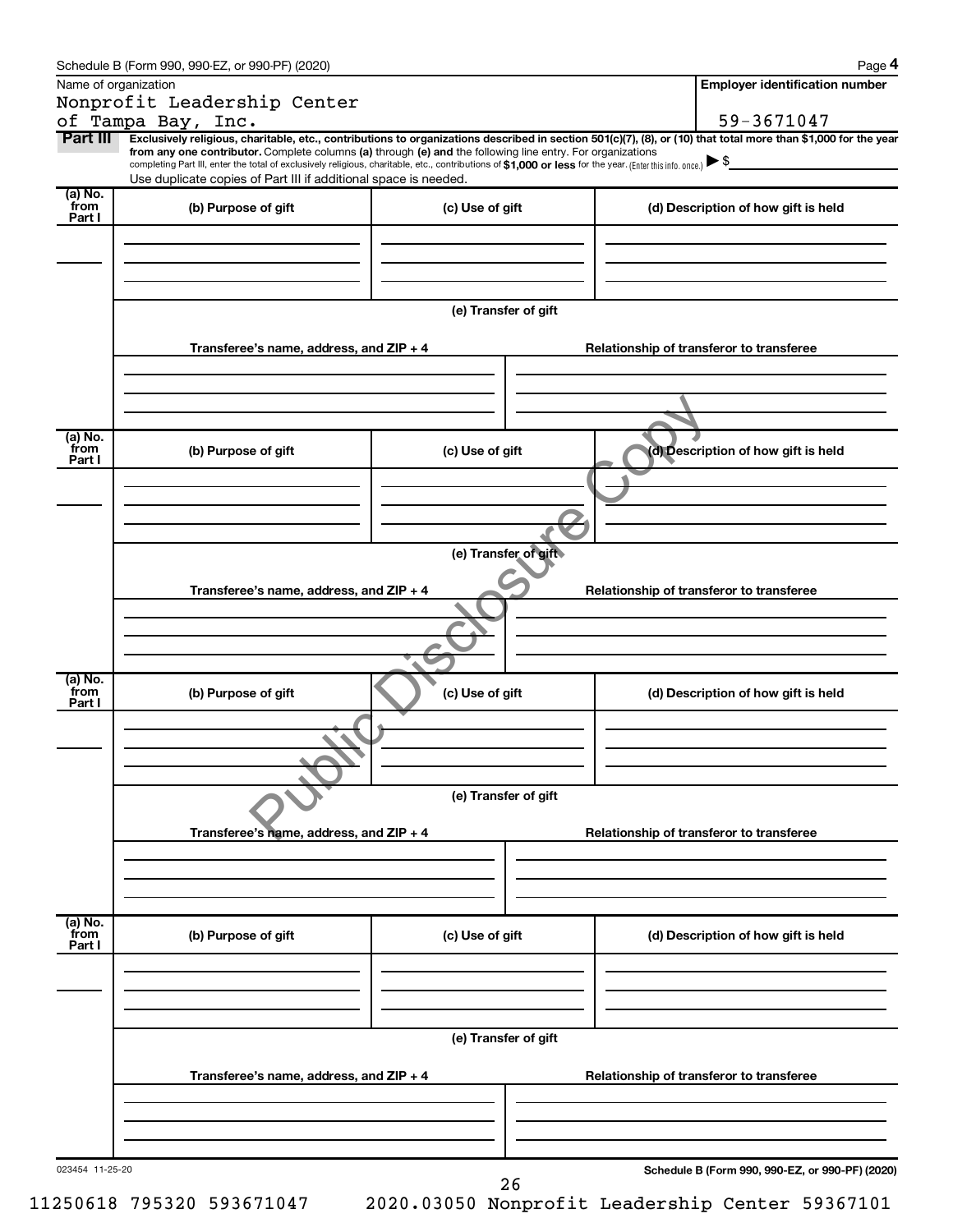| <b>SCHEDULE D</b> |                                                                                                                                                                                                                  | <b>Supplemental Financial Statements</b>                                                       | OMB No. 1545-0047                                  |  |  |  |
|-------------------|------------------------------------------------------------------------------------------------------------------------------------------------------------------------------------------------------------------|------------------------------------------------------------------------------------------------|----------------------------------------------------|--|--|--|
|                   | Complete if the organization answered "Yes" on Form 990,<br>(Form 990)<br>Part IV, line 6, 7, 8, 9, 10, 11a, 11b, 11c, 11d, 11e, 11f, 12a, or 12b.                                                               |                                                                                                |                                                    |  |  |  |
|                   | Attach to Form 990.<br>Department of the Treasury<br>Go to www.irs.gov/Form990 for instructions and the latest information.<br>Internal Revenue Service                                                          | <b>Open to Public</b><br>Inspection                                                            |                                                    |  |  |  |
|                   | Nonprofit Leadership Center<br>Name of the organization                                                                                                                                                          | <b>Employer identification number</b>                                                          |                                                    |  |  |  |
|                   | of Tampa Bay, Inc.                                                                                                                                                                                               |                                                                                                | 59-3671047                                         |  |  |  |
| Part I            | Organizations Maintaining Donor Advised Funds or Other Similar Funds or Accounts. Complete if the                                                                                                                |                                                                                                |                                                    |  |  |  |
|                   | organization answered "Yes" on Form 990, Part IV, line 6.                                                                                                                                                        |                                                                                                |                                                    |  |  |  |
|                   |                                                                                                                                                                                                                  | (a) Donor advised funds                                                                        | (b) Funds and other accounts                       |  |  |  |
| 1                 |                                                                                                                                                                                                                  |                                                                                                |                                                    |  |  |  |
| 2                 | Aggregate value of contributions to (during year)                                                                                                                                                                |                                                                                                |                                                    |  |  |  |
| з<br>4            |                                                                                                                                                                                                                  |                                                                                                |                                                    |  |  |  |
| 5                 | Did the organization inform all donors and donor advisors in writing that the assets held in donor advised funds                                                                                                 |                                                                                                |                                                    |  |  |  |
|                   |                                                                                                                                                                                                                  |                                                                                                | Yes<br><b>No</b>                                   |  |  |  |
| 6                 | Did the organization inform all grantees, donors, and donor advisors in writing that grant funds can be used only                                                                                                |                                                                                                |                                                    |  |  |  |
|                   | for charitable purposes and not for the benefit of the donor or donor advisor, or for any other purpose conferring                                                                                               |                                                                                                |                                                    |  |  |  |
|                   | impermissible private benefit?                                                                                                                                                                                   |                                                                                                | Yes<br>No                                          |  |  |  |
| Part II           | <b>Conservation Easements.</b> Complete if the organization answered "Yes" on Form 990, Part IV, line 7.                                                                                                         |                                                                                                |                                                    |  |  |  |
| 1                 | Purpose(s) of conservation easements held by the organization (check all that apply).                                                                                                                            |                                                                                                |                                                    |  |  |  |
|                   | Preservation of land for public use (for example, recreation or education)                                                                                                                                       |                                                                                                | Preservation of a historically important land area |  |  |  |
|                   | Protection of natural habitat                                                                                                                                                                                    | Preservation of a certified historic structure                                                 |                                                    |  |  |  |
|                   | Preservation of open space                                                                                                                                                                                       |                                                                                                |                                                    |  |  |  |
| 2                 | Complete lines 2a through 2d if the organization held a qualified conservation contribution in the form of a conservation easement on the last                                                                   |                                                                                                | Held at the End of the Tax Year                    |  |  |  |
|                   | day of the tax year.                                                                                                                                                                                             |                                                                                                | 2a                                                 |  |  |  |
| b                 |                                                                                                                                                                                                                  |                                                                                                | 2b                                                 |  |  |  |
| с                 |                                                                                                                                                                                                                  |                                                                                                | 2c                                                 |  |  |  |
|                   | d Number of conservation easements included in (c) acquired after 7/25/06, and not on a historic structure                                                                                                       |                                                                                                |                                                    |  |  |  |
|                   |                                                                                                                                                                                                                  |                                                                                                | 2d                                                 |  |  |  |
| 3                 | Number of conservation easements modified, transferred, released, extinguished, or terminated by the organization during the tax                                                                                 |                                                                                                |                                                    |  |  |  |
|                   | year                                                                                                                                                                                                             |                                                                                                |                                                    |  |  |  |
| 4                 | Number of states where property subject to conservation easement is located                                                                                                                                      |                                                                                                |                                                    |  |  |  |
| 5                 | Does the organization have a written policy regarding the periodic monitoring, inspection, handling of                                                                                                           |                                                                                                |                                                    |  |  |  |
| 6                 | violations, and enforcement of the conservation easements it holds?<br>Staff and volunteer hours devoted to monitoring, inspecting, handling of violations, and enforcing conservation easements during the year |                                                                                                | <b>No</b><br>Yes                                   |  |  |  |
|                   |                                                                                                                                                                                                                  |                                                                                                |                                                    |  |  |  |
| 7                 | Amount of expenses incurred in monitoring, inspecting, handling of violations, and enforcing conservation easements during the year                                                                              |                                                                                                |                                                    |  |  |  |
|                   | ▶\$                                                                                                                                                                                                              |                                                                                                |                                                    |  |  |  |
| 8                 | Does each conservation easement reported on line 2(d) above satisfy the requirements of section 170(h)(4)(B)(i)                                                                                                  |                                                                                                |                                                    |  |  |  |
|                   | and section $170(h)(4)(B)(ii)?$                                                                                                                                                                                  | <u> 1988 - Andrea Brandon, actor ao amin'ny fivondronan-kaominin'i Communister ao Frantsa.</u> | Yes<br><b>No</b>                                   |  |  |  |
| 9                 | In Part XIII, describe how the organization reports conservation easements in its revenue and expense statement and                                                                                              |                                                                                                |                                                    |  |  |  |
|                   | balance sheet, and include, if applicable, the text of the footnote to the organization's financial statements that describes the                                                                                |                                                                                                |                                                    |  |  |  |
|                   | organization's accounting for conservation easements.<br>Organizations Maintaining Collections of Art, Historical Treasures, or Other Similar Assets.<br>Part III                                                |                                                                                                |                                                    |  |  |  |
|                   | Complete if the organization answered "Yes" on Form 990, Part IV, line 8.                                                                                                                                        |                                                                                                |                                                    |  |  |  |
|                   | 1a If the organization elected, as permitted under FASB ASC 958, not to report in its revenue statement and balance sheet works                                                                                  |                                                                                                |                                                    |  |  |  |
|                   | of art, historical treasures, or other similar assets held for public exhibition, education, or research in furtherance of public                                                                                |                                                                                                |                                                    |  |  |  |
|                   | service, provide in Part XIII the text of the footnote to its financial statements that describes these items.                                                                                                   |                                                                                                |                                                    |  |  |  |
|                   | <b>b</b> If the organization elected, as permitted under FASB ASC 958, to report in its revenue statement and balance sheet works of                                                                             |                                                                                                |                                                    |  |  |  |
|                   | art, historical treasures, or other similar assets held for public exhibition, education, or research in furtherance of public service,                                                                          |                                                                                                |                                                    |  |  |  |
|                   | provide the following amounts relating to these items:                                                                                                                                                           |                                                                                                |                                                    |  |  |  |
|                   |                                                                                                                                                                                                                  |                                                                                                | $\frac{1}{2}$                                      |  |  |  |
|                   | (ii) Assets included in Form 990, Part X                                                                                                                                                                         |                                                                                                |                                                    |  |  |  |
| 2                 | If the organization received or held works of art, historical treasures, or other similar assets for financial gain, provide                                                                                     |                                                                                                |                                                    |  |  |  |
|                   | the following amounts required to be reported under FASB ASC 958 relating to these items:                                                                                                                        |                                                                                                |                                                    |  |  |  |
| а                 |                                                                                                                                                                                                                  |                                                                                                | \$                                                 |  |  |  |
|                   | $\blacktriangleright$ s<br>Schedule D (Form 990) 2020<br>LHA For Paperwork Reduction Act Notice, see the Instructions for Form 990.                                                                              |                                                                                                |                                                    |  |  |  |
|                   | 032051 12-01-20                                                                                                                                                                                                  |                                                                                                |                                                    |  |  |  |
|                   |                                                                                                                                                                                                                  | 27                                                                                             |                                                    |  |  |  |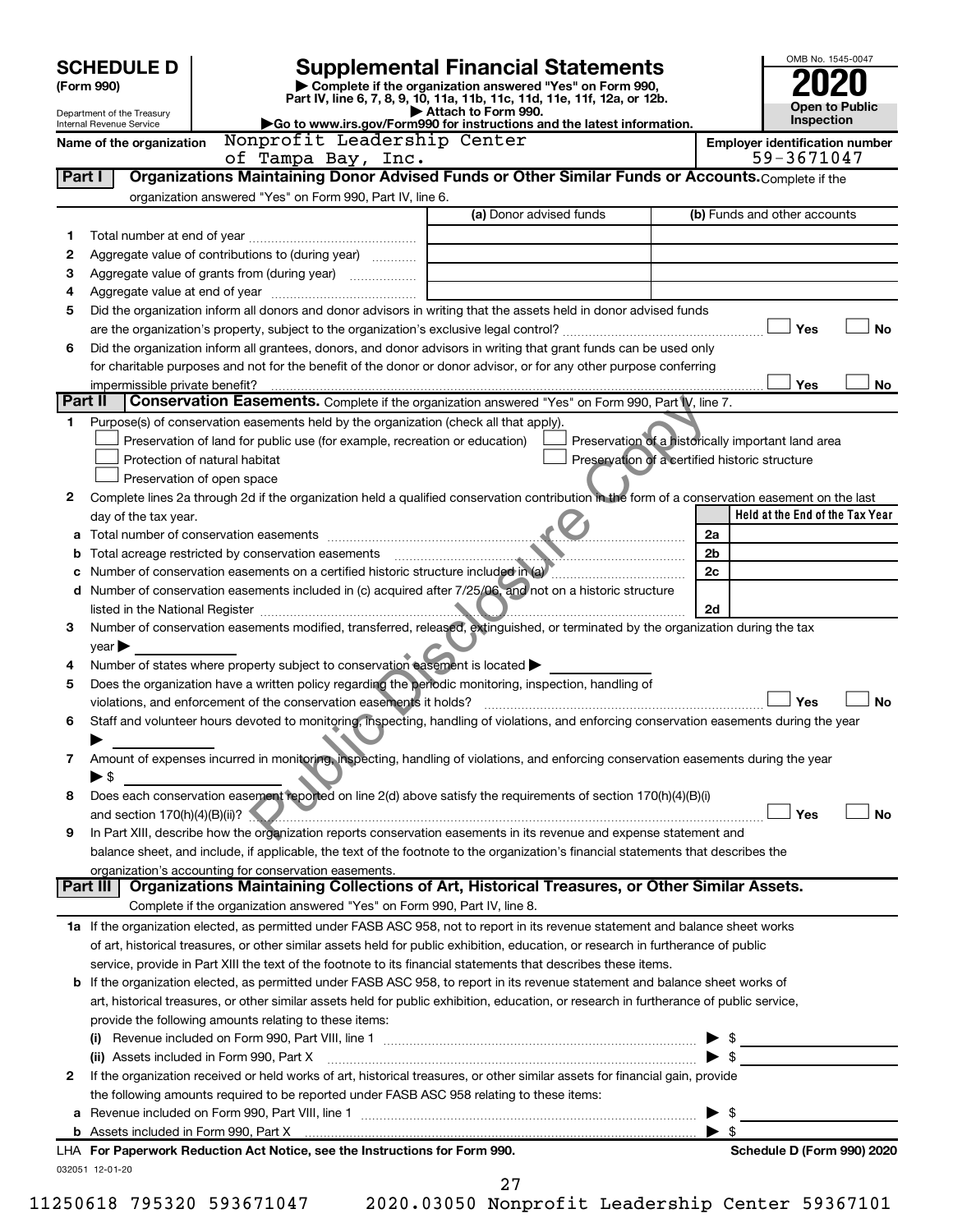|        |                                                                                                                                                                                                                                | Nonprofit Leadership Center |                |                            |                                 |                                                                  |           |
|--------|--------------------------------------------------------------------------------------------------------------------------------------------------------------------------------------------------------------------------------|-----------------------------|----------------|----------------------------|---------------------------------|------------------------------------------------------------------|-----------|
|        | Schedule D (Form 990) 2020                                                                                                                                                                                                     | of Tampa Bay, Inc.          |                |                            |                                 | 59-3671047 Page 2                                                |           |
|        | Part III<br>Organizations Maintaining Collections of Art, Historical Treasures, or Other Similar Assets (continued)                                                                                                            |                             |                |                            |                                 |                                                                  |           |
| З      | Using the organization's acquisition, accession, and other records, check any of the following that make significant use of its                                                                                                |                             |                |                            |                                 |                                                                  |           |
|        | collection items (check all that apply):                                                                                                                                                                                       |                             |                |                            |                                 |                                                                  |           |
| a      | Public exhibition                                                                                                                                                                                                              | d                           |                | Loan or exchange program   |                                 |                                                                  |           |
| b      | Scholarly research                                                                                                                                                                                                             | е                           |                | Other <b>Communication</b> |                                 |                                                                  |           |
| C      | Preservation for future generations                                                                                                                                                                                            |                             |                |                            |                                 |                                                                  |           |
| 4      | Provide a description of the organization's collections and explain how they further the organization's exempt purpose in Part XIII.                                                                                           |                             |                |                            |                                 |                                                                  |           |
| 5      | During the year, did the organization solicit or receive donations of art, historical treasures, or other similar assets                                                                                                       |                             |                |                            |                                 |                                                                  |           |
|        |                                                                                                                                                                                                                                |                             |                |                            |                                 | Yes                                                              | No        |
|        | Part IV<br>Escrow and Custodial Arrangements. Complete if the organization answered "Yes" on Form 990, Part IV, line 9, or                                                                                                     |                             |                |                            |                                 |                                                                  |           |
|        | reported an amount on Form 990, Part X, line 21.                                                                                                                                                                               |                             |                |                            |                                 |                                                                  |           |
|        | 1a Is the organization an agent, trustee, custodian or other intermediary for contributions or other assets not included                                                                                                       |                             |                |                            |                                 |                                                                  |           |
|        |                                                                                                                                                                                                                                |                             |                |                            |                                 | Yes                                                              | <b>No</b> |
|        | b If "Yes," explain the arrangement in Part XIII and complete the following table:                                                                                                                                             |                             |                |                            |                                 |                                                                  |           |
|        |                                                                                                                                                                                                                                |                             |                |                            |                                 | Amount                                                           |           |
|        | c Beginning balance measurements and the contract of the contract of the contract of the contract of the contract of the contract of the contract of the contract of the contract of the contract of the contract of the contr |                             |                |                            | 1c                              |                                                                  |           |
|        |                                                                                                                                                                                                                                |                             |                |                            | 1d                              |                                                                  |           |
|        | e Distributions during the year manufactured and an extraordinary parameter of the year manufactured and the vertical state of the state of the state of the state of the state of the state of the state of the state of the  |                             |                |                            | 1e                              |                                                                  |           |
| f      |                                                                                                                                                                                                                                |                             |                |                            | 1f                              |                                                                  |           |
|        | 2a Did the organization include an amount on Form 990, Part X, line 21, for escrow or custodial account liability?                                                                                                             |                             |                |                            |                                 | Yes                                                              | No        |
|        | b If "Yes," explain the arrangement in Part XIII. Check here if the explanation has been provided on Part XIII                                                                                                                 |                             |                |                            |                                 |                                                                  |           |
| Part V | <b>Endowment Funds.</b> Complete if the organization answered "Yes" on Form 990, Part IV, line 10.                                                                                                                             |                             |                |                            |                                 |                                                                  |           |
|        |                                                                                                                                                                                                                                | (a) Current year            | (b) Prior year |                            |                                 | (c) Two years back $ (d)$ Three years back $ e)$ Four years back |           |
|        | 1a Beginning of year balance                                                                                                                                                                                                   |                             |                |                            |                                 |                                                                  |           |
| b      |                                                                                                                                                                                                                                |                             |                |                            |                                 |                                                                  |           |
|        | Net investment earnings, gains, and losses                                                                                                                                                                                     |                             |                |                            |                                 |                                                                  |           |
|        |                                                                                                                                                                                                                                |                             |                |                            |                                 |                                                                  |           |
|        | e Other expenditures for facilities                                                                                                                                                                                            |                             |                |                            |                                 |                                                                  |           |
|        | and programs                                                                                                                                                                                                                   |                             |                |                            |                                 |                                                                  |           |
| Ť.     |                                                                                                                                                                                                                                |                             |                |                            |                                 |                                                                  |           |
| g      | End of year balance                                                                                                                                                                                                            |                             |                |                            |                                 |                                                                  |           |
| 2      | Provide the estimated percentage of the current year end balance (line 1g, column (a)) held as:                                                                                                                                |                             |                |                            |                                 |                                                                  |           |
| а      | Board designated or quasi-endowment                                                                                                                                                                                            |                             |                |                            |                                 |                                                                  |           |
| b      | Permanent endowment >                                                                                                                                                                                                          | %                           |                |                            |                                 |                                                                  |           |
|        | Term endowment $\blacktriangleright$                                                                                                                                                                                           | .%                          |                |                            |                                 |                                                                  |           |
|        | The percentages on lines 2a, 2b, and 2c should equal 100%.                                                                                                                                                                     |                             |                |                            |                                 |                                                                  |           |
|        | 3a Are there endowment funds not in the possession of the organization that are held and administered for the organization                                                                                                     |                             |                |                            |                                 |                                                                  |           |
|        | by:                                                                                                                                                                                                                            |                             |                |                            |                                 |                                                                  | Yes<br>No |
|        | Unrelated organizations.<br>(i)                                                                                                                                                                                                |                             |                |                            |                                 | 3a(i)                                                            |           |
|        | (ii) Related organizations                                                                                                                                                                                                     |                             |                |                            |                                 | 3a(ii)                                                           |           |
|        |                                                                                                                                                                                                                                |                             |                |                            |                                 | 3 <sub>b</sub>                                                   |           |
|        | Describe in Part XIII the intended uses of the organization's endowment funds.                                                                                                                                                 |                             |                |                            |                                 |                                                                  |           |
|        | Part VI<br>Land, Buildings, and Equipment.                                                                                                                                                                                     |                             |                |                            |                                 |                                                                  |           |
|        | Complete if the organization answered "Yes" on Form 990, Part IV, line 11a. See Form 990, Part X, line 10.                                                                                                                     |                             |                |                            |                                 |                                                                  |           |
|        | Description of property                                                                                                                                                                                                        | (a) Cost or other           |                | (b) Cost or other          |                                 |                                                                  |           |
|        |                                                                                                                                                                                                                                | basis (investment)          |                | basis (other)              | (c) Accumulated<br>depreciation | (d) Book value                                                   |           |
|        |                                                                                                                                                                                                                                |                             |                |                            |                                 |                                                                  |           |
|        |                                                                                                                                                                                                                                |                             |                |                            |                                 |                                                                  |           |
|        |                                                                                                                                                                                                                                |                             |                | 19,843.                    | $12,126$ .                      |                                                                  | 7,717.    |
|        |                                                                                                                                                                                                                                |                             |                | 140,090.                   | 103, 714.                       |                                                                  | 36,376.   |
|        |                                                                                                                                                                                                                                |                             |                |                            |                                 |                                                                  |           |
|        |                                                                                                                                                                                                                                |                             |                |                            |                                 |                                                                  |           |
|        |                                                                                                                                                                                                                                |                             |                |                            | $\blacktriangleright$           |                                                                  | 44,093.   |

**Schedule D (Form 990) 2020**

032052 12-01-20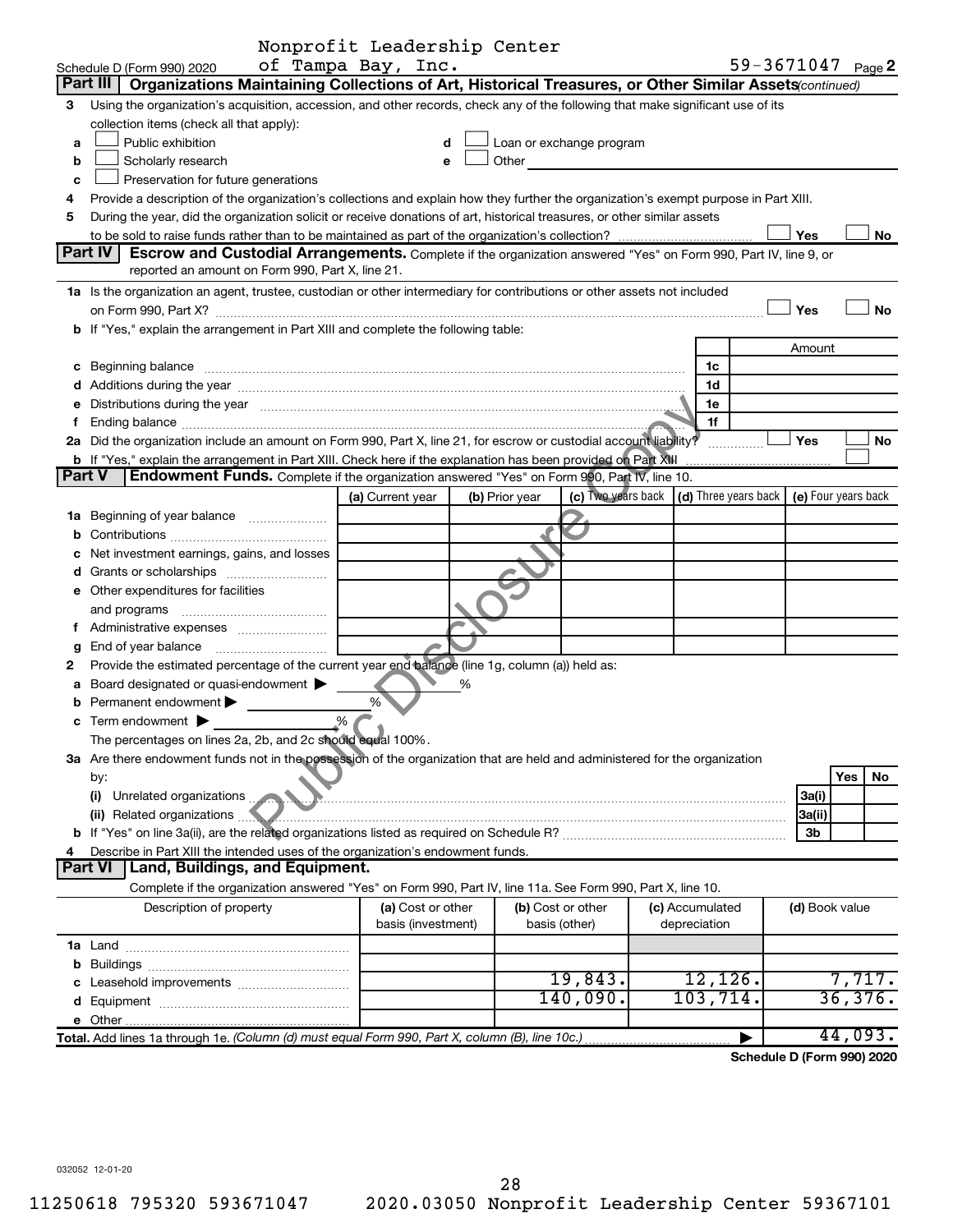|                         | Nonprofit Leadership Center |  |
|-------------------------|-----------------------------|--|
| - C. Manuel Davis Treat |                             |  |

| of Tampa Bay, Inc.<br>Schedule D (Form 990) 2020                                                                                                     |                 |                                                           | 59-3671047 $_{Page}$ 3 |
|------------------------------------------------------------------------------------------------------------------------------------------------------|-----------------|-----------------------------------------------------------|------------------------|
| Part VII Investments - Other Securities.                                                                                                             |                 |                                                           |                        |
| Complete if the organization answered "Yes" on Form 990, Part IV, line 11b. See Form 990, Part X, line 12.                                           |                 |                                                           |                        |
| (a) Description of security or category (including name of security)                                                                                 | (b) Book value  | (c) Method of valuation: Cost or end-of-year market value |                        |
| (1) Financial derivatives                                                                                                                            |                 |                                                           |                        |
|                                                                                                                                                      |                 |                                                           |                        |
| $(3)$ Other                                                                                                                                          |                 |                                                           |                        |
| (A)                                                                                                                                                  |                 |                                                           |                        |
| (B)                                                                                                                                                  |                 |                                                           |                        |
| (C)                                                                                                                                                  |                 |                                                           |                        |
| (D)                                                                                                                                                  |                 |                                                           |                        |
| (E)                                                                                                                                                  |                 |                                                           |                        |
| (F)                                                                                                                                                  |                 |                                                           |                        |
| (G)                                                                                                                                                  |                 |                                                           |                        |
| (H)                                                                                                                                                  |                 |                                                           |                        |
| Total. (Col. (b) must equal Form 990, Part X, col. (B) line 12.)                                                                                     |                 |                                                           |                        |
| Part VIII Investments - Program Related.                                                                                                             |                 |                                                           |                        |
| Complete if the organization answered "Yes" on Form 990, Part IV, line 11c. See Form 990, Part X, line 13.<br>(a) Description of investment          | (b) Book value  | (c) Method of valuation. Cost or end-of-year market value |                        |
|                                                                                                                                                      |                 |                                                           |                        |
| (1)                                                                                                                                                  |                 |                                                           |                        |
| (2)                                                                                                                                                  |                 |                                                           |                        |
| (3)                                                                                                                                                  |                 |                                                           |                        |
| (4)                                                                                                                                                  |                 |                                                           |                        |
| (5)                                                                                                                                                  |                 |                                                           |                        |
| (6)                                                                                                                                                  |                 |                                                           |                        |
| (7)                                                                                                                                                  |                 |                                                           |                        |
| (8)                                                                                                                                                  |                 |                                                           |                        |
| (9)                                                                                                                                                  |                 |                                                           |                        |
| Total. (Col. (b) must equal Form 990, Part X, col. (B) line 13.)<br>Part IX<br><b>Other Assets.</b>                                                  |                 |                                                           |                        |
|                                                                                                                                                      |                 |                                                           |                        |
| Complete if the organization answered "Yes" on Form 990, Part IV, line 11d. See Form 990, Part X, line 15.                                           | (a) Description |                                                           | (b) Book value         |
| Beneficial interest in assets held by others                                                                                                         |                 |                                                           | 324,621.               |
| (1)                                                                                                                                                  |                 |                                                           |                        |
| (2)                                                                                                                                                  |                 |                                                           |                        |
| (3)                                                                                                                                                  |                 |                                                           |                        |
| (4)                                                                                                                                                  |                 |                                                           |                        |
| (5)                                                                                                                                                  |                 |                                                           |                        |
| (6)                                                                                                                                                  |                 |                                                           |                        |
| (7)                                                                                                                                                  |                 |                                                           |                        |
| (8)                                                                                                                                                  |                 |                                                           |                        |
| (9)                                                                                                                                                  |                 |                                                           | 324,621.               |
| Total. (Column (b) must equal Form 990, Part X, col. (B) line 15.)<br><b>Other Liabilities.</b><br>Part X                                            |                 |                                                           |                        |
| Complete if the organization answered "Yes" on Form 990, Part IV, line 11e or 11f. See Form 990, Part X, line 25.                                    |                 |                                                           |                        |
| (a) Description of liability                                                                                                                         |                 |                                                           | (b) Book value         |
| 1.                                                                                                                                                   |                 |                                                           |                        |
| Federal income taxes<br>(1)                                                                                                                          |                 |                                                           |                        |
| (2)                                                                                                                                                  |                 |                                                           |                        |
| (3)                                                                                                                                                  |                 |                                                           |                        |
| (4)                                                                                                                                                  |                 |                                                           |                        |
| (5)                                                                                                                                                  |                 |                                                           |                        |
| (6)                                                                                                                                                  |                 |                                                           |                        |
| (7)                                                                                                                                                  |                 |                                                           |                        |
| (8)                                                                                                                                                  |                 |                                                           |                        |
| (9)                                                                                                                                                  |                 |                                                           |                        |
|                                                                                                                                                      |                 |                                                           |                        |
| 2. Liability for uncertain tax positions. In Part XIII, provide the text of the footnote to the organization's financial statements that reports the |                 |                                                           |                        |
| organization's liability for uncertain tax positions under FASB ASC 740. Check here if the text of the footnote has been provided in Part XIII       |                 |                                                           | $\lfloor x \rfloor$    |

**Schedule D (Form 990) 2020**

032053 12-01-20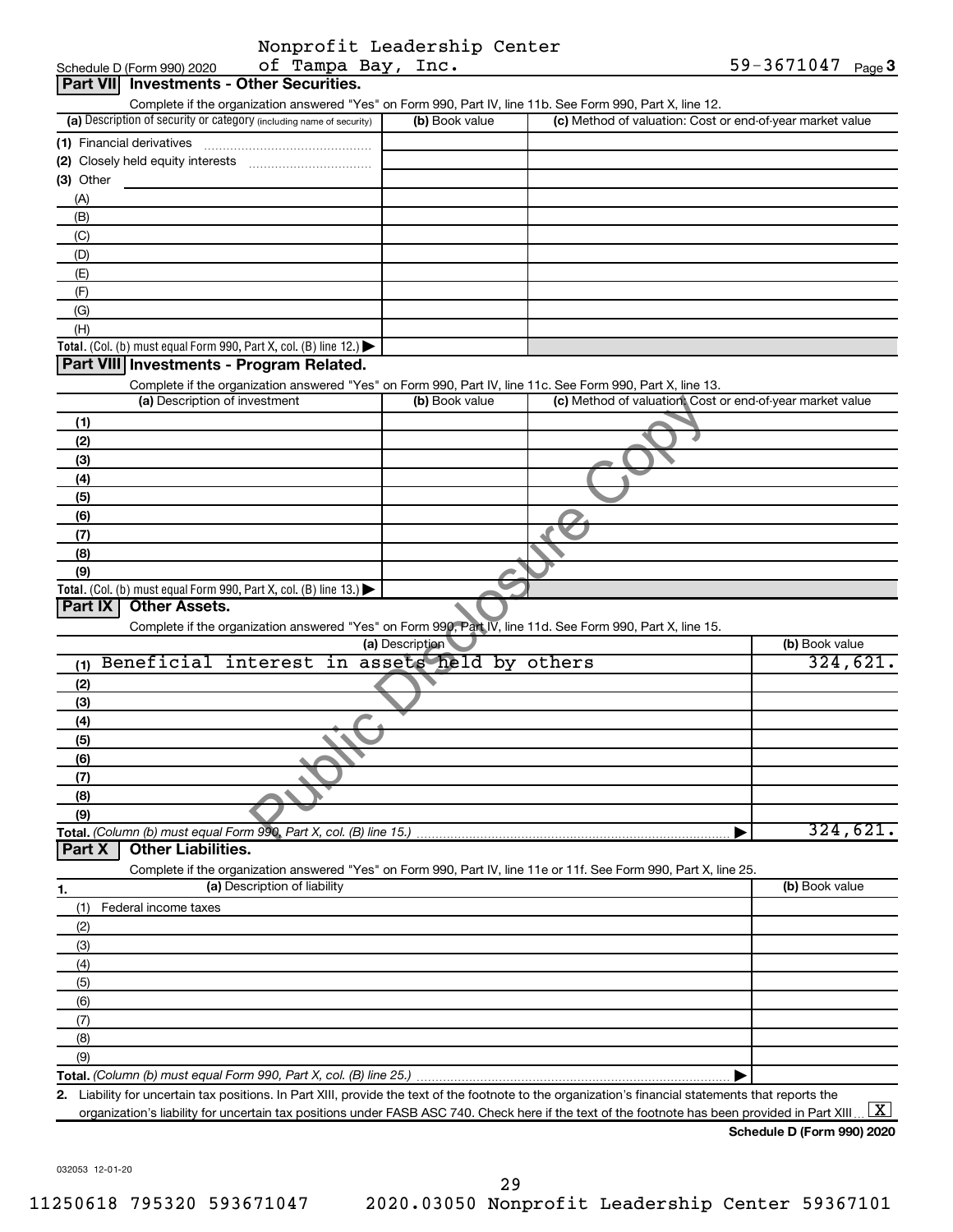|    | Nonprofit Leadership Center                                                                                                                                                                                                         |                |         |                |                   |                          |
|----|-------------------------------------------------------------------------------------------------------------------------------------------------------------------------------------------------------------------------------------|----------------|---------|----------------|-------------------|--------------------------|
|    | of Tampa Bay, Inc.<br>Schedule D (Form 990) 2020                                                                                                                                                                                    |                |         |                | 59-3671047 Page 4 |                          |
|    | Reconciliation of Revenue per Audited Financial Statements With Revenue per Return.<br>Part XI                                                                                                                                      |                |         |                |                   |                          |
|    | Complete if the organization answered "Yes" on Form 990, Part IV, line 12a.                                                                                                                                                         |                |         |                |                   |                          |
| 1  | Total revenue, gains, and other support per audited financial statements                                                                                                                                                            |                |         | $\overline{1}$ | 1,022,090.        |                          |
| 2  | Amounts included on line 1 but not on Form 990, Part VIII, line 12:                                                                                                                                                                 |                |         |                |                   |                          |
|    | <b>a</b> Net unrealized gains (losses) on investments                                                                                                                                                                               | 2a             | 23,483. |                |                   |                          |
| b  |                                                                                                                                                                                                                                     | 2 <sub>b</sub> | 34,085. |                |                   |                          |
| с  |                                                                                                                                                                                                                                     | 2c             |         |                |                   |                          |
|    |                                                                                                                                                                                                                                     | 2d             |         |                |                   |                          |
|    | e Add lines 2a through 2d                                                                                                                                                                                                           |                |         | 2е             |                   | $\frac{57,568}{964,522}$ |
| 3  |                                                                                                                                                                                                                                     |                |         | 3              |                   |                          |
| 4  | Amounts included on Form 990, Part VIII, line 12, but not on line 1:                                                                                                                                                                |                |         |                |                   |                          |
|    | <b>a</b> Investment expenses not included on Form 990, Part VIII, line 7b <i>mummummum</i>                                                                                                                                          | 4a             | 2,909.  |                |                   |                          |
|    |                                                                                                                                                                                                                                     | 4 <sub>b</sub> |         |                |                   |                          |
|    | c Add lines 4a and 4b                                                                                                                                                                                                               |                |         | 4c             |                   | 2,909.                   |
| 5  |                                                                                                                                                                                                                                     |                |         | 5              |                   | 967,431.                 |
|    | Part XII Reconciliation of Expenses per Audited Financial Statements With Expenses per Return.                                                                                                                                      |                |         |                |                   |                          |
|    | Complete if the organization answered "Yes" on Form 990, Part IV, line 12a.                                                                                                                                                         |                |         |                |                   |                          |
| 1  |                                                                                                                                                                                                                                     |                |         | 1              |                   | 953,772.                 |
| 2  | Amounts included on line 1 but not on Form 990, Part IX, line 25:                                                                                                                                                                   |                |         |                |                   |                          |
| a  |                                                                                                                                                                                                                                     | 2a             | 34,085. |                |                   |                          |
| b  |                                                                                                                                                                                                                                     | 2 <sub>b</sub> |         |                |                   |                          |
|    |                                                                                                                                                                                                                                     | 2c             |         |                |                   |                          |
| d  |                                                                                                                                                                                                                                     | 2d             |         |                |                   |                          |
|    | e Add lines 2a through 2d <b>contract and a contract and a contract a</b> contract a contract and a contract a contract a contract and a contract a contract a contract and a contract a contract a contract and a contract a contr |                |         | 2е             |                   | 34,085.                  |
| 3  |                                                                                                                                                                                                                                     |                |         | 3              |                   | 919,687.                 |
| 4  | Amounts included on Form 990, Part IX, line 25, but not on line 1:                                                                                                                                                                  |                |         |                |                   |                          |
|    |                                                                                                                                                                                                                                     | 4a             |         |                |                   |                          |
|    |                                                                                                                                                                                                                                     | 4b             |         |                |                   |                          |
|    | c Add lines 4a and 4b                                                                                                                                                                                                               |                |         | 4с             |                   | О.                       |
| 5. |                                                                                                                                                                                                                                     |                |         | 5              |                   | 919,687.                 |
|    | Part XIII Supplemental Information.                                                                                                                                                                                                 |                |         |                |                   |                          |
|    | Provide the descriptions required for Part II, lines 3, 5, and 9; Part III, lines 1a and 4; Part IV, lines 1b and 2b; Part V, line 4; Part X, line 2; Part XI,                                                                      |                |         |                |                   |                          |
|    | lines 2d and 4b; and Part XII, lines 2d and 4b. Also complete this part to provide any additional information.                                                                                                                      |                |         |                |                   |                          |
|    | Part X, Line 2:                                                                                                                                                                                                                     |                |         |                |                   |                          |
|    | NLC has received a determination of tax-exempt status under Section                                                                                                                                                                 |                |         |                |                   |                          |
|    | 501(c)(3) of the Internal Revenue Code. Management is not aware of any                                                                                                                                                              |                |         |                |                   |                          |
|    |                                                                                                                                                                                                                                     |                |         |                |                   |                          |

| NLC has received a determination of tax-exempt status under Section        |
|----------------------------------------------------------------------------|
| $501(c)(3)$ of the Internal Revenue Code. Management is not aware of any   |
| activities that would jeopardize NLC's tax exempt status. NLC is not aware |
| of any tax positions that it has taken that are subject to a significant   |
| degree of uncertainty. Tax years after December 31, 2016 remain subject to |
| examination by federal and state taxing authorities.                       |
|                                                                            |

032054 12-01-20

**Schedule D (Form 990) 2020**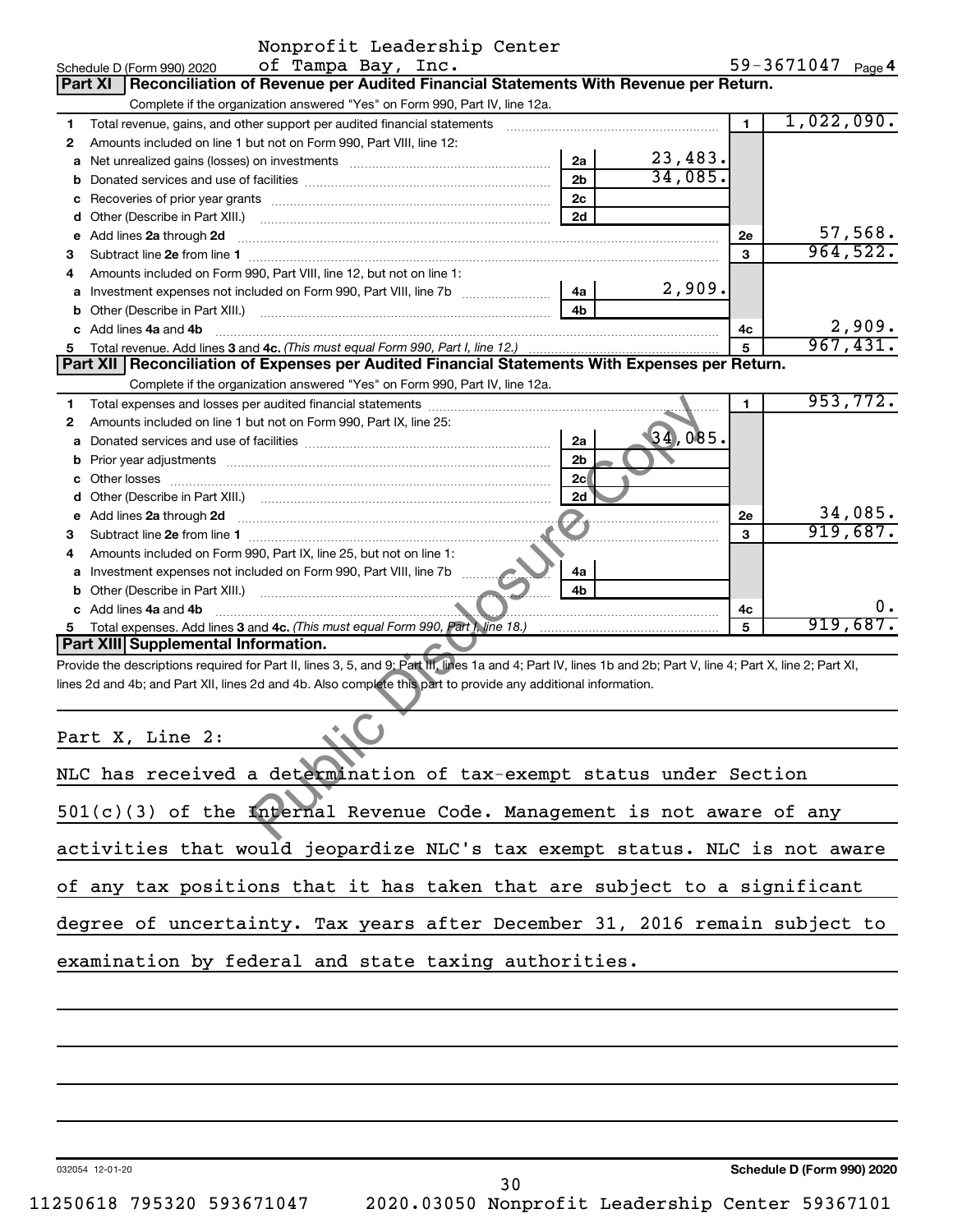|                                                                                     | <b>SCHEDULE J</b>                                                                                          | <b>Compensation Information</b>                                                                                        |                                       | OMB No. 1545-0047          |     |                         |
|-------------------------------------------------------------------------------------|------------------------------------------------------------------------------------------------------------|------------------------------------------------------------------------------------------------------------------------|---------------------------------------|----------------------------|-----|-------------------------|
| (Form 990)<br>For certain Officers, Directors, Trustees, Key Employees, and Highest |                                                                                                            |                                                                                                                        | 2020                                  |                            |     |                         |
|                                                                                     | <b>Compensated Employees</b><br>Complete if the organization answered "Yes" on Form 990, Part IV, line 23. |                                                                                                                        |                                       |                            |     |                         |
|                                                                                     | Department of the Treasury                                                                                 | Attach to Form 990.                                                                                                    |                                       | <b>Open to Public</b>      |     |                         |
|                                                                                     | Go to www.irs.gov/Form990 for instructions and the latest information.<br>Internal Revenue Service         |                                                                                                                        |                                       | Inspection                 |     |                         |
|                                                                                     | Name of the organization                                                                                   | Nonprofit Leadership Center                                                                                            | <b>Employer identification number</b> |                            |     |                         |
|                                                                                     |                                                                                                            | of Tampa Bay, Inc.                                                                                                     |                                       | 59-3671047                 |     |                         |
|                                                                                     | Part I                                                                                                     | <b>Questions Regarding Compensation</b>                                                                                |                                       |                            |     |                         |
|                                                                                     |                                                                                                            |                                                                                                                        |                                       |                            | Yes | No                      |
|                                                                                     |                                                                                                            | Check the appropriate box(es) if the organization provided any of the following to or for a person listed on Form 990, |                                       |                            |     |                         |
|                                                                                     |                                                                                                            | Part VII, Section A, line 1a. Complete Part III to provide any relevant information regarding these items.             |                                       |                            |     |                         |
|                                                                                     | First-class or charter travel                                                                              | Housing allowance or residence for personal use                                                                        |                                       |                            |     |                         |
|                                                                                     | Travel for companions                                                                                      | Payments for business use of personal residence                                                                        |                                       |                            |     |                         |
|                                                                                     |                                                                                                            | Health or social club dues or initiation fees<br>Tax indemnification and gross-up payments                             |                                       |                            |     |                         |
|                                                                                     |                                                                                                            | Discretionary spending account<br>Personal services (such as maid, chauffeur, chef)                                    |                                       |                            |     |                         |
|                                                                                     |                                                                                                            |                                                                                                                        |                                       |                            |     |                         |
|                                                                                     |                                                                                                            | <b>b</b> If any of the boxes on line 1a are checked, did the organization follow a written policy regarding payment or |                                       |                            |     |                         |
|                                                                                     |                                                                                                            | reimbursement or provision of all of the expenses described above? If "No," complete Part III to explain               |                                       | 1b                         |     |                         |
| 2                                                                                   |                                                                                                            | Did the organization require substantiation prior to reimbursing or allowing expenses incurred by all directors.       |                                       |                            |     |                         |
|                                                                                     |                                                                                                            | trustees, and officers, including the CEO/Executive Director, regarding the items checked on line 1a?                  |                                       | $\mathbf{2}$               |     |                         |
|                                                                                     |                                                                                                            |                                                                                                                        |                                       |                            |     |                         |
| з                                                                                   |                                                                                                            | Indicate which, if any, of the following the organization used to establish the compensation of the organization's     |                                       |                            |     |                         |
|                                                                                     |                                                                                                            | CEO/Executive Director. Check all that apply. Do not check any boxes for methods used by a related organization to     |                                       |                            |     |                         |
|                                                                                     |                                                                                                            | establish compensation of the CEO/Executive Director, but explain in Part III.                                         |                                       |                            |     |                         |
|                                                                                     | $\lfloor \underline{x} \rfloor$ Compensation committee                                                     | $\underline{\mathbf{X}}$ Written employment contract                                                                   |                                       |                            |     |                         |
|                                                                                     | $X$ Form 990 of other organizations                                                                        | $\boxed{\textbf{X}}$ Compensation survey or study<br>Independent compensation consultant                               |                                       |                            |     |                         |
|                                                                                     |                                                                                                            | $\boxed{\textbf{X}}$ Approval by the board or compensation committee                                                   |                                       |                            |     |                         |
|                                                                                     |                                                                                                            |                                                                                                                        |                                       |                            |     |                         |
| 4                                                                                   |                                                                                                            | During the year, did any person listed on Form 990, Part VII, Section A, line 1a, with respect to the filing           |                                       |                            |     |                         |
|                                                                                     | organization or a related organization:                                                                    |                                                                                                                        |                                       |                            |     | х                       |
| а                                                                                   |                                                                                                            | Receive a severance payment or change-of-control payment?                                                              |                                       | 4a                         |     | $\overline{\textbf{x}}$ |
| b                                                                                   |                                                                                                            | Participate in or receive payment from a supplemental nonqualified retirement plan?                                    |                                       | 4b                         |     | $\mathbf x$             |
|                                                                                     |                                                                                                            |                                                                                                                        |                                       | 4c                         |     |                         |
|                                                                                     |                                                                                                            | If "Yes" to any of lines 4a-c, list the persons and provide the applicable amounts for each item in Part III.          |                                       |                            |     |                         |
|                                                                                     |                                                                                                            | Only section 501(c)(3), 501(c)(4), and 501(c)(29) organizations must complete lines 5-9.                               |                                       |                            |     |                         |
|                                                                                     |                                                                                                            | For persons listed on Form 990, Part VII, Section A, line 1a, did the organization pay or accrue any compensation      |                                       |                            |     |                         |
|                                                                                     | contingent on the revenues of:                                                                             |                                                                                                                        |                                       |                            |     |                         |
| a                                                                                   |                                                                                                            |                                                                                                                        |                                       | 5а                         |     | x                       |
|                                                                                     |                                                                                                            |                                                                                                                        |                                       | 5b                         |     | X                       |
|                                                                                     |                                                                                                            | If "Yes" on line 5a or 5b, describe in Part III.                                                                       |                                       |                            |     |                         |
|                                                                                     |                                                                                                            | 6 For persons listed on Form 990, Part VII, Section A, line 1a, did the organization pay or accrue any compensation    |                                       |                            |     |                         |
|                                                                                     | contingent on the net earnings of:                                                                         |                                                                                                                        |                                       |                            |     |                         |
| a                                                                                   |                                                                                                            |                                                                                                                        |                                       | 6a                         |     | x                       |
|                                                                                     |                                                                                                            |                                                                                                                        |                                       | 6b                         |     | $\overline{\mathbf{X}}$ |
|                                                                                     |                                                                                                            | If "Yes" on line 6a or 6b, describe in Part III.                                                                       |                                       |                            |     |                         |
|                                                                                     |                                                                                                            | 7 For persons listed on Form 990, Part VII, Section A, line 1a, did the organization provide any nonfixed payments     |                                       |                            |     |                         |
|                                                                                     |                                                                                                            |                                                                                                                        |                                       | 7                          |     | x                       |
| 8                                                                                   |                                                                                                            | Were any amounts reported on Form 990, Part VII, paid or accrued pursuant to a contract that was subject to the        |                                       |                            |     |                         |
|                                                                                     |                                                                                                            |                                                                                                                        |                                       | 8                          |     | x                       |
| 9                                                                                   |                                                                                                            | If "Yes" on line 8, did the organization also follow the rebuttable presumption procedure described in                 |                                       |                            |     |                         |
|                                                                                     |                                                                                                            |                                                                                                                        |                                       | 9                          |     |                         |
|                                                                                     |                                                                                                            | LHA For Paperwork Reduction Act Notice, see the Instructions for Form 990.                                             |                                       | Schedule J (Form 990) 2020 |     |                         |

032111 12-07-20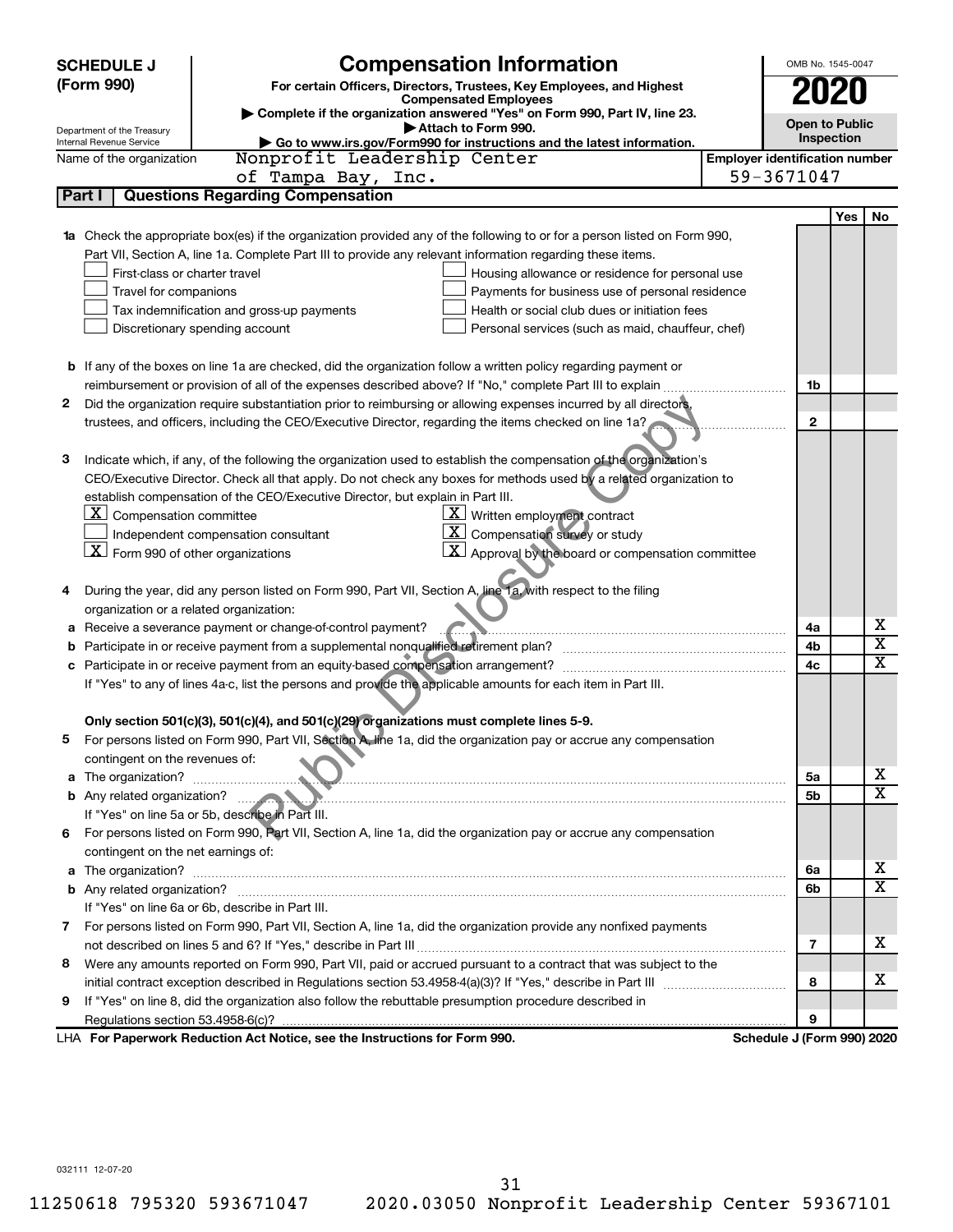Schedule J (Form 990) 2020  $\qquad$  Of  $\texttt{Tampa Bay, Inc.} \qquad \qquad 59-3671047$ 

Part II | Officers, Directors, Trustees, Key Employees, and Highest Compensated Employees. Use duplicate copies if additional space is needed.

For each individual whose compensation must be reported on Schedule J, report compensation from the organization on row (i) and from related organizations, described in the instructions, on row (ii). Do not list any individuals that aren't listed on Form 990, Part VII.

Note: The sum of columns (B)(i)-(iii) for each listed individual must equal the total amount of Form 990, Part VII, Section A, line 1a, applicable column (D) and (E) amounts for that individual.

|                                    | (B) Breakdown of W-2 and/or 1099-MISC compensation |                                           |                                           | (C) Retirement and<br>other deferred | (D) Nontaxable<br>benefits | (E) Total of columns<br>(F) Compensation<br>$(B)(i)-(D)$<br>in column (B) |                                           |  |
|------------------------------------|----------------------------------------------------|-------------------------------------------|-------------------------------------------|--------------------------------------|----------------------------|---------------------------------------------------------------------------|-------------------------------------------|--|
| (A) Name and Title                 | (i) Base<br>compensation                           | (ii) Bonus &<br>incentive<br>compensation | (iii) Other<br>reportable<br>compensation | compensation                         |                            |                                                                           | reported as deferred<br>on prior Form 990 |  |
| Emily Benham Connors<br>(i)<br>(1) | 139,020.                                           | 48,861.                                   | $\overline{0}$ .                          | 2,780.                               | 9,964.                     | 200, 625.                                                                 | $\overline{0}$ .                          |  |
| (ii)<br>CEO                        | $\overline{0}$ .                                   | $\overline{0}$ .                          | $\overline{0}$ .                          | $\overline{0}$ .                     | $\overline{0}$ .           | $\overline{0}$ .                                                          | $\overline{0}$ .                          |  |
| (i)                                |                                                    |                                           |                                           |                                      |                            |                                                                           |                                           |  |
| (ii)                               |                                                    |                                           |                                           |                                      |                            |                                                                           |                                           |  |
| (i)                                |                                                    |                                           |                                           |                                      |                            |                                                                           |                                           |  |
| (ii)                               |                                                    |                                           |                                           |                                      |                            |                                                                           |                                           |  |
| (i)                                |                                                    |                                           |                                           |                                      |                            |                                                                           |                                           |  |
| (ii)                               |                                                    |                                           |                                           |                                      |                            |                                                                           |                                           |  |
| (i)                                |                                                    |                                           |                                           |                                      |                            |                                                                           |                                           |  |
| (ii)                               |                                                    |                                           | $\overline{\phantom{a}}$                  |                                      |                            |                                                                           |                                           |  |
| (i)                                |                                                    |                                           | کے                                        |                                      |                            |                                                                           |                                           |  |
| (ii)                               |                                                    |                                           |                                           |                                      |                            |                                                                           |                                           |  |
| (i)                                |                                                    |                                           |                                           |                                      |                            |                                                                           |                                           |  |
| (ii)                               |                                                    | $\color{black} \blacklozenge$             |                                           |                                      |                            |                                                                           |                                           |  |
| (i)<br>(ii)                        |                                                    |                                           |                                           |                                      |                            |                                                                           |                                           |  |
| (i)                                |                                                    |                                           |                                           |                                      |                            |                                                                           |                                           |  |
| (ii)                               |                                                    | $\blacklozenge$                           |                                           |                                      |                            |                                                                           |                                           |  |
| (i)                                |                                                    |                                           |                                           |                                      |                            |                                                                           |                                           |  |
| (ii)                               |                                                    |                                           |                                           |                                      |                            |                                                                           |                                           |  |
| (i)                                |                                                    |                                           |                                           |                                      |                            |                                                                           |                                           |  |
| (ii)                               |                                                    |                                           |                                           |                                      |                            |                                                                           |                                           |  |
| (i)                                |                                                    |                                           |                                           |                                      |                            |                                                                           |                                           |  |
| (ii)                               |                                                    |                                           |                                           |                                      |                            |                                                                           |                                           |  |
| (i)                                |                                                    |                                           |                                           |                                      |                            |                                                                           |                                           |  |
| (ii)                               |                                                    |                                           |                                           |                                      |                            |                                                                           |                                           |  |
| (i)                                |                                                    |                                           |                                           |                                      |                            |                                                                           |                                           |  |
| (ii)                               |                                                    |                                           |                                           |                                      |                            |                                                                           |                                           |  |
| (i)                                |                                                    |                                           |                                           |                                      |                            |                                                                           |                                           |  |
| (ii)                               |                                                    |                                           |                                           |                                      |                            |                                                                           |                                           |  |
| (i)                                |                                                    |                                           |                                           |                                      |                            |                                                                           |                                           |  |
| (ii)                               |                                                    |                                           |                                           |                                      |                            |                                                                           |                                           |  |

**Schedule J (Form 990) 2020**

**2**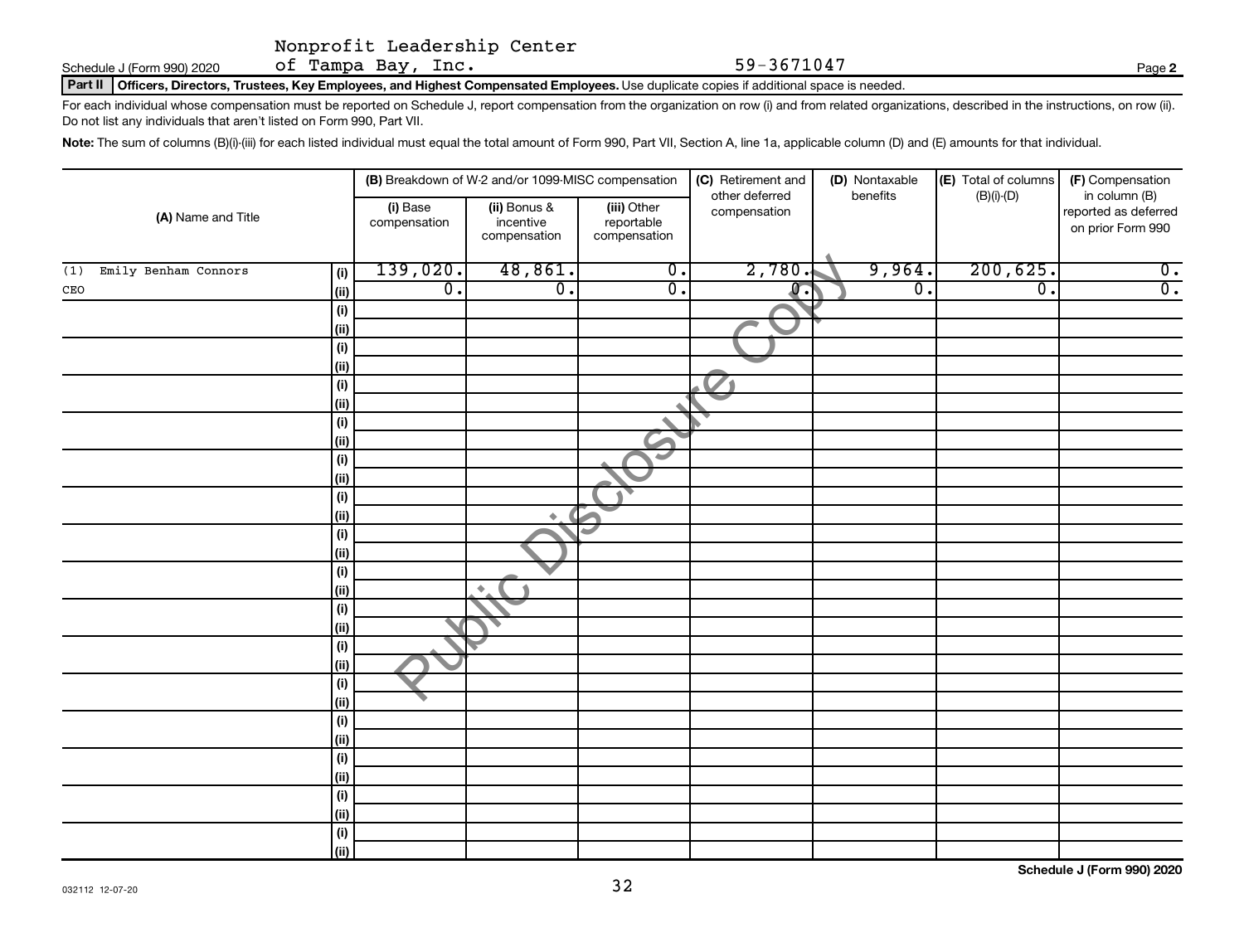#### **Part III Supplemental Information**

Provide the information, explanation, or descriptions required for Part I, lines 1a, 1b, 3, 4a, 4b, 4c, 5a, 5b, 6a, 6b, 7, and 8, and for Part II. Also complete this part for any additional information.

**Schedule J (Form 990) 2020**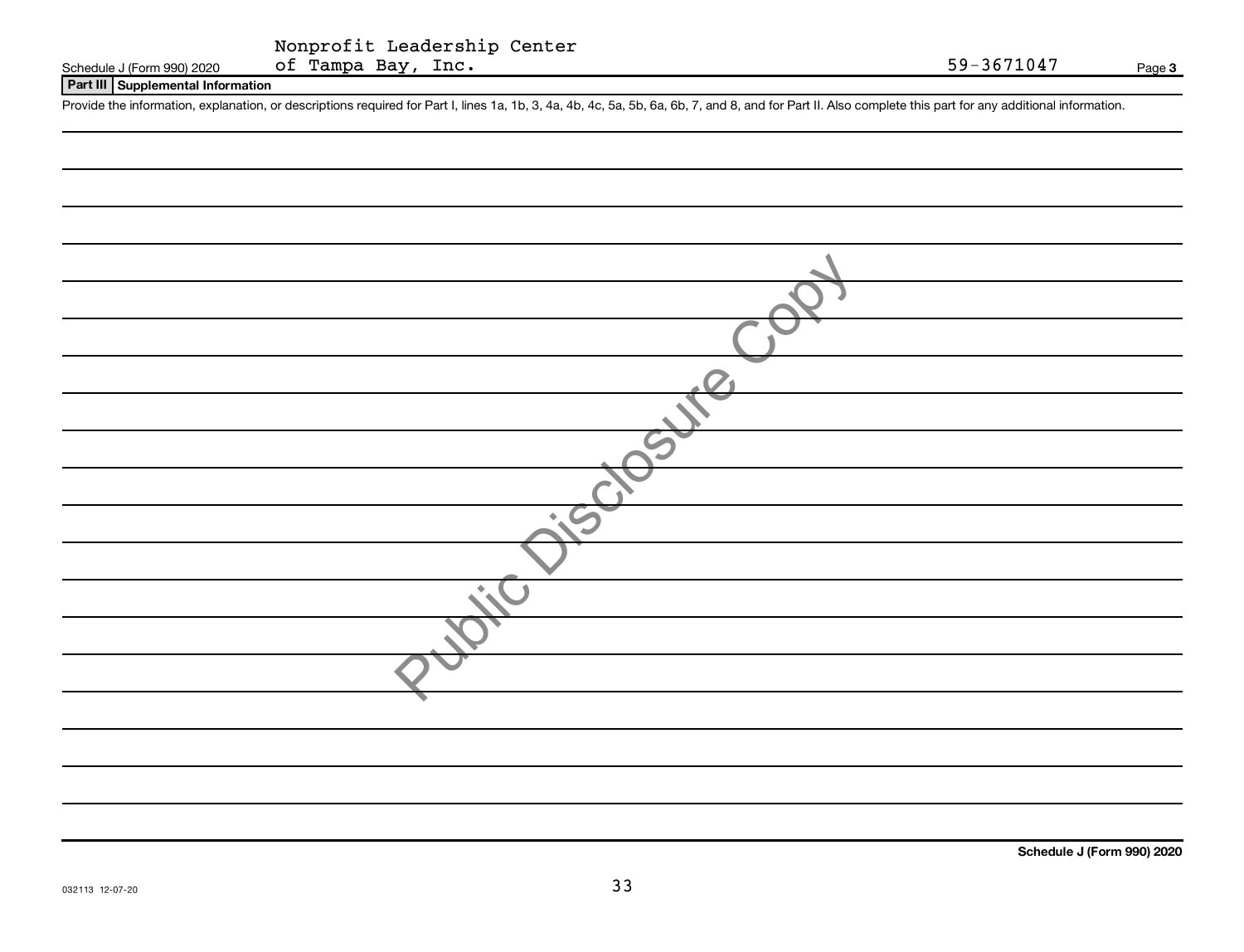**(Form 990 or 990-EZ)**

Department of the Treasury Internal Revenue Service Name of the organization

#### **Complete to provide information for responses to specific questions on Form 990 or 990-EZ or to provide any additional information. | Attach to Form 990 or 990-EZ. | Go to www.irs.gov/Form990 for the latest information. SCHEDULE O Supplemental Information to Form 990 or 990-EZ 2020**

Nonprofit Leadership Center of Tampa Bay, Inc. 59-3671047

**Open to Public Inspection Employer identification number**

OMB No. 1545-0047

Form 990, Part III, Line 1, Description of Organization Mission:

expertise in the areas of board governance, fund development, financial management, as well as marketing and communications. We audition our instructors to ensure that they are not only subject matter experts but also highly effective communicators in their area of specialty. Our goal is to help nonprofits operate in such a way as to improve their capacity to be effective, impactful, and sustainable thereby improving the lives of the individuals they serve. The more knowledgeable a nonprofit's board and staff are, the higher the likelihood that they will be able to leverage their resources for life changing impact and

mission achievement.

032211 11-20-20 **For Paperwork Reduction Act Notice, see the Instructions for Form 990 or 990-EZ. Schedule O (Form 990 or 990-EZ) 2020** LHA Form 990, Part III, Line 2, New Program Services: As stated below, with the onset of the pandemic, NLC, in partnership with both nonprofit leaders and funders, pivoted to an interactive virtual training environment. We launched a series of free webinars on emergent topics of critical need to nonprofit leaders, such as "Grant Writing Amidst Crisis", and "How to Host a Virtual Board Meeting." The series continued in 2021 with a webinar at the end of March addressing pandemic fatigue. In the cohort area, our UT/NLC Nonprofit Management Certificate boasted the highest enrollment in its history in 2020 and met face to face in August. In addition, we launched a Certificate in Leadership to support the growth of emerging leaders in our sector. Nonprofit CEOs in our Leadership Circles met virtually twice as often in 2020 to help each other solve real time issues. Finally, our annual Leadership Conference moved to a virtual environment in October, Fective, impactful, and sustainable there<br>individuals they serve. The more knowledge<br>and staff are, the higher the Likelihood<br>everage their resources for Life changing<br>nt.<br>I, Line 2, New Program Services:<br>with the onset of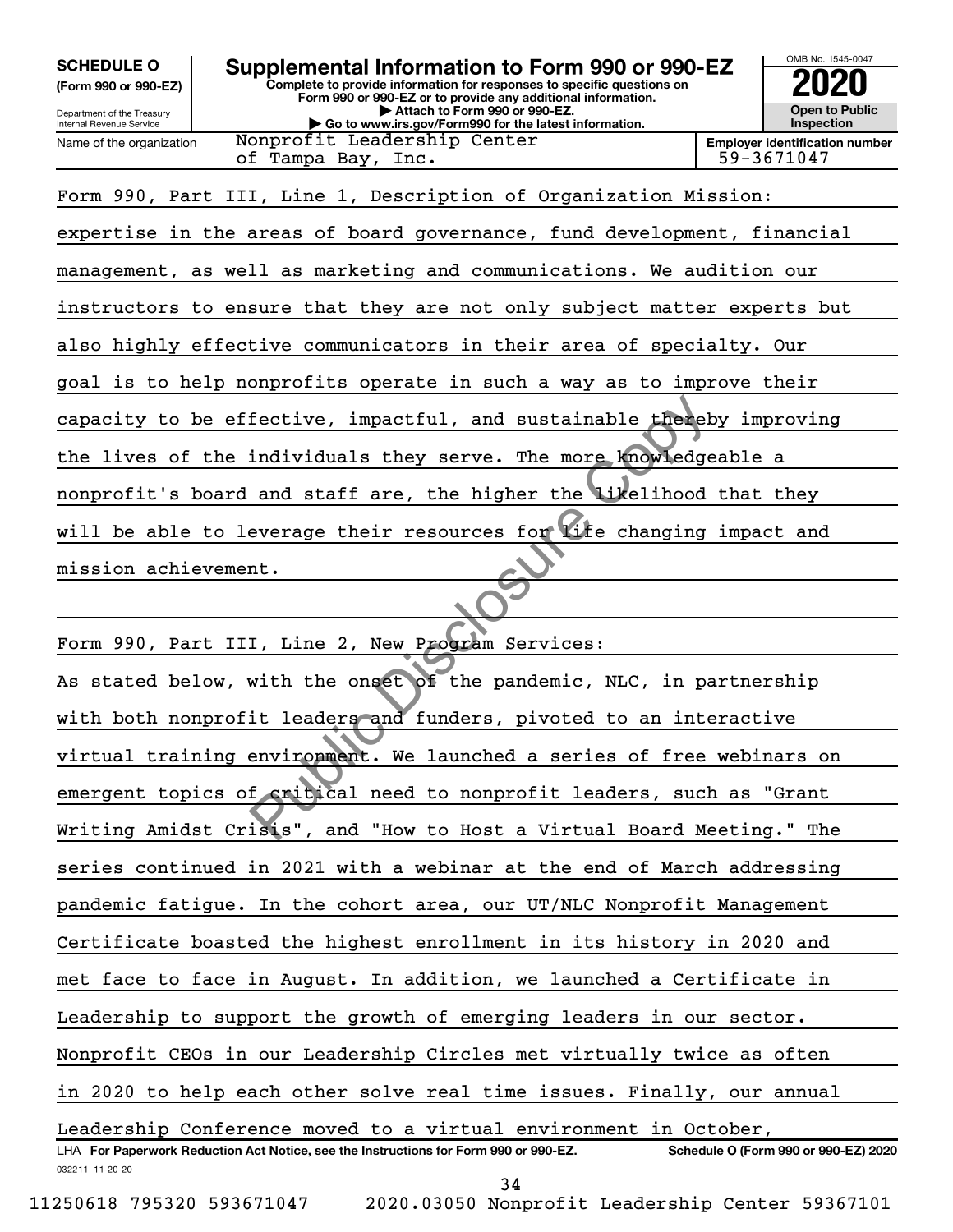| Schedule O (Form 990 or 990-EZ) 2020                                        | Page 2                                              |
|-----------------------------------------------------------------------------|-----------------------------------------------------|
| Name of the organization  Nonprofit Leadership Center<br>of Tampa Bay, Inc. | <b>Employer identification number</b><br>59-3671047 |
| allowing for nearly 1,000 individuals to join in and rally around the       |                                                     |
| theme of courageous leadership. Our staff and board also leaned into        |                                                     |
| their commitment both to NLC and the nonprofit sector. Our board            |                                                     |
| created both a COVID-19 Task Force and a Diversity, Equity & Inclusion      |                                                     |
| Committee in 2020 and held a robust strategic planning retreat              |                                                     |
| virtually in the fall of 2020. Our staff has worked remotely since          |                                                     |
| March of 2020 and continues to exceed expectations in both productivity     |                                                     |
| and quality outcomes. Most recently, we said goodbbye to our 2020           |                                                     |
| Fellow in Resource Development, Jess Dvoracsek and welcomed Tess            |                                                     |
| Plotkin to the role in 2021. To date, this fellowship program has           |                                                     |
| trained two individuals who are now working in the fund development         |                                                     |
| departments of two nonprofits (Metropolitan Ministries and Ronald           |                                                     |
| McDonald House Charities). Finally, in partnership with the nonprofit       |                                                     |
| and corporate sectors, the NLC is standing up a new program entitled        |                                                     |
| "Advancing Racial Equity in Nonprofit Boards" in Q3 2021. This unique       |                                                     |
| multidimensional program trains professionals of color in excellence in     |                                                     |
| nonprofit board governance, pairs them with mentors, and trains             |                                                     |
| nonprofit organizations participating in the program to build a culture     |                                                     |
| of diversity, equity, and inclusion.                                        |                                                     |
|                                                                             |                                                     |
|                                                                             |                                                     |

| Form 990, Part III, Line 4a, Program Service Accomplishments:                |
|------------------------------------------------------------------------------|
| coaching services. Because of the generous support of our funders, we        |
| are able to offer extraordinary quality for a remarkable value in            |
| nonprofit education. For example, a half day classroom training cost us      |
| on average \$276 per student to present per class. Funding from our          |
| donors reduces the registration fee to \$69 per class for our students.      |
| 2020 was a watershed moment in NLC's history, and our value proposition      |
| was never stronger. Early in the crisis, NLC leaned into its adaptive        |
| Schedule O (Form 990 or 990-EZ) 2020<br>032212 11-20-20<br>35                |
| 11250618 795320 593671047<br>2020.03050 Nonprofit Leadership Center 59367101 |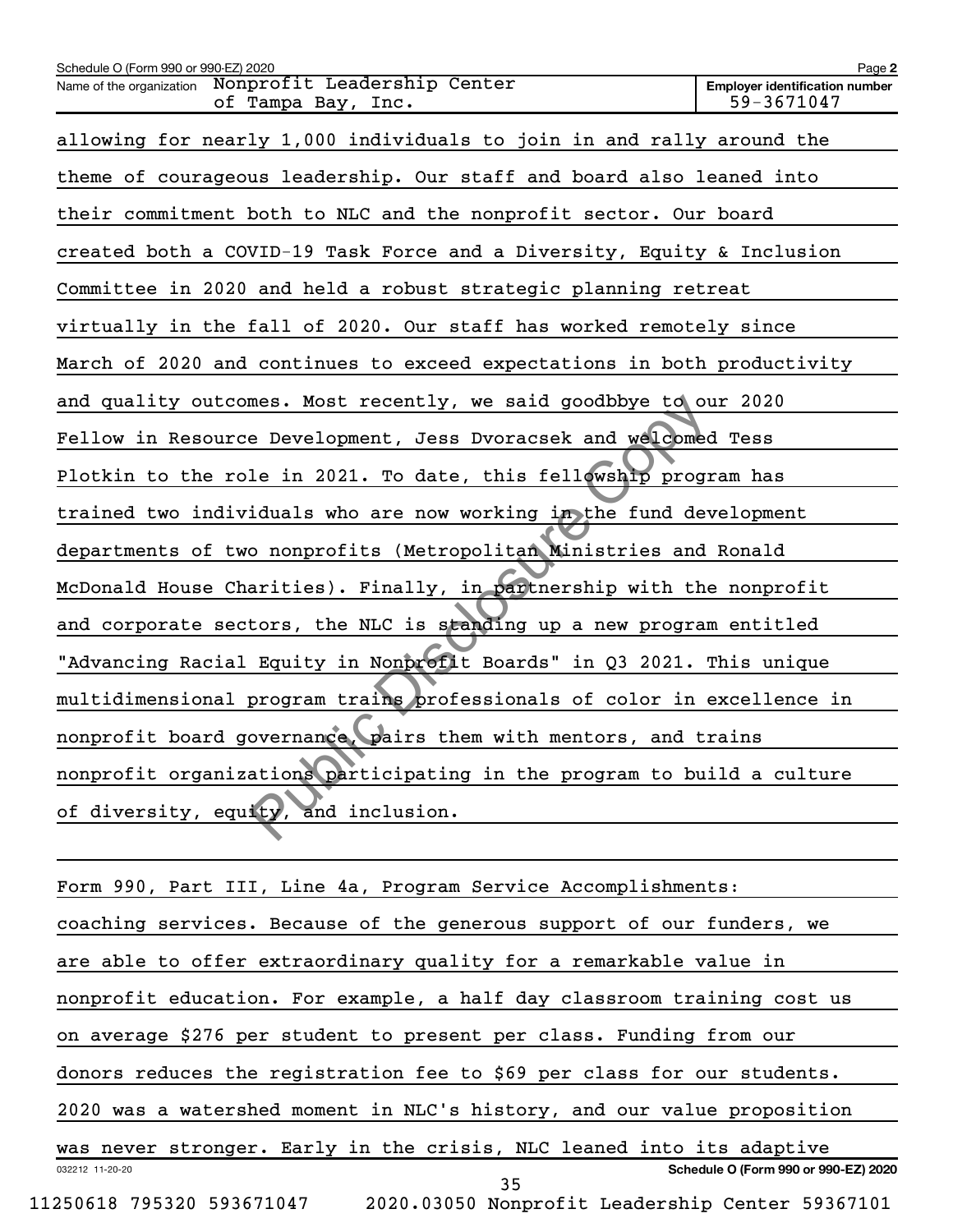| Schedule O (Form 990 or 990-EZ) 2020                                          | Page 2                                              |
|-------------------------------------------------------------------------------|-----------------------------------------------------|
| Nonprofit Leadership Center<br>Name of the organization<br>of Tampa Bay, Inc. | <b>Employer identification number</b><br>59-3671047 |
| nature and partnered with both nonprofit leaders and funders to map a         |                                                     |
| path forward, pivoting our classroom training to a virtual setting in         |                                                     |
| less than 2-weeks' time. Nonprofit leaders stepped up seeking knowledge       |                                                     |
| and connection even when their resources were down. Overall, our total        |                                                     |
| students and unique organizations served increased by 50% each while          |                                                     |
| our average class size doubled. Our curriculum offerings include              |                                                     |
| certificate programs in Nonprofit Management (in partnership with the         |                                                     |
| University of Tampa), Leadership, Board Governance, Fund Development,         |                                                     |
| Volunteer Management, Financial Management and Grant Writing; peer            |                                                     |
| exchange groups for CEOs, and CFOs; training in financial management          |                                                     |
| and financial oversight, evaluation and outcomes, social enterprise,          |                                                     |
| emotional intelligence, unconcious bias and many others. Beginning in         |                                                     |
| late March 2020, all classes were held virtually, allowing for greater        |                                                     |
| accessibility, and taught by subject matter experts. Our students rate        |                                                     |
| our programs highly with an average of 4.8 on a scale of 5.0. We pride        |                                                     |
| ourselves in delighting customers and measure our results in many ways,       |                                                     |
| including repeat students. The Nonprofit Leadership Center provides           |                                                     |
| high caliber training at an accesible price; skill development to             |                                                     |
| tackle real world challenges; learning from sector leaders, expert and        |                                                     |
| peers; and training solutions to meet individual needs.                       |                                                     |
|                                                                               |                                                     |

Form 990, Part VI, Section B, line 11b: The board will receive an electronic copy of Form 990 for review prior to the next scheduled board meeting. The form and its contents will then be discussed at the board meeting and the board will be asked to approve the document or suggest appropriate changes prior to filing the final Form 990.

|                 | Form 990, Part VI, Section B, Line 12c: |  |
|-----------------|-----------------------------------------|--|
| 032212 11-20-20 |                                         |  |

**Schedule O (Form 990 or 990-EZ) 2020**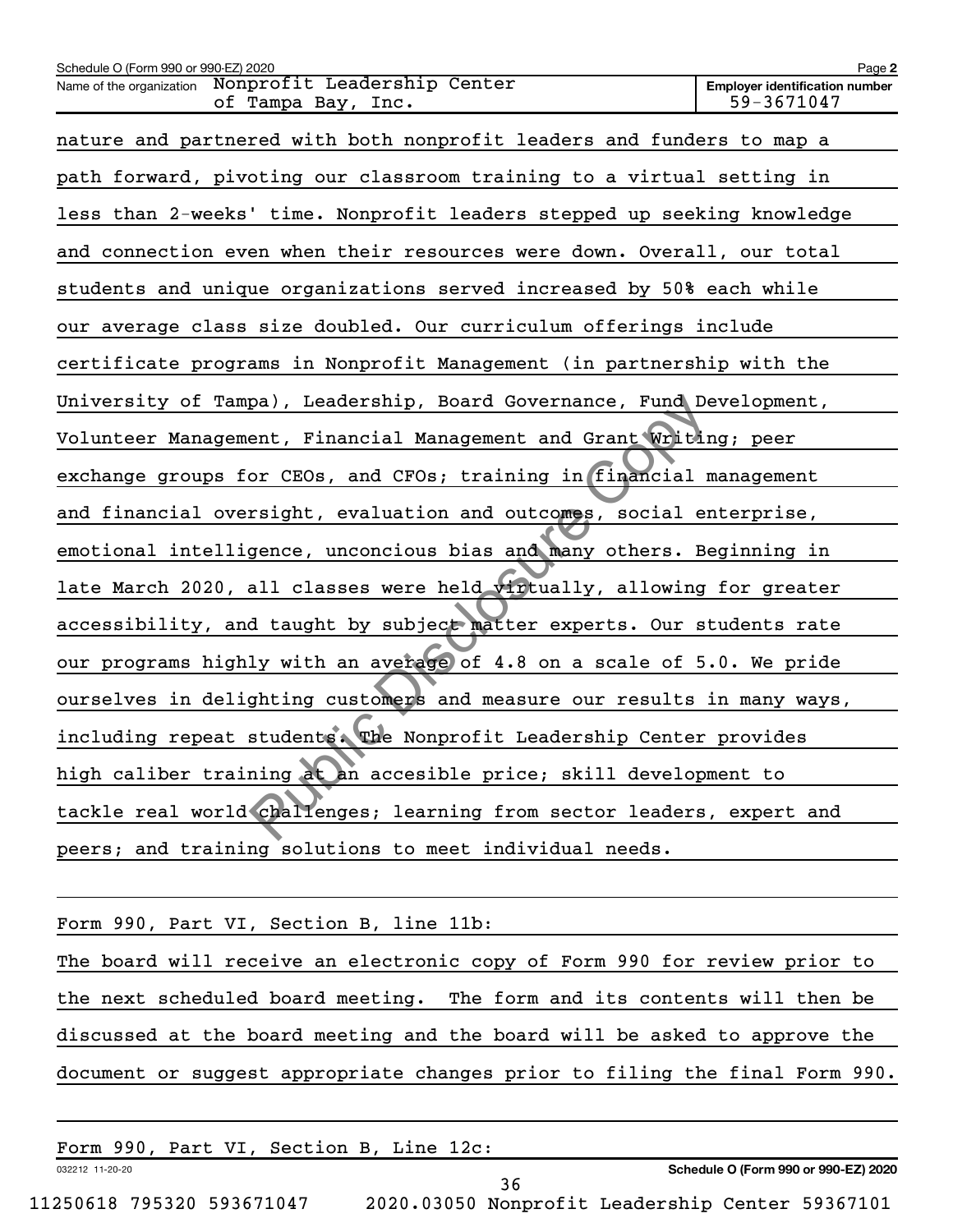| Schedule O (Form 990 or 990-EZ) 2020                                        | Page 2                                              |
|-----------------------------------------------------------------------------|-----------------------------------------------------|
| Name of the organization  Nonprofit Leadership Center<br>of Tampa Bay, Inc. | <b>Employer identification number</b><br>59-3671047 |
| Our organization's guiding principle is to "live by the education we        |                                                     |
| deliver". As a result we conduct our business according to the best         |                                                     |
| practices that we teach. Therefore, we often discuss conflicts of interest  |                                                     |
| from an educational perspective and remind our board of their disclosure    |                                                     |
| responsibility. All board and staff sign a Conflict of Interest form on an  |                                                     |
| annual basis.                                                               |                                                     |
|                                                                             |                                                     |
| Form 990, Part VI, Section B, Line 15:                                      |                                                     |
| The Nonprofit Leadership Center does not compensate any of the board of     |                                                     |
| directors. The only key employee is the CEO. The current CEO was hired in   |                                                     |
| August, 2014 at which time the CEO's salary was determined based on         |                                                     |
| experience at the recommendation of the CEO Compensation Task Force review  |                                                     |
| of the board. In 2018 a Task Force of the board again completed a           |                                                     |
| compensation survey for the CEO. In 2019 a new contract was put in place    |                                                     |
| for the CEO. The CEO's performance is reviewed annually.                    |                                                     |
|                                                                             |                                                     |
| Form 990, Part VI, Section C. Line 19:                                      |                                                     |
| The Organization makes its governing documents, conflicts of interest       |                                                     |
| policy, and financial statements available upon request, as well as on its  |                                                     |

Form 990, Part VI, Section C, Line 19: The Organization makes its governing documents, conflicts of interest policy, and financial statements available upon request, as well as on its website.

|                 | Form 990, Part IX, Line 11g, Other Fees:               |  |  |  |    |  |  |                                                 |
|-----------------|--------------------------------------------------------|--|--|--|----|--|--|-------------------------------------------------|
|                 | Professional Fees - Other:                             |  |  |  |    |  |  |                                                 |
|                 | Program service expenses                               |  |  |  |    |  |  | 170,965.                                        |
|                 | Management and general expenses                        |  |  |  |    |  |  | 7,124.                                          |
|                 | Fundraising expenses                                   |  |  |  |    |  |  | 0.                                              |
|                 | Total expenses                                         |  |  |  |    |  |  | 178,089.                                        |
|                 | Total Other Fees on Form 990, Part IX, line 11g, Col A |  |  |  |    |  |  | 178,089.                                        |
| 032212 11-20-20 |                                                        |  |  |  | 37 |  |  | Schedule O (Form 990 or 990-EZ) 2020            |
|                 | 11250618 795320 593671047                              |  |  |  |    |  |  | 2020.03050 Nonprofit Leadership Center 59367101 |